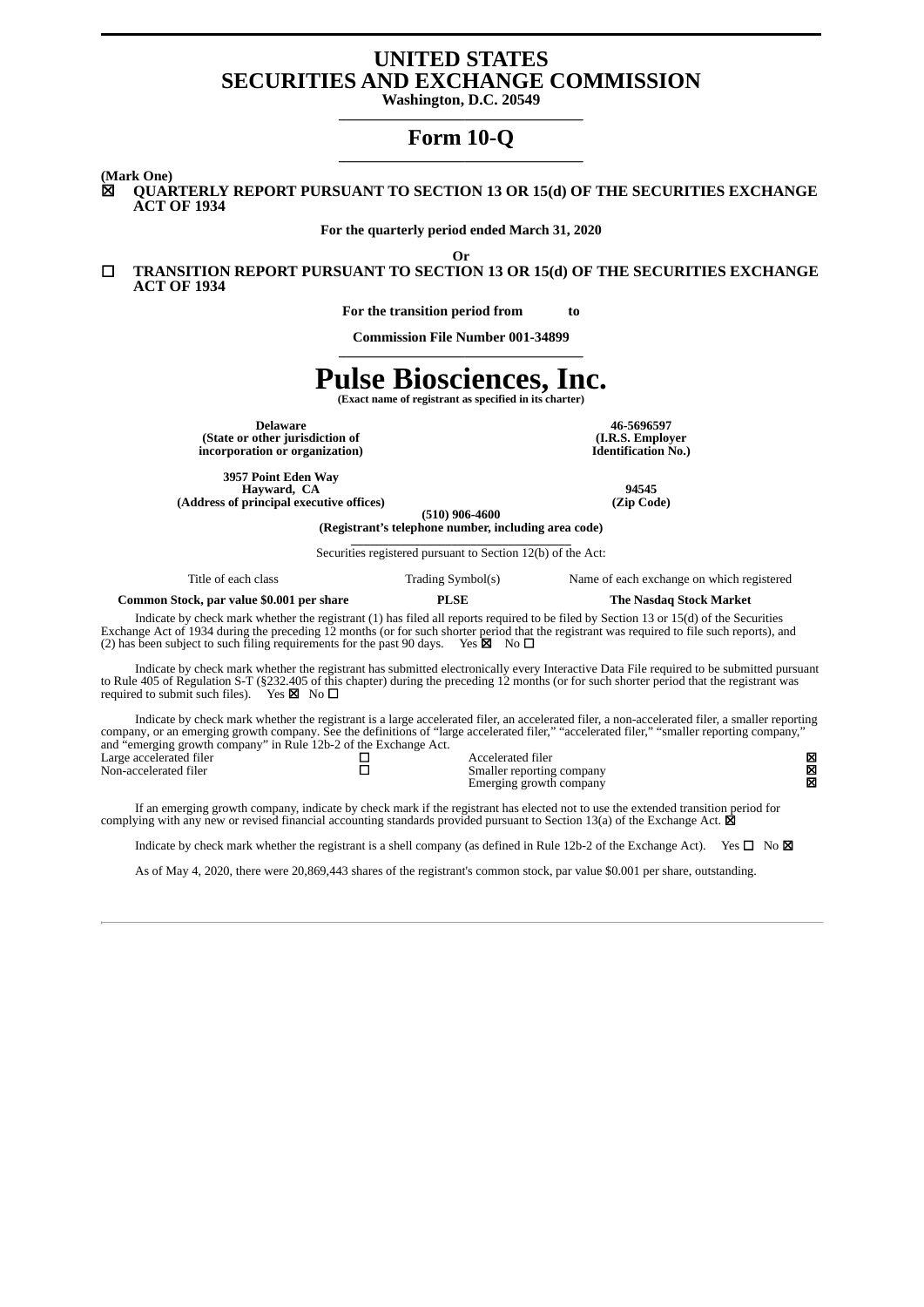# <span id="page-1-0"></span>**TABLE OF CONTENTS**

|                                                                                                          | PAGE No. |
|----------------------------------------------------------------------------------------------------------|----------|
| <b>PART I. FINANCIAL INFORMATION</b>                                                                     |          |
| Item 1. Financial Statements (unaudited):                                                                | 3        |
| Condensed Consolidated Balance Sheets as of March 31, 2020 and December 31, 2019                         | 3        |
| Condensed Consolidated Statements of Operations and Comprehensive Loss for the Three-month Periods Ended | 4        |
| March 31, 2020 and 2019                                                                                  |          |
| Condensed Consolidated Statements of Cash Flows for the Three-month Periods Ended March 31, 2020 and     | 5        |
| 2019                                                                                                     |          |
| Condensed Consolidated Statements of Stockholders' Equity for the Three-month Periods Ended March 31,    | 6        |
| 2020 and 2019                                                                                            |          |
| <b>Notes to Condensed Consolidated Financial Statements</b>                                              | 7        |
| Item 2. Management's Discussion and Analysis of Financial Condition and Results of Operations            | 16       |
| Item 3. Quantitative and Qualitative Disclosures About Market Risk                                       | 22       |
| <b>Item 4. Controls and Procedures</b>                                                                   | 22       |
|                                                                                                          |          |
| <b>PART II. OTHER INFORMATION</b>                                                                        |          |
| Item 1. Legal Proceedings                                                                                | 22       |
| <b>Item 1A. Risk Factors</b>                                                                             | 23       |
| Item 2. Unregistered Sales of Equity Securities and Use of Proceeds                                      | 53       |
| <b>Item 3. Default Upon Senior Securities</b>                                                            | 53       |
| <b>Item 4. Mine Safety Disclosures</b>                                                                   | 53       |
| Item 5. Other Information                                                                                | 53       |
| Item 6. Exhibits                                                                                         | 54       |
| <b>Signatures</b>                                                                                        | 55       |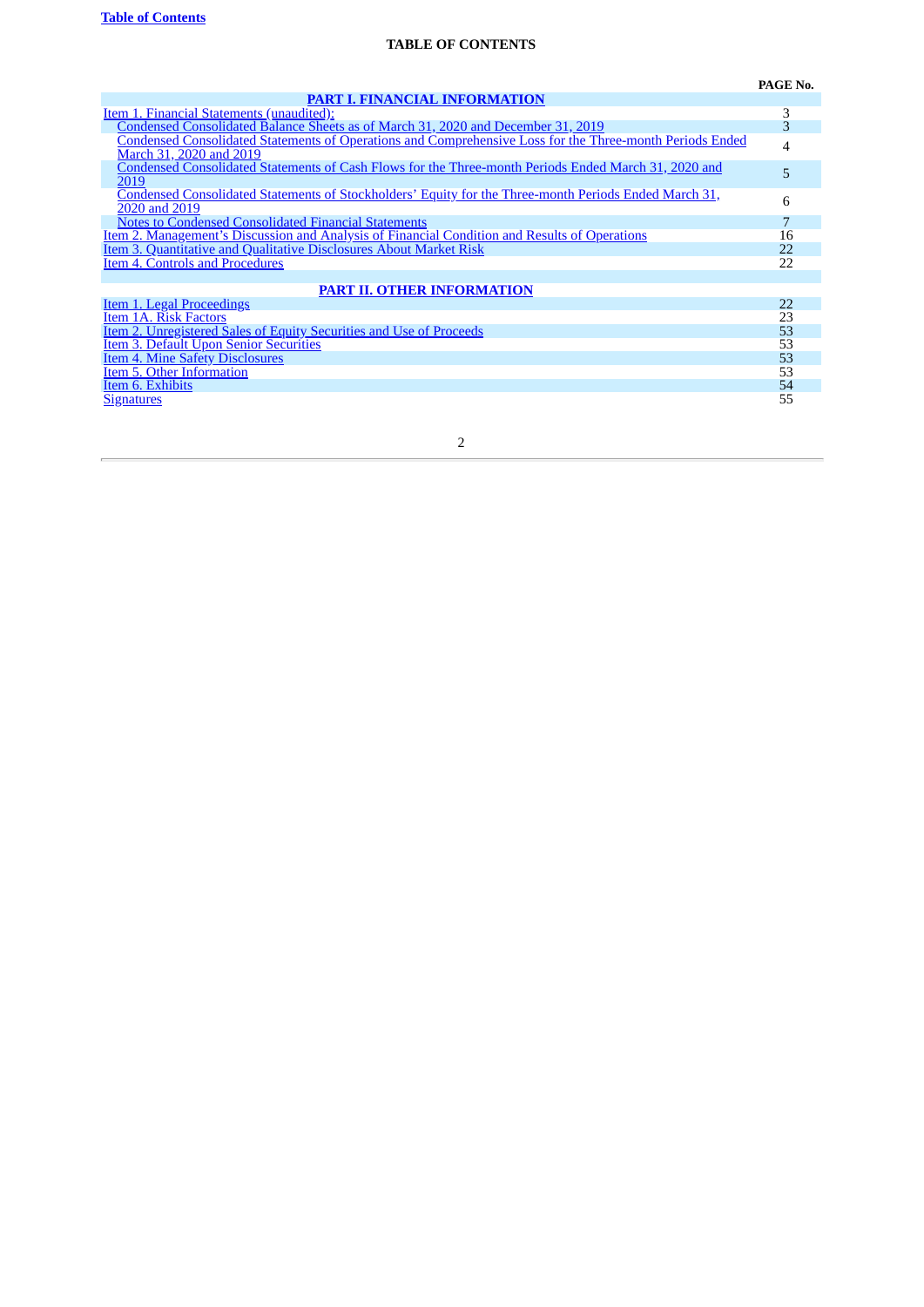# <span id="page-2-0"></span>**PART I. FINANCIAL INFORMATION**

#### <span id="page-2-2"></span>**PULSE BIOSCIENCES, INC. Condensed Consolidated Balance Sheets (in thousands except per share amounts) (Unaudited)**

<span id="page-2-1"></span>

|                                                                                                                                                                                      |                | March 31,<br>2020 |               | December 31,<br>2019 |
|--------------------------------------------------------------------------------------------------------------------------------------------------------------------------------------|----------------|-------------------|---------------|----------------------|
| <b>ASSETS</b>                                                                                                                                                                        |                |                   |               |                      |
| Current assets:                                                                                                                                                                      |                |                   |               |                      |
| Cash and cash equivalents                                                                                                                                                            | $\mathcal{S}$  | 7,864             | $\mathbf{\$}$ | 6,899                |
| Investments                                                                                                                                                                          |                | 8,022             |               | 18,499               |
| Prepaid expenses and other current assets                                                                                                                                            |                | 545               |               | 1,005                |
| Total current assets                                                                                                                                                                 |                | 16,431            |               | 26,403               |
|                                                                                                                                                                                      |                | 2,633             |               | 2,566                |
| Property and equipment, net                                                                                                                                                          |                | 4,381             |               | 4,547                |
| Intangible assets, net<br>Goodwill                                                                                                                                                   |                | 2,791             |               | 2,791                |
|                                                                                                                                                                                      |                | 5,043             |               | 5,114                |
| Right-of-use assets                                                                                                                                                                  |                | 562               |               | 494                  |
| Other assets                                                                                                                                                                         |                | 31,841            |               | 41,915               |
| <b>Total assets</b>                                                                                                                                                                  | $\mathfrak{S}$ |                   | $\mathcal{S}$ |                      |
| <b>LIABILITIES AND STOCKHOLDERS' EQUITY</b><br>Current liabilities:                                                                                                                  |                |                   |               |                      |
| Accounts payable                                                                                                                                                                     | $\mathfrak{S}$ | 1,214             | $\mathcal{S}$ | 1,963                |
| Accrued expenses                                                                                                                                                                     |                | 2,071             |               | 2,496                |
| Lease liability, current                                                                                                                                                             |                | 98                |               |                      |
| Total current liabilities                                                                                                                                                            |                | 3,383             |               | 4.459                |
|                                                                                                                                                                                      |                |                   |               |                      |
| Lease liability, less current                                                                                                                                                        |                | 6.690             |               | 6,719                |
| <b>Total liabilities</b>                                                                                                                                                             |                | 10,073            |               | 11,178               |
|                                                                                                                                                                                      |                |                   |               |                      |
| Commitments and contingencies (Note 8)                                                                                                                                               |                |                   |               |                      |
| Stockholders' equity:                                                                                                                                                                |                |                   |               |                      |
| Preferred stock, \$0.001 par value;<br>authorized $-50,000$ shares; no shares issued and outstanding                                                                                 |                |                   |               |                      |
| Common stock, \$0.001 par value:<br>authorized $-500,000$ shares; issued and outstanding $-20,869$ shares and 20,825 shares<br>at March 31, 2020 and December 31, 2019, respectively |                | 21                |               | 21                   |
| Additional paid-in capital                                                                                                                                                           |                | 156,291           |               | 153,401              |
| Accumulated other comprehensive income                                                                                                                                               |                | 17                |               | 4                    |
| Accumulated deficit                                                                                                                                                                  |                | (134, 561)        |               | (122, 689)           |
| Total stockholders' equity                                                                                                                                                           |                | 21,768            |               | 30,737               |
| Total liabilities and stockholders' equity                                                                                                                                           | \$             | 31,841            | $\mathbf{\$}$ | 41,915               |

See accompanying notes to the condensed consolidated financial statements.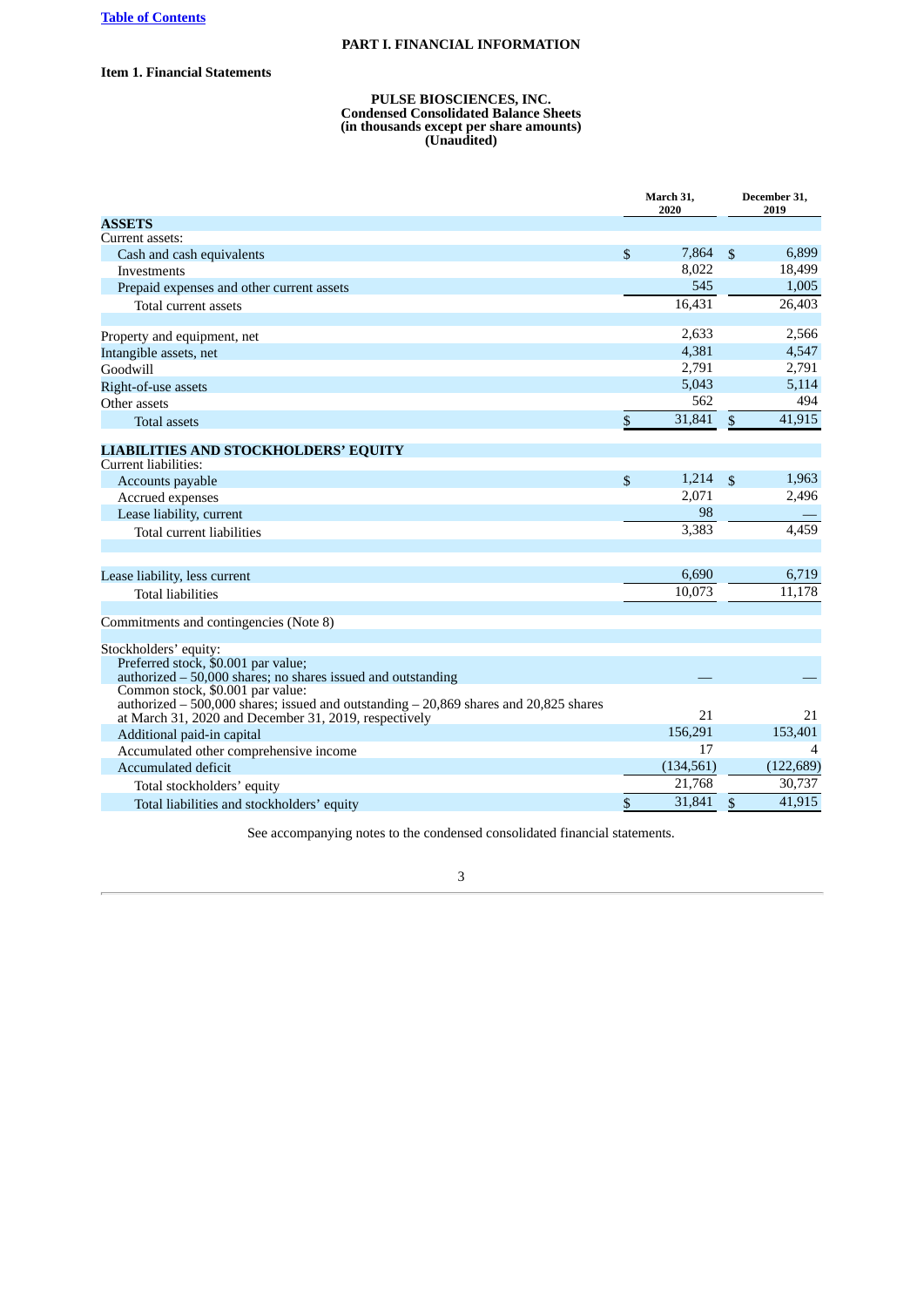#### <span id="page-3-0"></span>**PULSE BIOSCIENCES, INC. Condensed Consolidated Statements of Operations and Comprehensive Loss (in thousands, except per share amounts) (Unaudited)**

|                                                                                       | <b>Three-Month Periods Ended</b><br>March 31, |           |               |           |
|---------------------------------------------------------------------------------------|-----------------------------------------------|-----------|---------------|-----------|
|                                                                                       |                                               | 2020      |               | 2019      |
| Revenue                                                                               | S                                             |           |               |           |
| Operating expenses:                                                                   |                                               |           |               |           |
| General and administrative                                                            |                                               | 5,603     |               | 4,401     |
| Research and development                                                              |                                               | 6,181     |               | 5,842     |
| Amortization of intangible assets                                                     |                                               | 166       |               | 167       |
| Total operating expenses                                                              |                                               | 11,950    |               | 10,410    |
| Other income:                                                                         |                                               |           |               |           |
| Interest income                                                                       |                                               | 78        |               | 332       |
| Total other income                                                                    |                                               | 78        |               | 332       |
| Net loss                                                                              |                                               | (11, 872) |               | (10,078)  |
| Other comprehensive loss:                                                             |                                               |           |               |           |
| Unrealized gain on available-for-sale securities                                      |                                               | 13        |               | 3         |
| Comprehensive loss                                                                    |                                               | (11, 859) | \$            | (10, 075) |
| Net loss per share:                                                                   |                                               |           |               |           |
| Basic and diluted net loss per share                                                  | \$                                            | (0.57)    | <sup>\$</sup> | (0.49)    |
| Weighted average shares used to compute net loss per common share — basic and diluted |                                               | 20,838    |               | 20,679    |

See accompanying notes to the condensed consolidated financial statements.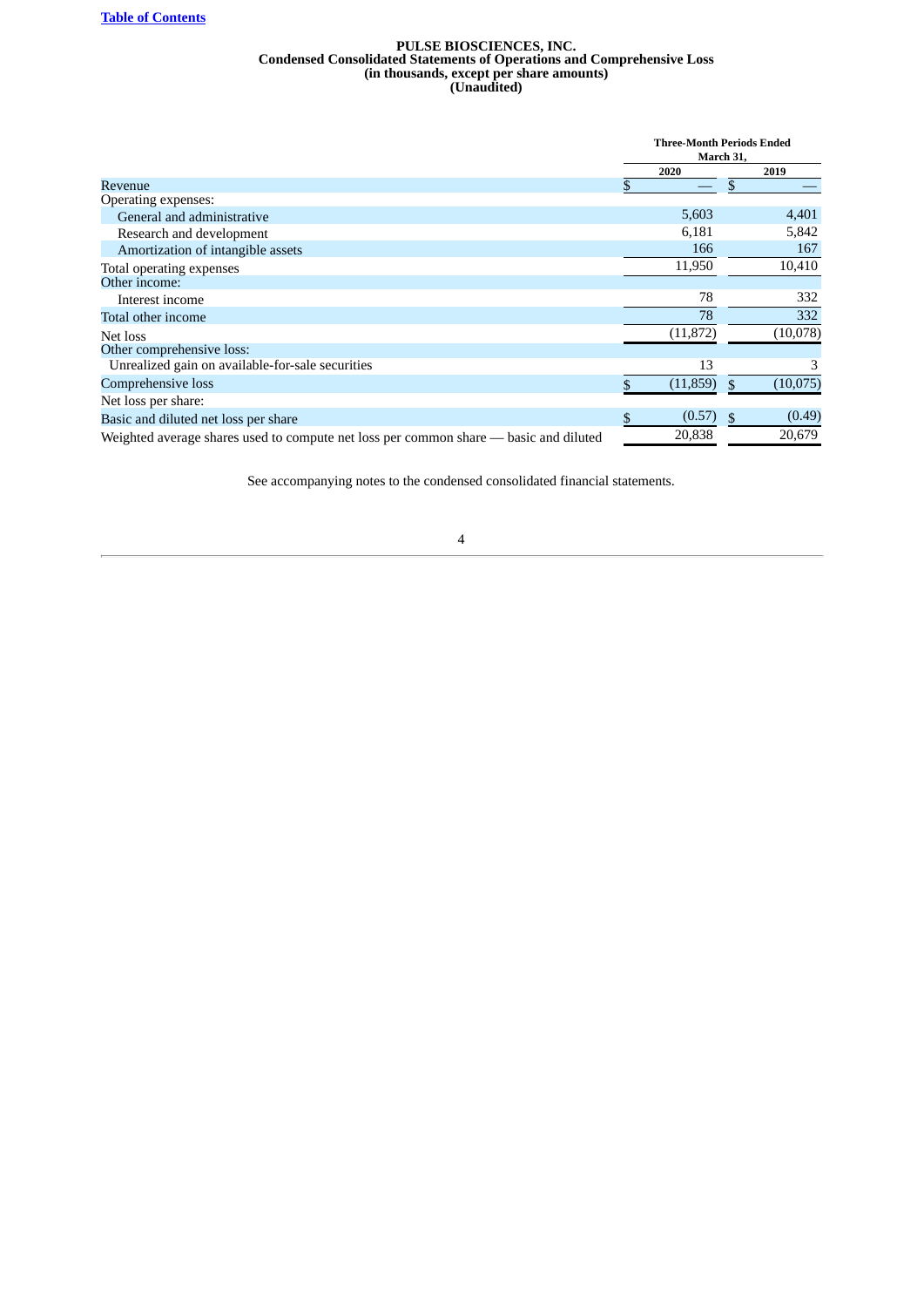#### <span id="page-4-0"></span>**PULSE BIOSCIENCES, INC. Condensed Consolidated Statements of Cash Flows (in thousands) (Unaudited)**

| 2020<br>2019<br><b>Cash flows from operating activities:</b><br>(11, 872)<br>(10,078)<br>\$<br>$\mathcal{S}$<br>Net loss<br>Adjustments to reconcile net loss to net cash used in operating activities:<br>104<br>162<br>Depreciation<br>166<br>167<br>Amortization of intangible assets<br>2,626<br>2,361<br>Stock-based compensation<br>(4)<br>(96)<br>Net premium amortization and discount on available-for-sale securities<br>Changes in operating assets and liabilities:<br>460<br>229<br>Prepaid expenses and other current assets<br>71<br>Right-of-use assets<br>(68)<br>(107)<br>Other long-term assets<br>(749)<br>(72)<br>Accounts payable<br>98<br>(425)<br>Accrued expenses<br>69<br>Lease liabilities<br>6<br>Other current and long-term liabilities<br>(7, 330)<br>(9,622)<br>Net cash used in operating activities<br>(171)<br>(45)<br>(3,006)<br>(44, 186)<br>13,500<br>8,500<br>(35, 731)<br>10,323<br>Net cash provided by (used) in investing activities<br>255<br>272<br>9<br>222<br>264<br>494<br>Net cash provided by financing activities<br>965<br>(42, 567)<br>Net increase (decrease) in cash<br>6,899<br>51,103 |                                                                           | <b>Three-Month Periods Ended</b><br>March 31, |  |  |  |
|------------------------------------------------------------------------------------------------------------------------------------------------------------------------------------------------------------------------------------------------------------------------------------------------------------------------------------------------------------------------------------------------------------------------------------------------------------------------------------------------------------------------------------------------------------------------------------------------------------------------------------------------------------------------------------------------------------------------------------------------------------------------------------------------------------------------------------------------------------------------------------------------------------------------------------------------------------------------------------------------------------------------------------------------------------------------------------------------------------------------------------------------|---------------------------------------------------------------------------|-----------------------------------------------|--|--|--|
|                                                                                                                                                                                                                                                                                                                                                                                                                                                                                                                                                                                                                                                                                                                                                                                                                                                                                                                                                                                                                                                                                                                                                |                                                                           |                                               |  |  |  |
|                                                                                                                                                                                                                                                                                                                                                                                                                                                                                                                                                                                                                                                                                                                                                                                                                                                                                                                                                                                                                                                                                                                                                |                                                                           |                                               |  |  |  |
|                                                                                                                                                                                                                                                                                                                                                                                                                                                                                                                                                                                                                                                                                                                                                                                                                                                                                                                                                                                                                                                                                                                                                |                                                                           |                                               |  |  |  |
|                                                                                                                                                                                                                                                                                                                                                                                                                                                                                                                                                                                                                                                                                                                                                                                                                                                                                                                                                                                                                                                                                                                                                |                                                                           |                                               |  |  |  |
|                                                                                                                                                                                                                                                                                                                                                                                                                                                                                                                                                                                                                                                                                                                                                                                                                                                                                                                                                                                                                                                                                                                                                |                                                                           |                                               |  |  |  |
|                                                                                                                                                                                                                                                                                                                                                                                                                                                                                                                                                                                                                                                                                                                                                                                                                                                                                                                                                                                                                                                                                                                                                |                                                                           |                                               |  |  |  |
|                                                                                                                                                                                                                                                                                                                                                                                                                                                                                                                                                                                                                                                                                                                                                                                                                                                                                                                                                                                                                                                                                                                                                |                                                                           |                                               |  |  |  |
|                                                                                                                                                                                                                                                                                                                                                                                                                                                                                                                                                                                                                                                                                                                                                                                                                                                                                                                                                                                                                                                                                                                                                |                                                                           |                                               |  |  |  |
|                                                                                                                                                                                                                                                                                                                                                                                                                                                                                                                                                                                                                                                                                                                                                                                                                                                                                                                                                                                                                                                                                                                                                |                                                                           |                                               |  |  |  |
|                                                                                                                                                                                                                                                                                                                                                                                                                                                                                                                                                                                                                                                                                                                                                                                                                                                                                                                                                                                                                                                                                                                                                |                                                                           |                                               |  |  |  |
|                                                                                                                                                                                                                                                                                                                                                                                                                                                                                                                                                                                                                                                                                                                                                                                                                                                                                                                                                                                                                                                                                                                                                |                                                                           |                                               |  |  |  |
|                                                                                                                                                                                                                                                                                                                                                                                                                                                                                                                                                                                                                                                                                                                                                                                                                                                                                                                                                                                                                                                                                                                                                |                                                                           |                                               |  |  |  |
|                                                                                                                                                                                                                                                                                                                                                                                                                                                                                                                                                                                                                                                                                                                                                                                                                                                                                                                                                                                                                                                                                                                                                |                                                                           |                                               |  |  |  |
|                                                                                                                                                                                                                                                                                                                                                                                                                                                                                                                                                                                                                                                                                                                                                                                                                                                                                                                                                                                                                                                                                                                                                |                                                                           |                                               |  |  |  |
|                                                                                                                                                                                                                                                                                                                                                                                                                                                                                                                                                                                                                                                                                                                                                                                                                                                                                                                                                                                                                                                                                                                                                |                                                                           |                                               |  |  |  |
|                                                                                                                                                                                                                                                                                                                                                                                                                                                                                                                                                                                                                                                                                                                                                                                                                                                                                                                                                                                                                                                                                                                                                |                                                                           |                                               |  |  |  |
|                                                                                                                                                                                                                                                                                                                                                                                                                                                                                                                                                                                                                                                                                                                                                                                                                                                                                                                                                                                                                                                                                                                                                | <b>Cash flows from investing activities:</b>                              |                                               |  |  |  |
|                                                                                                                                                                                                                                                                                                                                                                                                                                                                                                                                                                                                                                                                                                                                                                                                                                                                                                                                                                                                                                                                                                                                                | Purchases of property and equipment                                       |                                               |  |  |  |
|                                                                                                                                                                                                                                                                                                                                                                                                                                                                                                                                                                                                                                                                                                                                                                                                                                                                                                                                                                                                                                                                                                                                                | Purchases of investments                                                  |                                               |  |  |  |
|                                                                                                                                                                                                                                                                                                                                                                                                                                                                                                                                                                                                                                                                                                                                                                                                                                                                                                                                                                                                                                                                                                                                                | Maturities of investments                                                 |                                               |  |  |  |
|                                                                                                                                                                                                                                                                                                                                                                                                                                                                                                                                                                                                                                                                                                                                                                                                                                                                                                                                                                                                                                                                                                                                                |                                                                           |                                               |  |  |  |
|                                                                                                                                                                                                                                                                                                                                                                                                                                                                                                                                                                                                                                                                                                                                                                                                                                                                                                                                                                                                                                                                                                                                                | <b>Cash flows from financing activities:</b>                              |                                               |  |  |  |
|                                                                                                                                                                                                                                                                                                                                                                                                                                                                                                                                                                                                                                                                                                                                                                                                                                                                                                                                                                                                                                                                                                                                                | Proceeds from issuance of common stock under employee stock purchase plan |                                               |  |  |  |
|                                                                                                                                                                                                                                                                                                                                                                                                                                                                                                                                                                                                                                                                                                                                                                                                                                                                                                                                                                                                                                                                                                                                                | Proceeds from exercises of stock options                                  |                                               |  |  |  |
|                                                                                                                                                                                                                                                                                                                                                                                                                                                                                                                                                                                                                                                                                                                                                                                                                                                                                                                                                                                                                                                                                                                                                |                                                                           |                                               |  |  |  |
|                                                                                                                                                                                                                                                                                                                                                                                                                                                                                                                                                                                                                                                                                                                                                                                                                                                                                                                                                                                                                                                                                                                                                |                                                                           |                                               |  |  |  |
|                                                                                                                                                                                                                                                                                                                                                                                                                                                                                                                                                                                                                                                                                                                                                                                                                                                                                                                                                                                                                                                                                                                                                | Cash and cash equivalents at beginning of period                          |                                               |  |  |  |
| 8,536<br>7,864<br>\$<br>\$                                                                                                                                                                                                                                                                                                                                                                                                                                                                                                                                                                                                                                                                                                                                                                                                                                                                                                                                                                                                                                                                                                                     | Cash and cash equivalents at end of period                                |                                               |  |  |  |
|                                                                                                                                                                                                                                                                                                                                                                                                                                                                                                                                                                                                                                                                                                                                                                                                                                                                                                                                                                                                                                                                                                                                                | Supplemental disclosure of noncash investing and financing activities:    |                                               |  |  |  |
| 3<br>13<br>\$<br>$\mathcal{S}$<br>Change in unrealized gains on available-for-sale securities                                                                                                                                                                                                                                                                                                                                                                                                                                                                                                                                                                                                                                                                                                                                                                                                                                                                                                                                                                                                                                                  |                                                                           |                                               |  |  |  |

See accompanying notes to the condensed consolidated financial statements.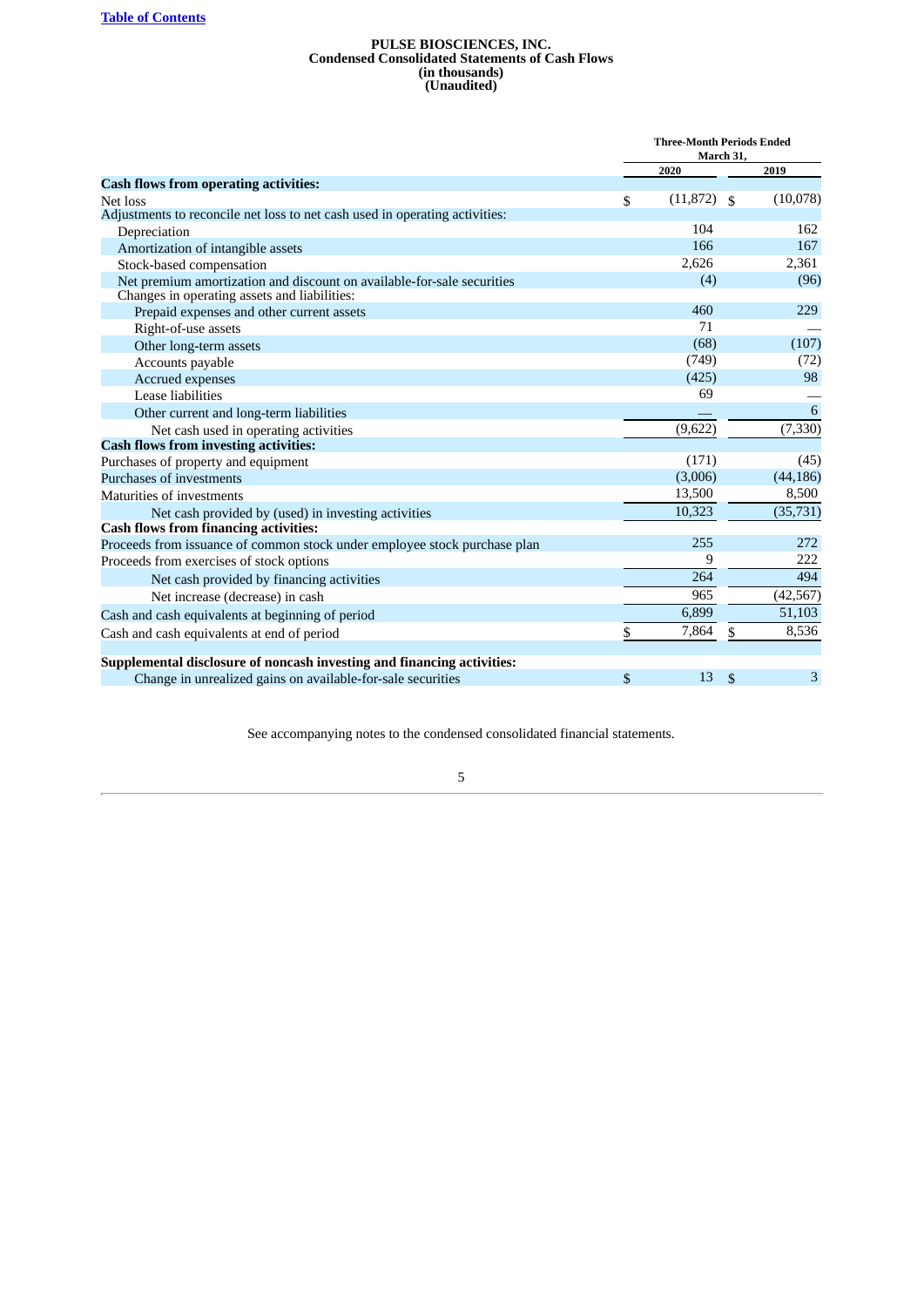#### <span id="page-5-0"></span>**PULSE BIOSCIENCES, INC. Condensed Consolidated Statements of Stockholders' Equity (in thousands) (Unaudited)**

|                                                          | <b>Common Stock</b> |  |        | <b>Accumulated</b><br><b>Additional</b><br>Other<br>Paid-in<br>Comprehensive |  |               | Accumulated |                |    | <b>Total</b><br>Stockholders' |  |
|----------------------------------------------------------|---------------------|--|--------|------------------------------------------------------------------------------|--|---------------|-------------|----------------|----|-------------------------------|--|
|                                                          | Shares              |  | Amount | Capital                                                                      |  | Income (Loss) |             | <b>Deficit</b> |    | <b>Equity</b>                 |  |
| Balance, December 31, 2019                               | 20,825              |  | 21     | 153,401                                                                      |  | 4             |             | (122, 689)     | £. | 30,737                        |  |
| Issuance of shares upon exercise of stock<br>options     |                     |  |        | 9                                                                            |  |               |             |                |    | 9                             |  |
| Issuance of shares under employee stock<br>purchase plan | 43                  |  |        | 255                                                                          |  |               |             |                |    | 255                           |  |
| Stock-based compensation expense                         |                     |  |        | 2,626                                                                        |  |               |             |                |    | 2,626                         |  |
| Unrealized gain on available-for-sale<br>securities      |                     |  |        |                                                                              |  | 13            |             |                |    | 13                            |  |
| Net loss                                                 |                     |  |        |                                                                              |  |               |             | (11, 872)      |    | (11, 872)                     |  |
| Balance, March 31, 2020                                  | 20,869              |  | 21     | 156,291                                                                      |  | 17            |             | (134, 561)     |    | 21,768                        |  |

|                                                          |               |        | <b>Additional</b> | <b>Accumulated</b><br>Other |             |                | <b>Total</b>  |
|----------------------------------------------------------|---------------|--------|-------------------|-----------------------------|-------------|----------------|---------------|
|                                                          | Common Stock  |        | Paid-in           | Comprehensive               | Accumulated |                | Stockholders' |
|                                                          | <b>Shares</b> | Amount | <b>Capital</b>    | Income (Loss)               |             | Deficit        | Equity        |
| Balance, December 31, 2018                               | 20,593        | 21     | 142,032           | $\left( 1\right)$           |             | $(75, 718)$ \$ | 66,334        |
| Issuance of shares upon exercise of stock<br>options     | 99            |        | 272               |                             |             |                | 272           |
| Issuance of shares under employee stock<br>purchase plan | 18            |        | 222               |                             |             |                | 222           |
| Stock-based compensation expense                         |               |        | 2,361             |                             |             |                | 2,361         |
| Unrealized gain on available-for-sale<br>securities      |               |        |                   | 3                           |             |                | 3             |
| Net loss                                                 |               |        |                   |                             |             | (10,078)       | (10, 078)     |
| Balance, March 31, 2019                                  | 20,710        | 21     | 144,887           | $\overline{2}$              |             | (85,796)       | 59,114        |

See accompanying notes to the condensed consolidated financial statements.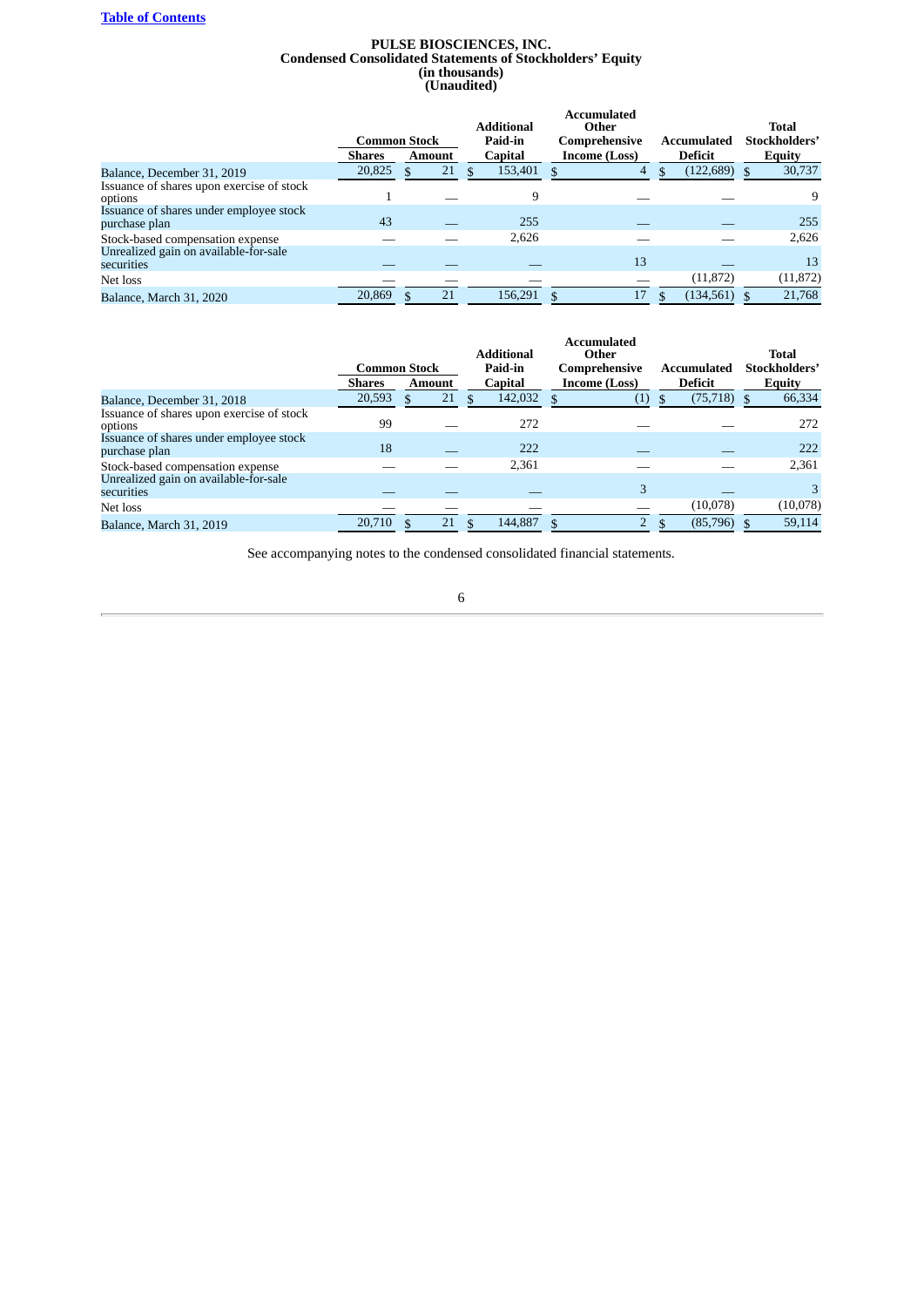#### <span id="page-6-0"></span>**PULSE BIOSCIENCES, INC. Notes to Condensed Consolidated Financial Statements (Unaudited)**

# **1. Description of the Business**

Pulse Biosciences, Inc. (together with its subsidiaries, the Company) is a novel bioelectric medicine company committed to health innovation that improves and potentially extends the lives of patients. The Company is pursuing regulatory clearance to market its first product, its proprietary CellFX ® System. The Company's CellFX System utilizes its patented Nano-Pulse Stimulation™ (NPS™) technology to treat a variety of applications for which an optimal solution remains unfulfilled. NPS is a proprietary technology that delivers nano-second duration pulses of high amplitude electrical energy to non-thermally clear targeted cells while sparing adjacent non-cellular tissue. The cell-specific effects of NPS technology have been validated in a series of completed and ongoing clinical studies.

The Company was incorporated in Nevada on May 19, 2014. On June 18, 2018, the Company reincorporated from the State of Nevada to the State of Delaware. The Company's headquarters and manufacturing and research facility are located in Hayward, California.

The Company's activities are subject to significant risks and uncertainties, including the need for additional capital. The Company has not yet commenced any revenue-generating operations, does not have any cash flows from operations, and will need to raise additional capital to finance its operations. However, there can be no assurances that the Company will be able to obtain additional financing on acceptable terms and in the amounts necessary to fully fund its operating requirements.

Pulse Biosciences, CellFX, Nano-Pulse Stimulation, and NPS and the stylized logos are trademarks or registered trademarks of the Company in the United States and other countries.

#### **2. Summary of Significant Accounting Policies**

#### *Going concern*

As of March 31, 2020, the Company had an accumulated deficit of \$134.6 million, cash outflows from operations of \$9.6 million for the three months then ended, and cash, cash equivalents and investments of \$15.9 million and anticipates that it may continue to incur significant operating losses for the next several years. Until such time as the Company can generate substantial product revenue and achieve profitability, the Company will need to raise additional capital. The Company plans to raise additional capital to fund its operations for at least the next twelve months from the date of issuance of the accompanying consolidated financial statements, including via a proposed rights offering that seek to raise gross proceeds of approximately \$30 million, assuming such rights offering is fully subscribed and excluding the proceeds from any warrants which may be issued in the rights offering and exercised following the completion of the offering. There is no assurance that the rights offering will be successful, or that additional financing will be available when needed or that management of the Company will be able to obtain financing on terms acceptable to the Company. Accordingly, the Company's management cannot conclude that such plans will be effectively implemented within twelve months from the date of issuance of the accompanying consolidated financial statements.

These factors, combined with the Company's forecast of cash required to fund operations for a period of at least twelve months from the date of issuance of the accompanying consolidated financial statements, raise substantial doubt about the Company's ability to continue as a going concern.

The accompanying consolidated financial statements have been prepared on a going concern basis, which contemplates the realization of assets and satisfaction of liabilities in the ordinary course of business. The consolidated financial statements do not include any adjustments relating to the recoverability and classification of recorded asset amounts or the amounts and classification of liabilities that might result from the outcome of this uncertainty.

#### *COVID-19 Pandemic*

The Company is subject to risks and uncertainties as a result of the novel coronavirus pandemic (COVID-19). The extent of the impact of the COVID-19 pandemic on the Company's business is highly uncertain and difficult to predict, as the response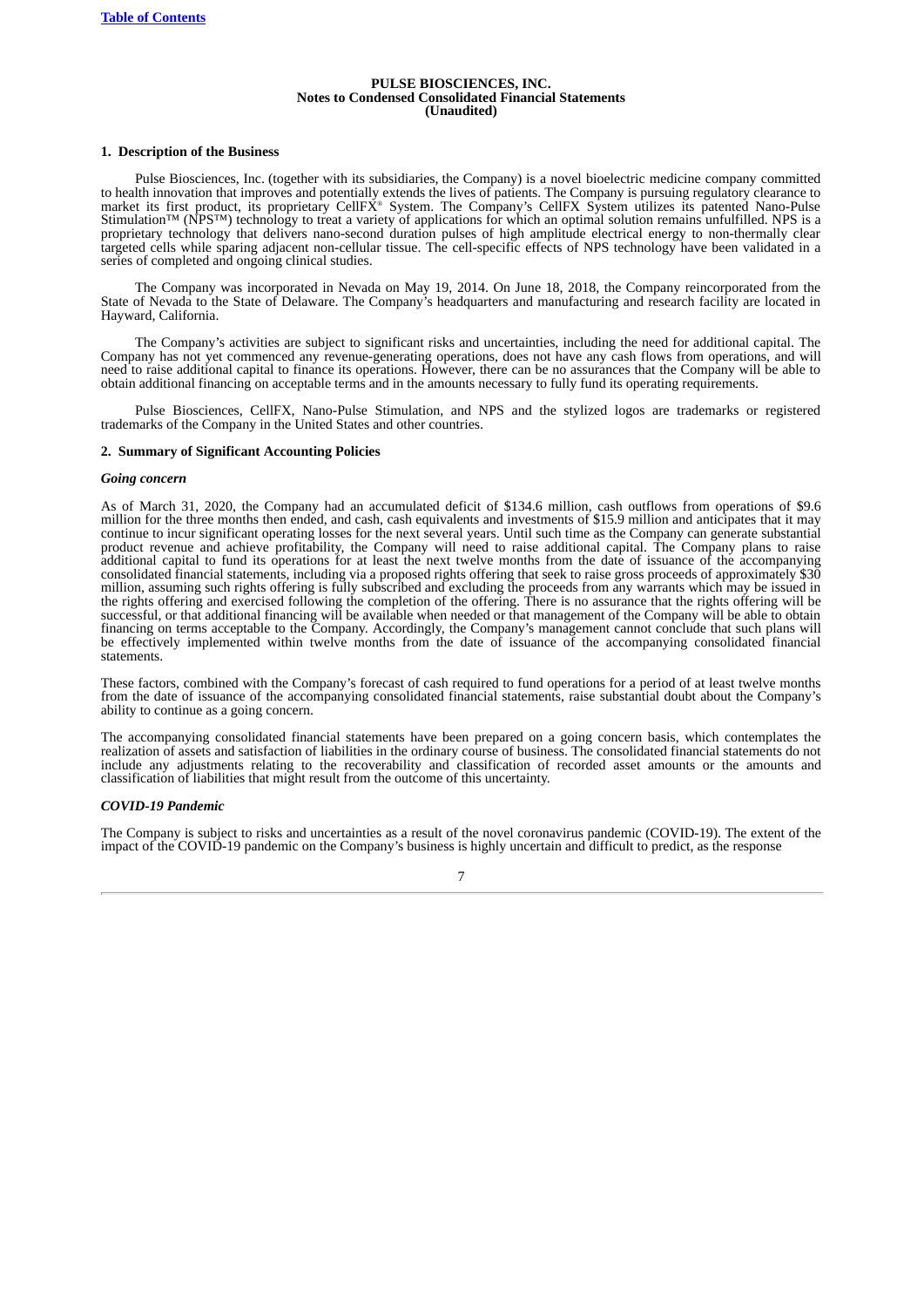to the pandemic is in its incipient stages and information is rapidly evolving. The Company considered the impact of COVID-19 on the assumptions and estimates used to determine the results reported and asset valuations as of March 31, 2020.

#### *Basis of Presentation*

The accompanying unaudited condensed consolidated financial statements have been prepared on a basis consistent with the Company's December 31, 2019 audited Consolidated Financial Statements and include all adjustments, consisting of only normal recurring adjustments, necessary to fairly state the information set forth herein. The condensed consolidated financial statements have been prepared in accordance with the applicable rules and regulations of the Securities and Exchange Commission (SEC) and, as permitted by such rules and regulations, omit certain information and footnote disclosures necessary to present the financial statements in accordance with accounting principles generally accepted in the United States (U.S. GAAP). The condensed consolidated balance sheet as of December 31, 2019 was derived from the audited consolidated financial statements as of that date but does not include all of the information and footnotes required by U.S. GAAP for complete financial statements. These condensed consolidated financial statements should be read in conjunction with the audited consolidated financial statements and notes thereto included in the Company's Annual Report on Form 10-K for the year ended December 31, 2019. The results of operations for the three-month period ended March 31, 2020 are not necessarily indicative of the results to be expected for the entire year or any future periods.

#### *Principles of Consolidation*

The accompanying condensed consolidated financial statements include the financial statements of Pulse Biosciences, Inc. and its wholly-owned subsidiaries. Intercompany balances and transactions, if any, have been eliminated in consolidation.

#### *Use of Estimates*

The preparation of financial statements in conformity with U.S. GAAP requires the Company to make estimates and assumptions that affect the amounts reported in the Financial Statements and accompanying notes to the condensed consolidated financial statements. Estimates include, but are not limited to, the valuation of cash equivalents and investments, the valuation and recognition of share-based compensation and the useful lives assigned to long-lived assets. The Company evaluates its estimates and assumptions based on historical experience and other factors and adjusts those estimates and assumptions when facts and circumstances dictate. Actual results could differ materially from these estimates.

#### *Significant Accounting Policies*

There have been no material changes to the Company's significant accounting policies during three-month period ended March 31, 2020, as compared to the significant accounting policies described in the Company's Annual Report on Form 10-K for the year ended December 31, 2019.

#### *Net Loss per Share*

The Company calculates basic net loss per share by dividing net loss by the weighted-average number of shares of common stock outstanding during the period. Diluted net loss per share is computed by giving effect to all potential dilutive common stock equivalents outstanding during the period. For purposes of this calculation, options to purchase common stock and common stock warrants are considered common stock equivalents. Potential common shares that have an anti-dilutive effect (i.e., those that increase income per share or decrease loss per share) are excluded from the calculation of diluted net loss per share.

Basic and diluted net loss per common share is the same for all periods presented because all warrants, stock options and restricted stock units outstanding are anti-dilutive.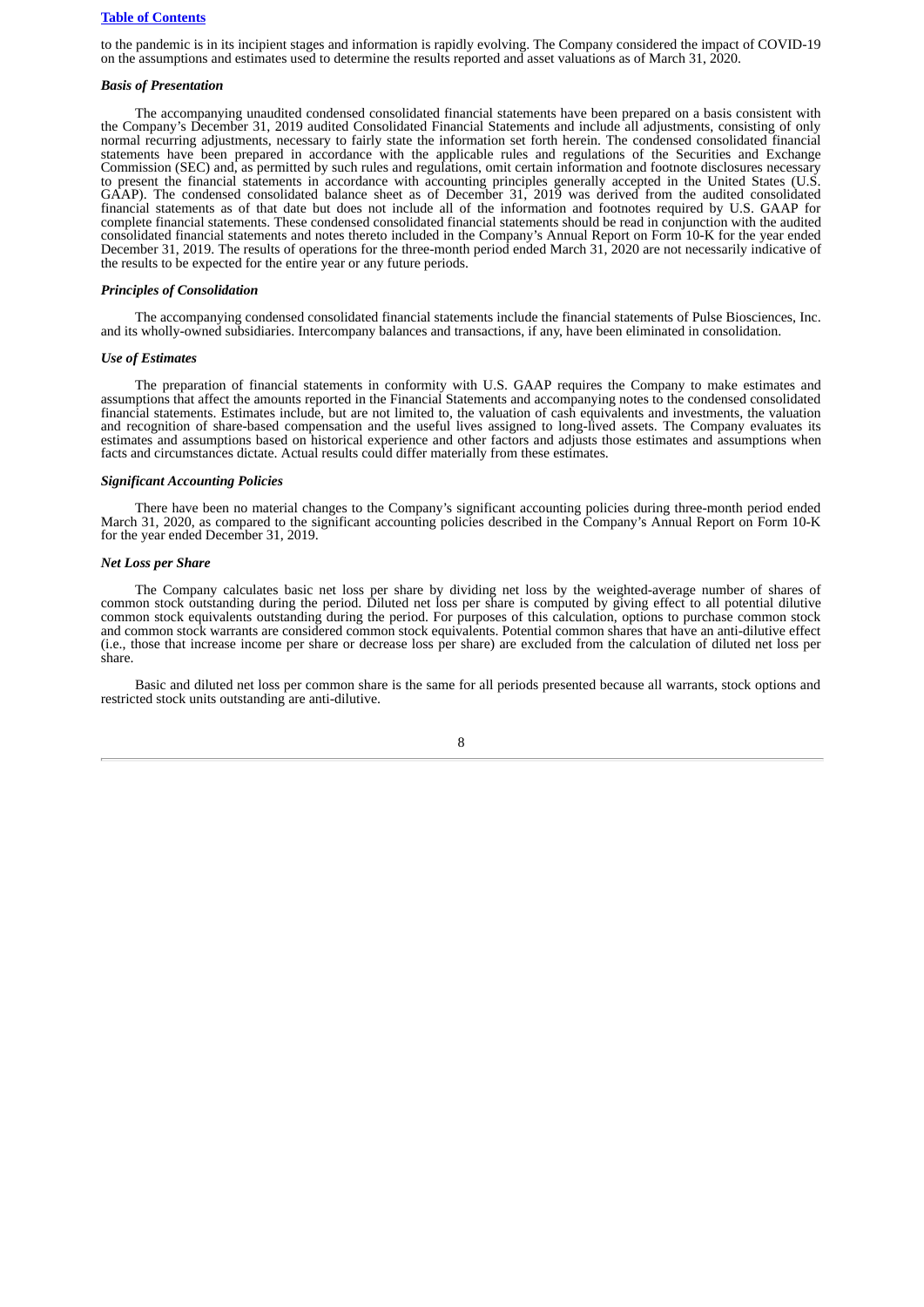The following outstanding stock options, warrants and restricted stock units were excluded from the computation of diluted net loss per share for the periods presented because including them would have had an anti-dilutive effect:

|                        | <b>Three-Month Periods Ended</b><br>March 31, |           |
|------------------------|-----------------------------------------------|-----------|
|                        | 2020                                          | 2019      |
| Common stock warrants  | 167,847                                       | 213,485   |
| Common stock options   | 3,891,607                                     | 2,871,770 |
| Restricted stock units | 222,606                                       | 222,606   |
| Total                  | 4,282,060                                     | 3,307,861 |

#### *Recent Accounting Pronouncement*

In December 2019, the Financial Accounting Standards Board issued Accounting Standards Update 2019-12, *Income Taxes (Topic 740): Simplifying the Accounting for Income Taxes*, which eliminates certain exceptions related to the general principles in Accounting Standards Codification (ASC) 740 and makes amendments to other areas with the intention of simplifying various aspects related to accounting for income taxes. The new standard is effective for fiscal years beginning after December 15, 2020, including interim periods therein; with early adoption permitted. The Company is currently evaluating the impact that the standard will have on its financial statements and related disclosures; and does not expect the adoption to have a material impact on the Company's financial statements.

### **3. Fair Value of Financial Instruments**

The authoritative guidance with respect to fair value established a fair value hierarchy that prioritizes the inputs to valuation techniques used to measure fair value into three levels, and requires that assets and liabilities carried at fair value to be classified and disclosed in one of three categories, as presented below.

Level 1 - Observable inputs such as quoted prices in active markets for an identical asset or liability that the Company has the ability to access as of the measurement date. Financial assets and liabilities utilizing Level 1 inputs include money market funds.

Level 2 - Inputs, other than quoted prices included within Level 1, which are directly observable for the asset or liability or indirectly observable through corroboration with observable market data. Financial assets and liabilities utilizing Level 2 inputs include commercial paper, corporate bonds, and asset-backed securities.

Level 3 - Unobservable inputs for which there is little or no market data for the asset or liability which requires the reporting entity to develop its own assumptions. The Company did not classify any of its investments within Level 3 of the fair value hierarchy.

The following table sets forth the fair value of the Company's financial assets measured on a recurring basis as of March 31, 2020 and December 31, 2019, respectively (in thousands):

|                                        |                               | <b>March 31, 2020</b><br><b>December 31, 2019</b> |         |                          |        |  |                    |           |         |              |
|----------------------------------------|-------------------------------|---------------------------------------------------|---------|--------------------------|--------|--|--------------------|-----------|---------|--------------|
| <b>Assets</b>                          | Classification                | Level 1                                           | Level 2 | Level 3                  | Total  |  | Level :            | Level 2   | Level 3 | <b>Total</b> |
| Money market funds                     | Cash and cash-<br>equivalents | 6.989                                             |         | $\overline{\phantom{0}}$ | 6.989  |  | 6.429 <sup>°</sup> | — ৯       | — ծ     | 6.429        |
| U.S. Treasury Securities               | Investments                   | $\hspace{0.1mm}-\hspace{0.1mm}$                   | 8.022   |                          | 8.022  |  |                    | 18.499    |         | 18.499       |
| Total assets measured at fair<br>value |                               | 6.989                                             | 8,022   | —                        | 15.011 |  | 6.429              | 18,499 \$ |         | 24.928       |

The Company did not have any financial liabilities measured on a recurring basis as of March 31, 2020 or December 31, 2019.

During the three-month period ended March 31, 2020, there were no transfers between Level 1, Level 2 or Level 3 assets or liabilities reported at fair value on a recurring basis, and the valuation techniques used did not change compared to the Company's established practice.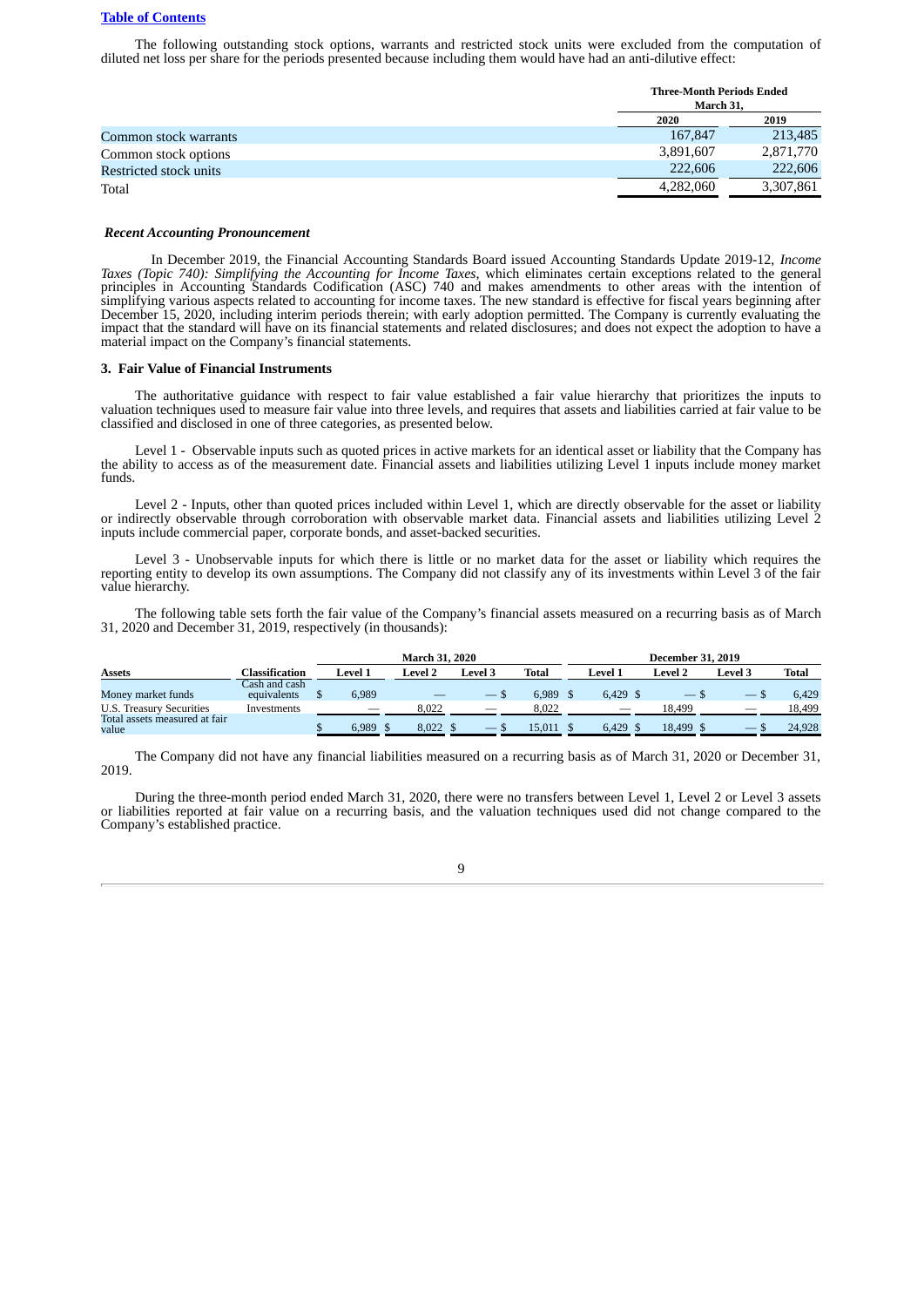# **4. Balance Sheet Components**

# **Property and Equipment, net**

Property and equipment, net consisted of the following (in thousands):

|                                    |   | March 31,<br>2020 | December 31,<br>2019 |
|------------------------------------|---|-------------------|----------------------|
| Leasehold improvements             | S | 2,248             | 2,248<br>\$.         |
| Laboratory equipment               |   | 677               | 677                  |
| Furniture, fixtures, and equipment |   | 466               | 466                  |
| Software                           |   | 118               | 118                  |
| Construction in progress           |   | 714               | 543                  |
|                                    |   | 4,223             | 4,052                |
| Less: Accumulated depreciation     |   | (1,590)           | (1, 486)             |
|                                    |   | 2,633             | 2,566                |

Depreciation expense was \$0.1 million for the three-month periods ended March 31, 2020 and 2019, respectively.

# **Intangible Assets, Net**

Intangible assets primarily consist of acquired licenses to utilize certain patents, know-how and technology relating to the Company's NPS for biomedical applications acquired from Old Dominion University Research Foundation (ODURF), Eastern Virginia Medical School, and the University of Southern California. In addition, the Company entered into a Sponsored Research Agreement with Old Dominion University's Frank Reidy Research Center for Bioelectrics, which includes certain intellectual property rights arising from the research. The Company is amortizing the intangible assets over an estimated useful life of 12 years.

Intangible assets, net consisted of the following (in thousands):

|                                | March 31.  | December 31, |
|--------------------------------|------------|--------------|
|                                | 2020       | 2019         |
| Acquired patents and licenses  | 7,985<br>S | 7,985        |
| Less: Accumulated amortization | (3,604)    | (3, 438)     |
|                                | 4,381      | 4,547        |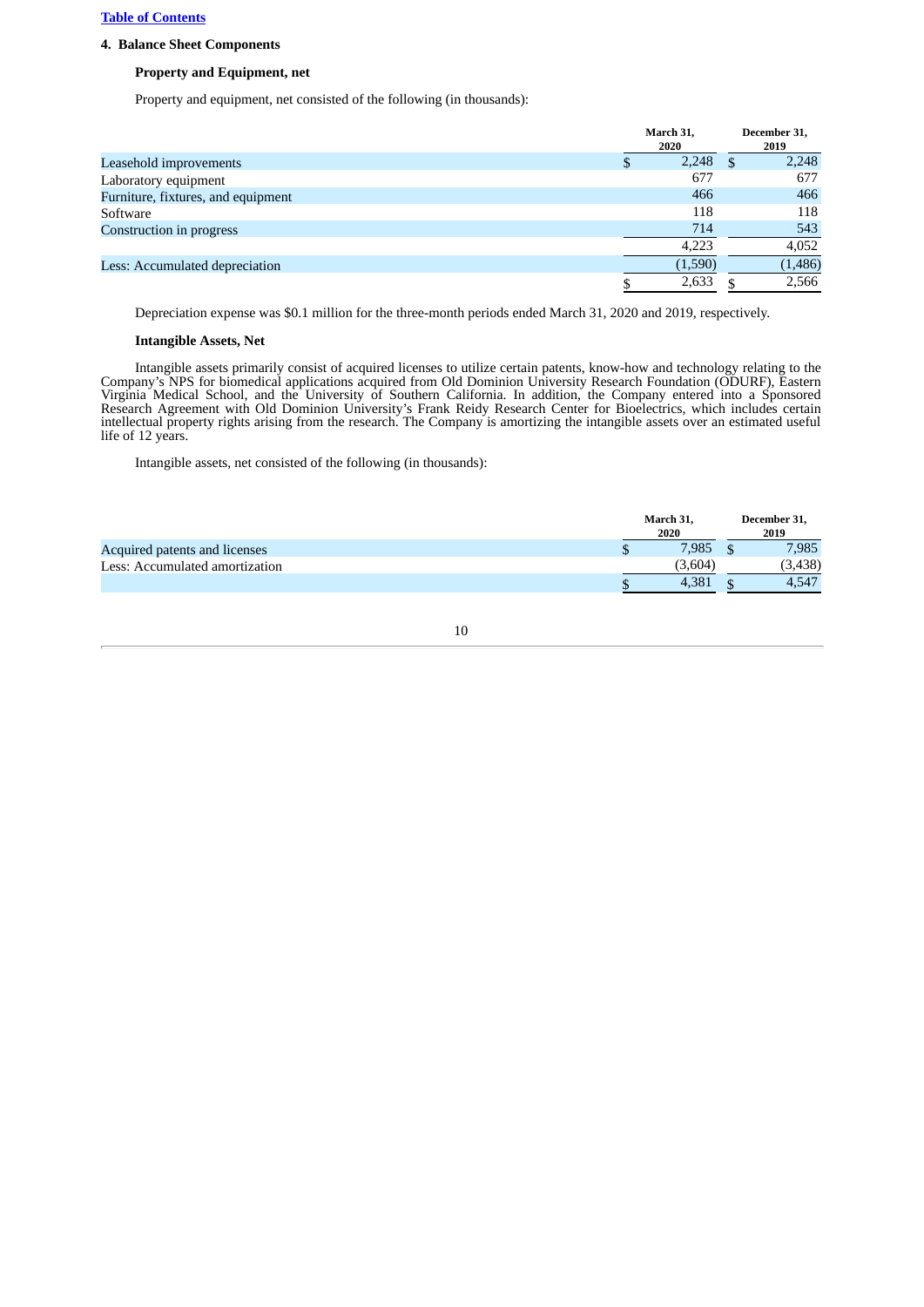A schedule of the amortization of intangible assets for the remainder of 2020 and the succeeding five fiscal years and thereafter is as follows (in thousands):

| Year Ending December 31:  |       |
|---------------------------|-------|
| 2020 (remaining 9 months) | 499   |
| 2021                      | 665   |
| 2022                      | 665   |
| 2023                      | 665   |
| 2024                      | 665   |
| 2025                      | 665   |
| <b>Thereafter</b>         | 557   |
|                           | 4,381 |

# **Accrued Expenses**

Accrued expenses consisted of the following (in thousands):

|                        | March 31,<br>2020 |       | December 31,<br>2019 |       |
|------------------------|-------------------|-------|----------------------|-------|
| Compensation expense   | æ                 | 1,172 | S.                   | 1,699 |
| Accrued clinical       |                   | 512   |                      | 262   |
| Professional fees      |                   | 37    |                      | 51    |
| Property and equipment |                   | 234   |                      | 234   |
| Other                  |                   | 116   |                      | 250   |
|                        |                   | 2,071 |                      | 2,496 |

# **5. Goodwill**

In 2014, the Company acquired three companies (the acquisitions) for aggregate consideration of \$5.5 million. In accordance with ASC Topic 805, *Business Combinations*, the Company recorded goodwill of \$2.8 million in connection with the acquisitions as the consideration paid exceeded the fair value of the net tangible assets and the intangible assets acquired.

The Company reviews goodwill for impairment at least annually or whenever changes in circumstances indicate that the carrying amount of goodwill may not be recoverable. Based on the Company's annual impairment test as of December 31, 2019 the Company determined that no impairment of goodwill existed and was not aware of any indicators of impairment at such date. In addition, there were no indicators of impairment at March 31, 2020.

#### **6. Stockholders' Equity and Stock-Based Compensation**

#### *Common Stock Warrants*

In connection with a private placement of the Company's common stock, par value \$0.001 per share, in 2014, the Company issued warrants as compensation to the placement agent to purchase a total of 299,625 shares of its common stock at a price of \$2.67 per share (the Private Placement Warrants). The Private Placement Warrants are exercisable for period of seven years from issuance. As of March 31, 2020, a total of 46,238 of Private Placement Warrants were outstanding. In connection with the closing of the Company's initial public offering in 2016, the Company issued warrants as compensation to its underwriters to purchase a total of 574,985 shares of its common stock at a price of \$5.00 per share (the IPO Warrants). The IPO Warrants are exercisable for a period of five years from issuance. As of March 31, 2020, a total of 121,609 of the IPO Warrants were outstanding.

#### *Equity Plans*

#### *2017 Equity Incentive Plan and 2017 Inducement Equity Incentive Plan*

The Board of Directors of the Company (the Board) previously adopted, and the Company's stockholders approved, the Company's 2017 Equity Incentive Plan (the 2017 Plan).

The 2017 Plan has a 10-year term, and provides for the grant of stock options, stock appreciation rights, restricted stock,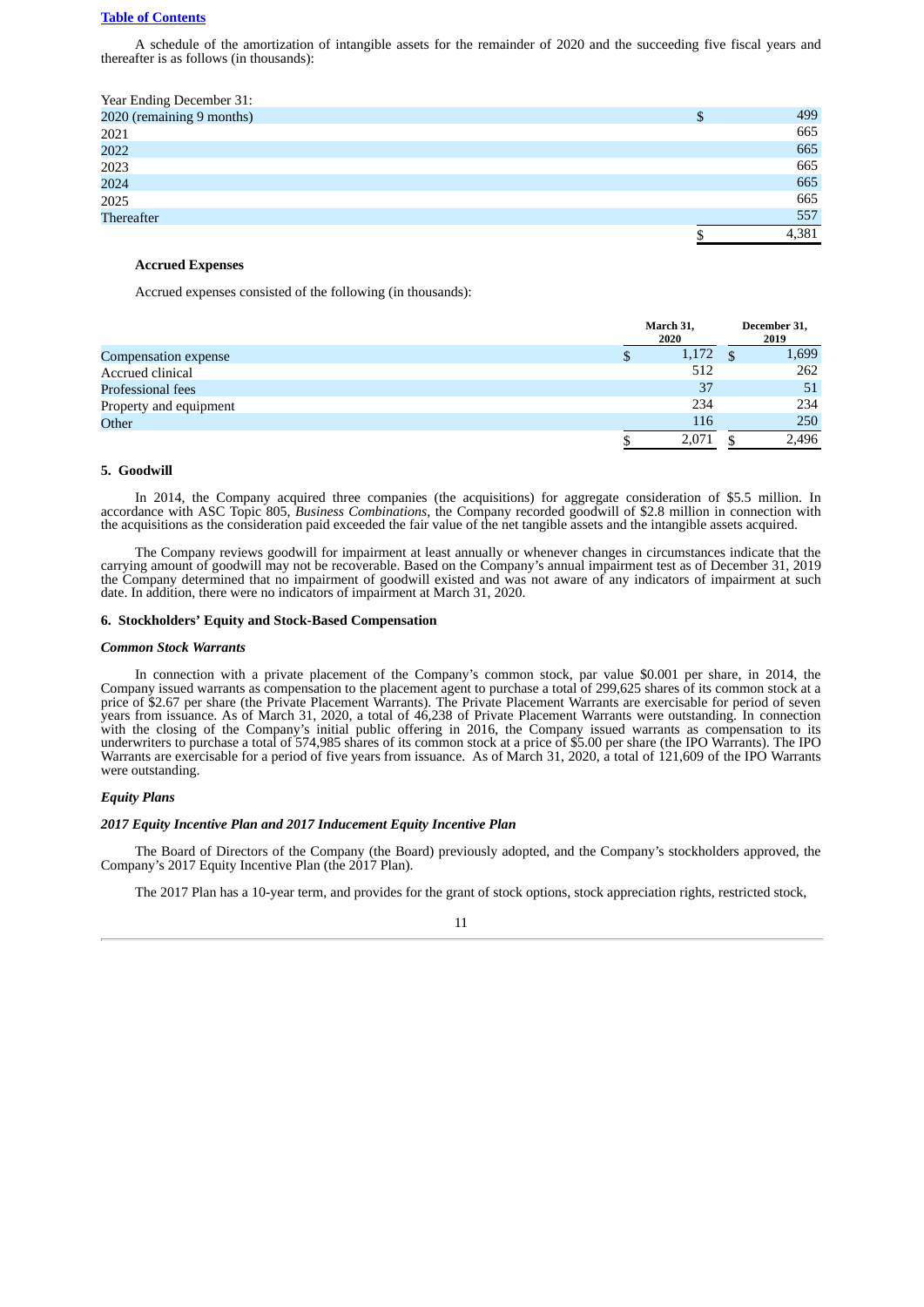restricted stock units, performance units, and performance shares to employees, directors and consultants of the Company and any parent or subsidiary of the Company, as the Compensation Committee of the Board may determine. Subject to an annual evergreen increase and adjustment in the case of certain capitalization events, the Company initially reserved 1,500,000 shares of the Company's common stock for issuance pursuant to awards under the 2017 Plan. In addition, shares remaining available under the Company's 2015 Equity Incentive Plan, as amended (the 2015 Plan), and shares reserved but not issued pursuant to outstanding equity awards that expire or terminate without being exercised or that are forfeited or repurchased by the Company will be added to the shares of common stock available for issuance under the 2017 Plan. The 2017 Plan is administered by the Board's Compensation Committee. Effective January 1, 2020, the Company's Board authorized an increase in the number of shares of common stock available under the 2017 Plan increased by 833,018 shares pursuant to the evergreen provision of the 2017 Plan. Pursuant to the 2017 Plan, the 2019 share increase is determined based on the least of (i) 1,200,000 shares, (ii) 4% of the Company's common stock outstanding at December 31 of the immediately preceding year, or (iii) such number of shares as determined by the Board. As of March 31, 2020, 1,721,093 shares of common stock remained available for issuance under the 2017 Plan.

During November 2017, the Board adopted the 2017 Inducement Equity Incentive Plan (the Inducement Plan) and reserved 1,000,000 shares of the Company's common stock for issuance pursuant to equity awards granted under the Inducement Plan. The Inducement Plan was adopted without stockholder approval.

The Inducement Plan has a 10-year term, and provides for the grant of equity-based awards, including nonstatutory stock options, restricted stock units, restricted stock, stock appreciation rights, performance shares and performance units, and its terms are substantially similar to the 2017 Plan, including with respect to treatment of equity awards in the event of a "merger" or "change in control" as defined under the Inducement Plan. Options issued under the Inducement Plan may have a term up to ten years and have variable vesting provisions. New hire grants generally vest 25% annual starting upon the first anniversary of the grant. Equity-based awards issued under the Inducement Plan are only issuable to individuals not previously engaged as employees or non-employee directors of the Company prior to the Inducement Plan's adoption date. As of March 31, 2020, 8,492 shares of common stock remained available for issuance under the Inducement Plan.

Certain stock options awarded to the Company's executives contain performance conditions related to certain financial measures and achievements of strategic/operational milestones (performance options). As of March 31, 2020, it is not probable that these performance conditions will be achieved and accordingly no stock compensation has been recorded for these performance options to date.

#### *2017 Employee Stock Purchase Plan*

The Board previously adopted and the stockholders approved the Company's 2017 Employee Stock Purchase Plan (the 2017 ESPP).

The 2017 ESPP is a broad-based plan that provides employees of the Company and its designated affiliates with the opportunity to become stockholders through periodic payroll deductions that are applied towards the purchase of Company common shares at a discount from the then-current market price. Subject to adjustment in the case of certain capitalization events, a total of 250,000 common shares of the Company were available for purchase at adoption of the 2017 ESPP. Pursuant to the 2017 ESPP, the annual share increase pursuant to the evergreen provision is determined based on the least of (i) 450,000 shares, (ii) 1.5% of the Company's common stock outstanding at December 31 of the immediately preceding year, or (iii) such number of shares as determined by the Board. During January 2019, the Board determined not to increase the number of shares of common stock available under the 2017 ESPP pursuant to the evergreen provision of the 2017 ESPP. During the three-month period ended March 31, 2020, the Company issued 43,224 shares of common stock under the 2017 ESPP. As of March 31, 2020, 396,971 shares of common stock remained available for issuance under the 2017 ESPP.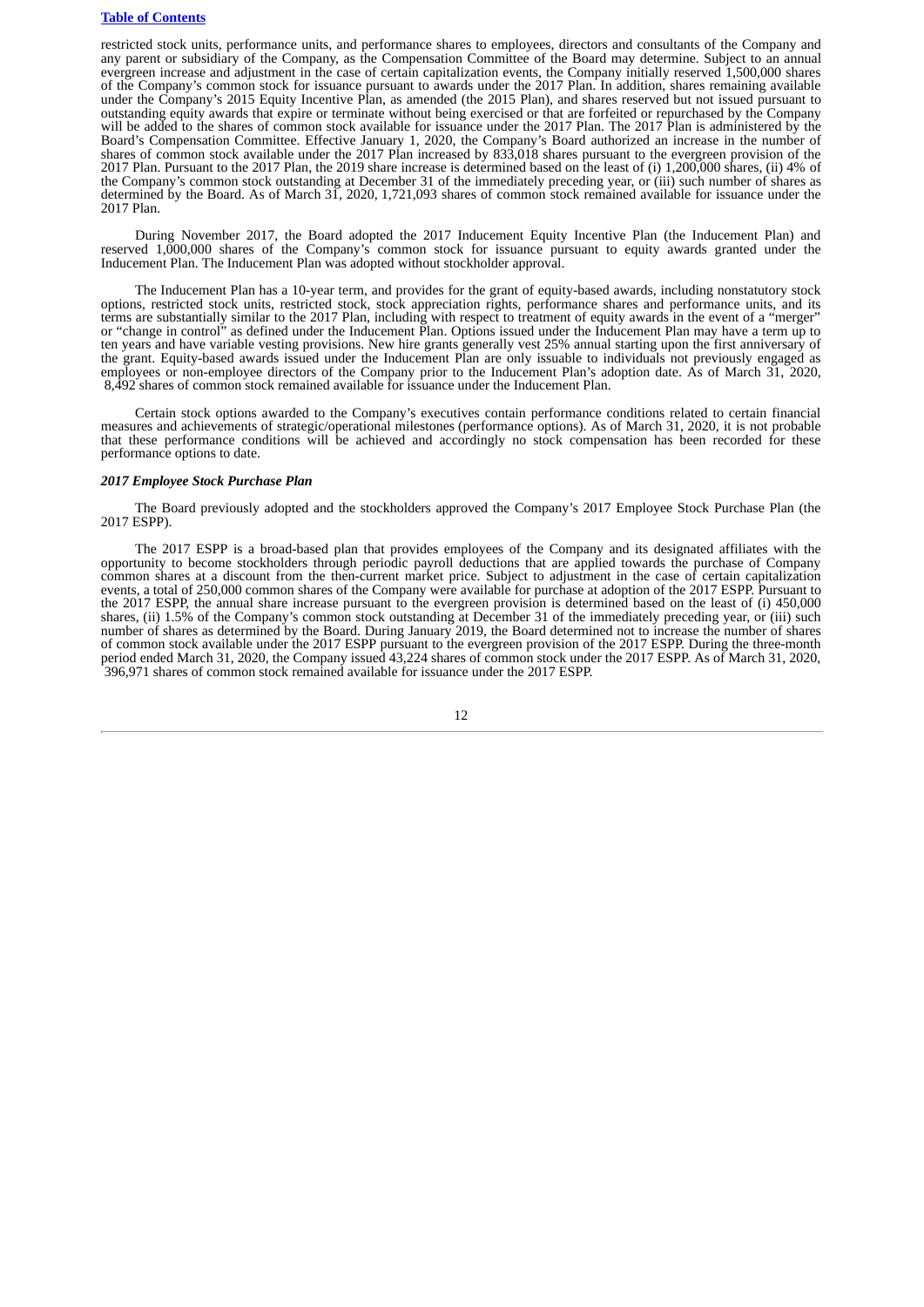A summary of stock option activity under the 2015 Plan, 2017 Plan and Inducement Plan for the three-month period ended March 31, 2020 is presented below:

|                              |                            | <b>Stock Options Outstanding</b> |                                       |  |  |  |
|------------------------------|----------------------------|----------------------------------|---------------------------------------|--|--|--|
|                              | <b>Number</b><br>of shares |                                  | Weighted<br>average<br>exercise price |  |  |  |
| Balances — December 31, 2019 | $3,749,186$ \$             |                                  | 16.18                                 |  |  |  |
| Options granted              | 178,000                    |                                  |                                       |  |  |  |
| <b>Options exercised</b>     | (750)                      |                                  |                                       |  |  |  |
| Options canceled             | (12, 855)                  |                                  |                                       |  |  |  |
| Options expired              | (21, 974)                  |                                  |                                       |  |  |  |
| Balances — March 31, 2020    | 3,891,607                  | S                                | 15.67                                 |  |  |  |
| Exercisable — March 31, 2020 | 2,301,566                  |                                  | 16.48                                 |  |  |  |

The table above excludes 69,375 performance stock options granted for which the performance criteria had not been established as of March 31, 2020.

# *Stock-based Compensation*

Total stock-based compensation expense consisted of the following (in thousands):

|                                        | <b>Three-Month Periods Ended</b><br>March 31. |  |       |  |
|----------------------------------------|-----------------------------------------------|--|-------|--|
|                                        | 2020                                          |  | 2019  |  |
| General and administrative             | 1,749                                         |  | 1,485 |  |
| Research and development               | 877                                           |  | 876   |  |
| Total stock-based compensation expense | 2,626                                         |  | 2,361 |  |

The Company estimated the fair value of employee stock options on the grant date using the Black-Scholes option pricing model. The estimated fair value of employee stock options is amortized on a straight-line basis over the requisite service period of the awards. The Company reviews and, when deemed appropriate, updates the assumptions used on a periodic basis. Due to the limited trading history of the Company's common stock, the Company utilizes a portfolio of comparable companies to estimate volatility. The fair value of employee stock options was estimated using the following weighted-average assumptions:

|                            | <b>Three-Month Periods Ended March 31.</b> |                 |
|----------------------------|--------------------------------------------|-----------------|
|                            | 2020                                       | 2019            |
| Expected term in years     | 6.1                                        | $0.4 - 6.1$     |
| <b>Expected volatility</b> | 70%                                        | 70%             |
| Risk-free interest rate    | $0.4\% - 1.7\%$                            | $2.4\% - 2.7\%$ |
| Dividend yield             |                                            |                 |

The Company estimated the fair value of ESPP on the grant date using the Black-Scholes option pricing model. The estimated fair value of ESPP is amortized on a straight-line basis over the requisite service period of the awards. The Company reviews and, when deemed appropriate, updates the assumptions used on a periodic basis. The Company utilizes its estimated volatility in the Black-Scholes option pricing model to determine the fair value of ESPP. The fair value of ESPP was estimated using the following weighted-average assumptions:

|                         |                 | <b>Three-Month Periods Ended March 31.</b> |  |  |  |
|-------------------------|-----------------|--------------------------------------------|--|--|--|
|                         | 2020            | 2019                                       |  |  |  |
| Expected term in years  | $0.5 - 1.0$     | $0.5 - 1.0$                                |  |  |  |
| Expected volatility     | 70%             | 70%                                        |  |  |  |
| Risk-free interest rate | $0.9\% - 1.0\%$ | $2.5\% - 2.6\%$                            |  |  |  |
| Dividend yield          |                 |                                            |  |  |  |

The fair value of restricted stock unit (RSUs) awards is determined based on the number of units granted and the closing price of the Company's common stock as of the grant date. The estimated fair value of RSUs is recognized on a straight-line basis over the requisite service period.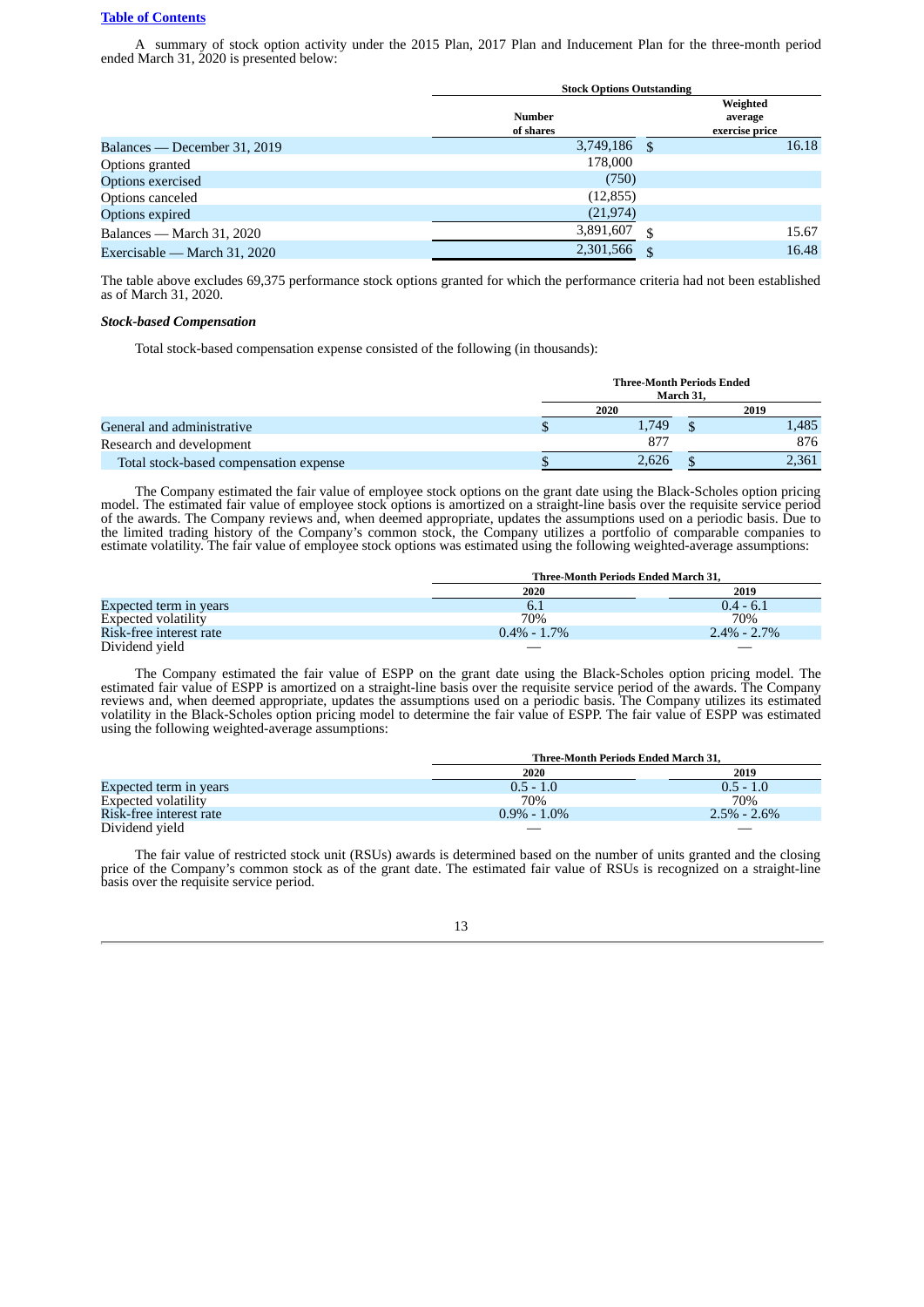# **7. Research Grants and Agreements**

#### *Sponsored Research Agreement*

The Company may annually sponsor research activities (SRAs) performed by Old Dominion University's Frank Reidy Center (ODURF). ODURF is compensated by the Company for its conduct of each study in accordance with the budget and payment terms set forth in the applicable task order. During the year ended December 31, 2019, the Company agreed to sponsor \$0.8 million in research during the subsequent 12-month period funded through monthly payments made upon ODURF certifying, to the Company's reasonable satisfaction, that ODURF has met its obligations pursuant to the specified task order and statement of work. The principal investigator may transfer funds with the budget as needed without the Company's approval so long as the obligations of ODURF under the task order and statement of work remain unchanged and unimpaired. As of March 31, 2020, approximately \$0.4 million remained payable under this agreement.

During the three-month periods ended March 31, 2020 and 2019, the Company paid and incurred costs related to the SRAs equal to \$0.2 million, respectively.

# **8. Commitments and Contingencies**

#### *Operating Leases*

During January 2017, the Company entered into a five-year lease (the Existing Lease) for approximately 15,700 square feet for its corporate headquarters located in Hayward, California (the Existing Premises). The lease commenced during July 2017.

During May 2019, the Company entered into Lease Amendment 1 (the Amendment) in relation to the Existing Lease and added the lease of new premises of approximately 34,600 square feet (Expansion Premises); additionally, the term of the Existing Lease was extended to October 2029.

The Company evaluated the Amendment under the provisions of ASC 842 that it adopted on January 1, 2019, and accounted the Amendment as a single contract with the Existing Lease because the additional lease payments due to the Amendment was not commensurate with the right-of-use (ROU) asset granted to the Company. Though the Amendment was accounted for as a single contract, the Existing Premises and Expansion Premises are accounted for as separate lease components. Accordingly, the Company measured and allocated consideration to each lease component as of the modification date. Upon commencement of each lease component, the Company will reassess and calculate the lease liability and ROU asset for the respective component.

Information related to the Company's ROU assets and related lease liabilities were as follows (in thousands except for remaining lease term and discount rate):

| Year Ending December 31:  |           |
|---------------------------|-----------|
| 2020 (remaining 9 months) | 549<br>\$ |
| 2021                      | 986       |
| 2022                      | 1,071     |
| 2023                      | 1,094     |
| 2024                      | 1,133     |
| 2025                      | 1,172     |
| <b>Thereafter</b>         | 4,885     |
| Total lease payments      | 10,890    |
| Less imputed interest     | (4, 102)  |
| Total lease liabilities   | 6,788     |
|                           |           |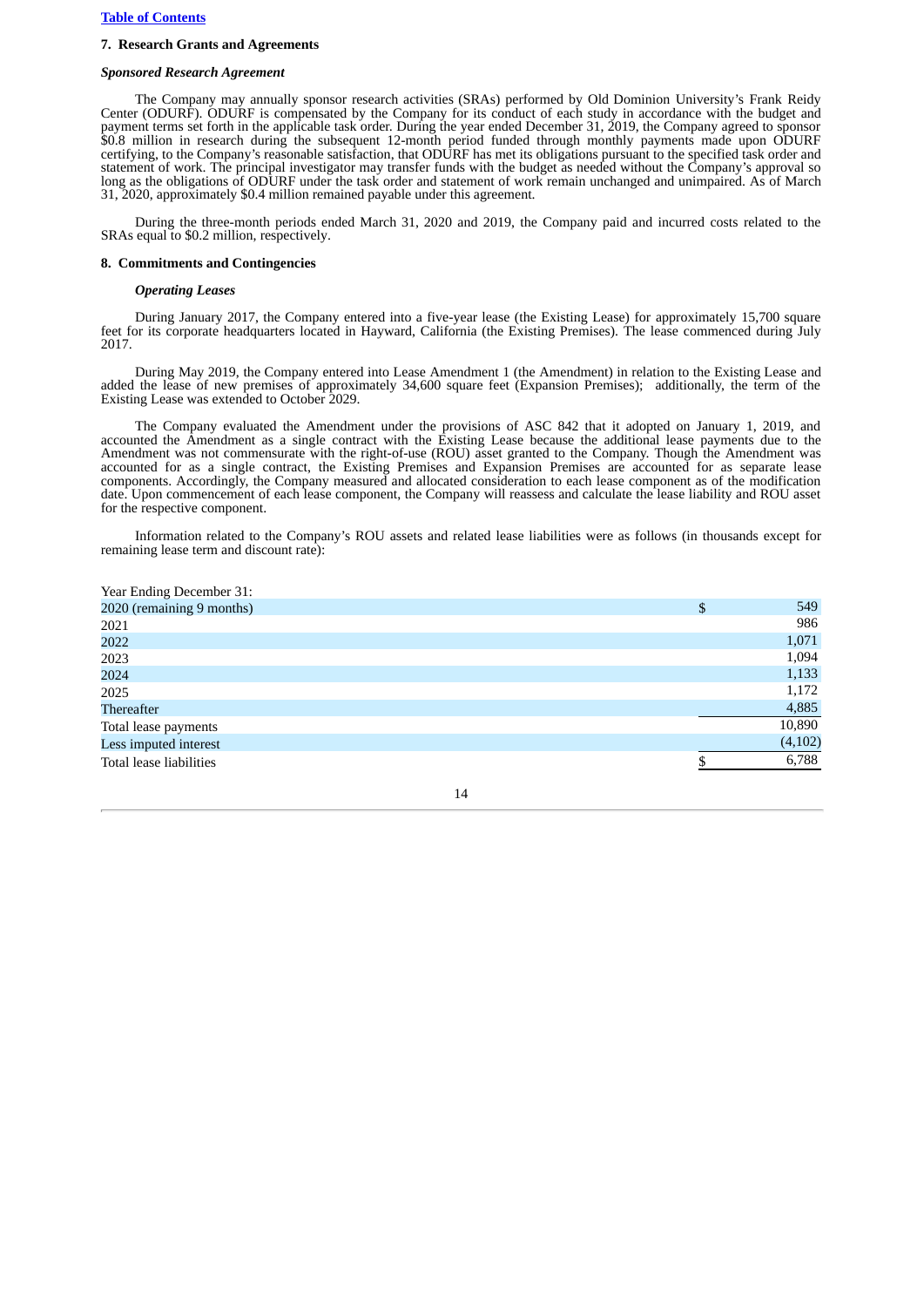#### **Other supplemental non-cash information:**

| Cash paid for operating lease liabilities           | S | 377        |
|-----------------------------------------------------|---|------------|
| Operating lease liabilities arising from ROU assets |   | 5,027      |
|                                                     |   |            |
| Current operating lease liabilities                 |   | 98         |
| Non-current operating lease liabilities             |   | 6,690      |
| Total lease liabilities                             |   | 6,788      |
|                                                     |   |            |
| Weighted average remaining lease term               |   | 9.59 years |
| Weighted average discount rate                      |   | 10%        |

During the three-month periods ended March 31, 2020 and 2019, rent expense, including common area maintenance charges, was approximately \$0.2 million and \$0.1 million, respectively.

#### *Legal Proceedings*

The Company maintains indemnification agreements with its directors and officers that may require the Company to indemnify them against liabilities that arise by reason of their status or service as directors or officers, except as prohibited by applicable law.

From time to time, the Company may be involved in a variety of claims, lawsuits, investigations and proceedings relating to securities laws, product liability, patent infringement, contract disputes and other matters relating to various claims that arise in the normal course of the Company's business. The Company currently believes that these ordinary course matters are not material to the condensed consolidated financial statements of the business; however, the results of litigation and claims are inherently unpredictable.

# **9. Related Party Transactions**

Kenneth A. Clark, a director of the Company since November 2017, is a member of the law firm of Wilson Sonsini Goodrich and Rosati (WSGR), which also serves as the outside corporate counsel to the Company. During the three-month periods ended March 31, 2020 and 2019, the Company incurred expenses reported in general and administrative expenses in the consolidated statement of operations for legal services rendered by WSGR totaling approximately \$0.1 million, respectively.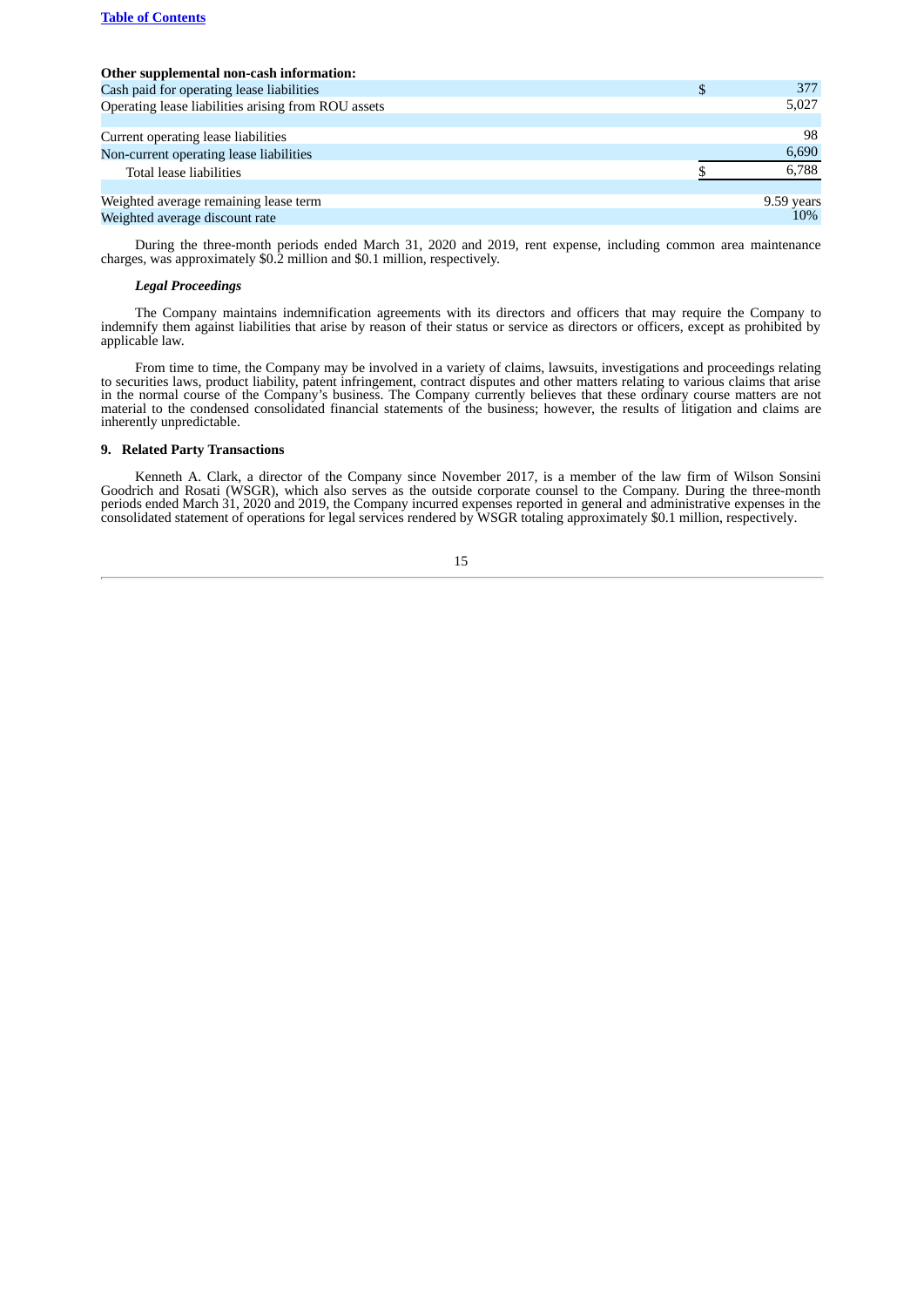# <span id="page-15-0"></span>**Item 2. Management's Discussion and Analysis of Financial Condition and Results of Operations.**

You should read the following discussion and analysis of our financial condition and results of operations together with our condensed consolidated financial statements and the related notes included in this Quarterly Report and those in our Annual *Report on Form 10-K.*

This report contains "forward-looking statements" within the meaning of Section 27A of the Securities Act of 1933, as amended, and Section 21E of the Securities Exchange Act of 1934, as amended (the Exchange Act). Forward-looking statements relate to expectations concerning matters that are not historical facts. Words such as "anticipates," "believes," "could," "estimates," "expects," "intends," "may," "might," "plans," "projects," "will," "would," and similar expressions are intended to identify *forward-looking statements, although not all forward-looking statements contain these identifying words. These forward-looking* statements include, but are not limited to, statements related to our expected business, new product introductions, procedures and procedure adoption, future results of operations, future financial position, our ability to generate revenues, the anticipated mix of our revenues between procedure and system revenues, our financing plans and future capital requirements, anticipated costs of revenue, anticipated expenses, the effect of recent accounting pronouncements, our investments, anticipated cash flows, our ability to finance operations from cash flows and similar matters, the impact of the recent COVID-19 coronavirus pandemic and related public health measures on our business, and statements based on current expectations, estimates, forecasts and projections about the economies and markets in which we intend to operate and our beliefs and assumptions regarding these economies and markets. We may not actually achieve the plans, intentions or expectations disclosed in our forward-looking statements and you should not place undue reliance on our forward-looking statements. Actual results or events could differ materially from the plans, intentions and expectations disclosed in the forward-looking statements that we make. You should read the "Risk Factors" section of this Quarterly Report for a discussion of important factors that could cause actual results to differ materially from the results described in or implied by the forward-looking statements contained in the following discussion *and analysis. We do not assume any obligation to update any forward-looking statements.*

Pulse Biosciences, CellFX, Nano-Pulse Stimulation, and NPS and the stylized logos are trademarks or registered trademarks of the Company in the United States and other countries.

#### **Overview**

We are a novel bioelectric medicine company committed to health innovation that improves and potentially extends the lives of patients. We are pursuing regulatory clearance from the FDA to market our first product, our proprietary CellFX® System. The CellFX System utilizes its patented Nano-Pulse Stimulation™ (NPS™) technology to treat a variety of applications for which an optimal solution remains unfulfilled. NPS is a proprietary technology that delivers nanosecond duration pulses of high amplitude electrical energy to non-thermally clear targeted cells while sparing adjacent non-cellular tissue. The cell-specific effects of NPS technology have been validated in a series of completed and ongoing clinical studies.

We have incurred substantial operating losses and have used cash in our operating activities since inception. Based on our current operating plan, we believe we do not have sufficient cash and cash equivalents on hand to support current operations for at least twelve months from the date that our audited consolidated financial statements included elsewhere in this Quarterly Report on Form 10-Q were issued. To finance our operations beyond that point, we will need to raise additional capital, which cannot be assured. We have concluded that this circumstance raises substantial doubt about our ability to continue as a going concern for at least twelve months from the date that our audited consolidated financial statements included elsewhere in this Quarterly Report on Form 10-Q were issued. As such, we plan to seek to raise capital from time to time this year through future debt or equity financings to fund our future operations and remain as a going concern including by pursuing a proposed rights offering, seeking to raise gross proceeds of approximately \$30 million assuming such rights offering is fully subscribed and excluding the proceeds from any warrants which may be issued in the rights offering and exercised following the completion of the offering. There is no assurance that the rights offering will be successful, or that additional financing will be available when needed or that management will be able to obtain financing on terms acceptable to us.

#### **Plan of Operation**

We plan to establish ourselves as a medical therapy company with a local, non-thermal, and drug-free treatment platform that initiates cell death in targeted tissue by a process of cell signaling and also induces an adaptive immune response to the targeted tissue. In order to accomplish this, we plan to: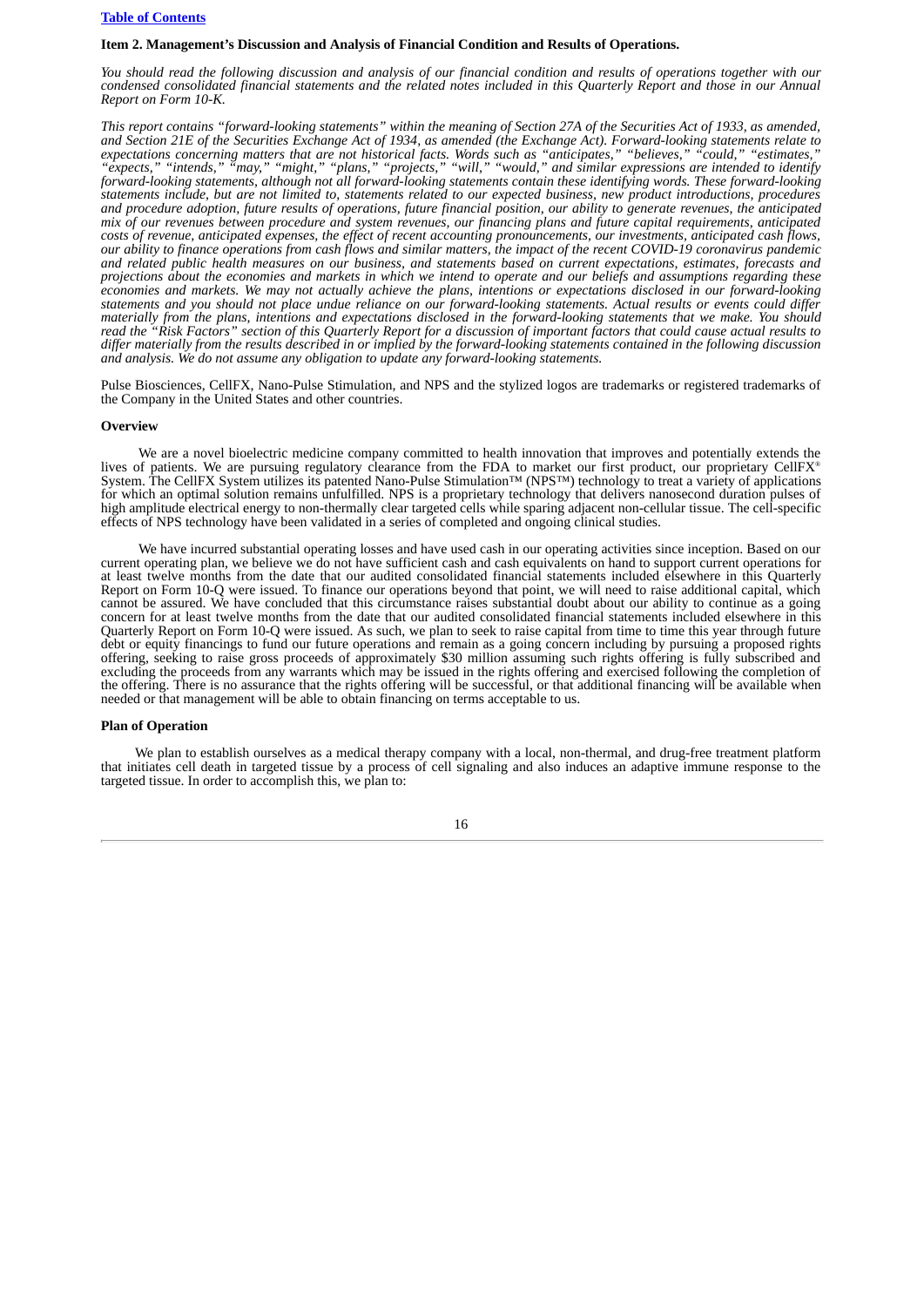- · Improve our technology by continuing our research and product development efforts. We expect to develop interchangeable tissue applicators to target different tissue types that will leverage the novel characteristics of our technology platform.
- Further explore and understand the benefits of NPS technology platform with the objectives of broadening the currently planned cosmetic and therapeutic applications and identifying new applications. We anticipate that results of our clinical studies will enable us to recognize certain unmet medical needs that may be addressed by our technology.
- · Continue to protect and expand our intellectual property portfolio with respect to NPS technology, which we expect will increase our ability to deter competitors and position our company for favorable licensing and partnering opportunities.
- Partner with medical or biomedical device companies for certain applications which we anticipate may accelerate product development and acceptance into target market areas and allow us to gain the sales and marketing advantages of the distribution infrastructure.

# **COVID-19 Pandemic**

In accordance with local and state guidelines regarding the COVID-19 pandemic, we are requiring all of our employees to work remotely unless they cannot perform their essential functions remotely, and have also suspended all non-essential travel for our employees. While many of our employees are accustomed to working remotely, much of our workforce has not historically been remote. Although we continue to monitor the situation and may adjust our current policies as more information and public health guidance becomes available, temporarily suspending travel and restricting the ability to do business in person may create operational or other challenges, any of which could harm our business, financial condition and results of operations.

In addition, our clinical trials may be affected by the COVID-19 outbreak. Site initiation and patient enrollment may be delayed, for example, due to prioritization of hospital resources toward the COVID-19 outbreak, travel restrictions imposed by governments, and the inability to access sites for initiation and monitoring. Also, some of our suppliers of certain materials used in the production of our product candidates are located in areas impacted by COVID-19 which could limit our ability to obtain sufficient materials for our product candidates. COVID-19 has and will continue to adversely affect global economies and financial markets, resulting in an economic downturn that could affect demand for our product candidates, if approved, and impact our operating results. Even after the COVID-19 pandemic has subsided, we may continue to experience an adverse impact to our business as a result of the continued global economic impact of the pandemic. We cannot anticipate all of the ways in which health epidemics such as COVID-19 could adversely impact our business. Although we are continuing to monitor and assess the effects of the COVID-19 pandemic on our business, the ultimate impact of the COVID-19 pandemic or a similar health epidemic is highly uncertain and subject to change. See the Risk Factors section for further discussion of the possible impact of the COVID-19 pandemic on our business.

#### **Critical Accounting Policies and Estimates**

The discussion and analysis of our financial condition and results of operations are based upon our unaudited condensed consolidated financial statements, which have been prepared in accordance with the rules and regulations of the Securities and Exchange Commission (SEC). The preparation of these condensed consolidated financial statements requires us to make estimates and judgments that affect the reported amounts of assets, liabilities, revenues and expenses. On an ongoing basis, we evaluate our critical accounting policies and estimates. We base our estimates on historical experience and on various other assumptions that we believe to be reasonable under the circumstances, the results of which form the basis for making judgments about the carrying values of assets and liabilities that are not readily apparent from other sources. Actual results may differ from these estimates under different assumptions or conditions.

There have been no material changes to the critical accounting policies and estimates discussed in our Annual Report on Form 10-K as of and for the year ended December 31, 2019 filed with the SEC on March 16, 2020.

#### **Recent Accounting Pronouncements**

Refer to "Recent Accounting Pronouncements" in Note 2 of Notes to Condensed Consolidated Financial Statements of this Quarterly Report.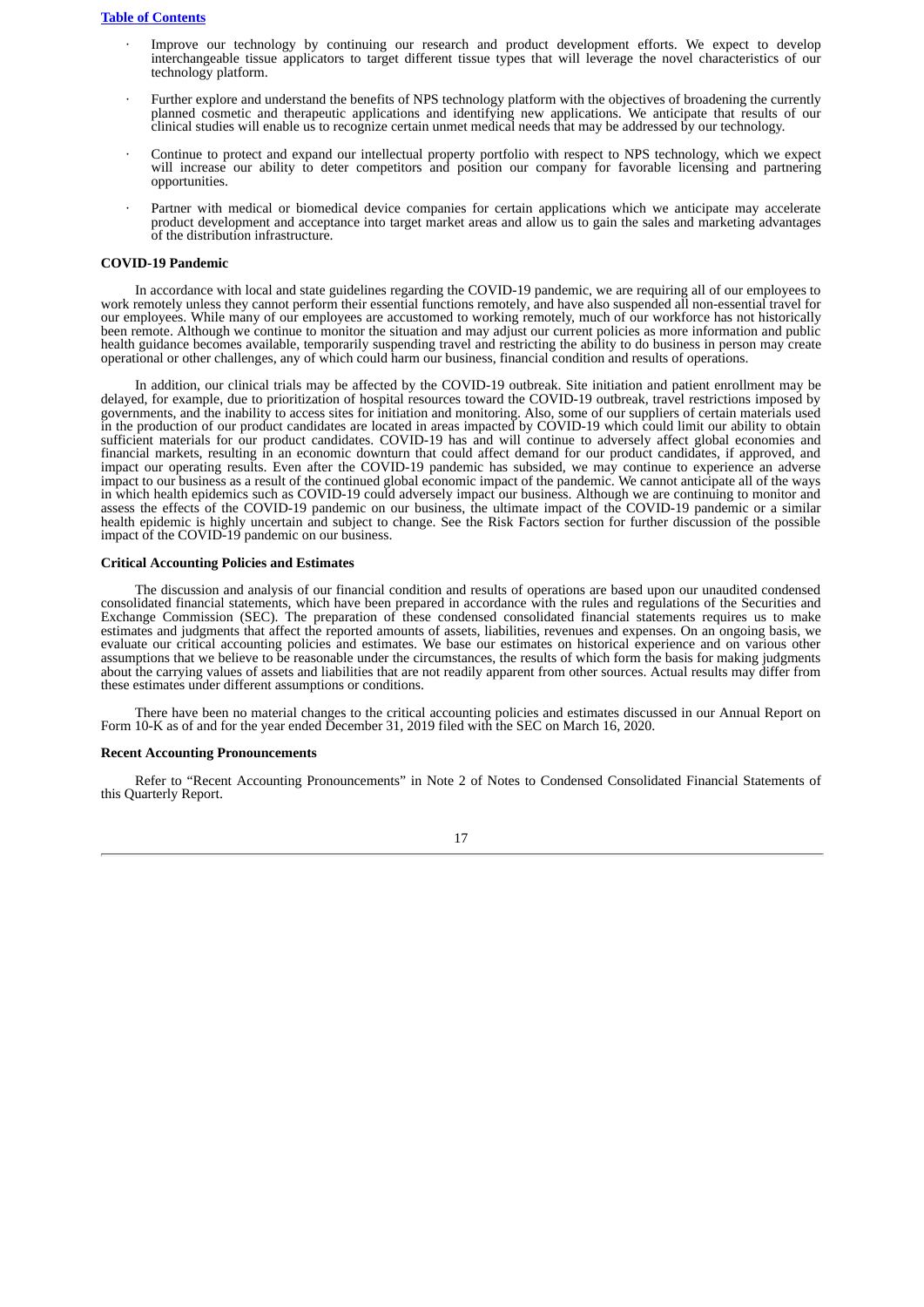# **Segment and Geographical Information**

We operate and manage our business as one reportable and operating segment. Our Chief Executive Officer, who is the chief operating decision maker, reviews financial information on an aggregate basis for purposes of allocating resources and evaluating financial performance. All of our long-lived assets are based in the United States.

# **Results of Operations**

# *Comparison of the three-month periods ended March 31, 2020 and 2019*

Our condensed consolidated statements of operations as discussed herein are presented below:

|                                   | <b>Three-Month Periods Ended</b><br>March 31. |           |  |          |           |
|-----------------------------------|-----------------------------------------------|-----------|--|----------|-----------|
| (in thousands)                    |                                               | 2020      |  | 2019     | \$ Change |
| Revenue                           |                                               |           |  |          |           |
| Operating expenses:               |                                               |           |  |          |           |
| General and administrative        |                                               | 5,603     |  | 4,401    | 1,202     |
| Research and development          |                                               | 6,181     |  | 5,842    | 339       |
| Amortization of intangible assets |                                               | 166       |  | 167      | (1)       |
| Total operating expenses          |                                               | 11,950    |  | 10,410   | 1,540     |
| Other income:                     |                                               |           |  |          |           |
| Interest income                   |                                               | 78        |  | 332      | (254)     |
| Total other income                |                                               | 78        |  | 332      | (254)     |
| Net loss                          |                                               | (11, 872) |  | (10,078) | (1,794)   |

#### **General and Administrative**

General and administrative expenses consist of salaries and related expenses for executives, sales and marketing, finance, legal, human resources, information technology and administrative personnel, professional fees, patent fees and costs, insurance costs and other general corporate expenses. General and administrative expenses increased by \$1.2 million to \$5.6 million for the three-month period ended March 31, 2020, from \$4.4 million during the same period in 2019 primarily due to \$0.9 million of increased employee compensation and \$0.3 million of increased stock-based compensation. Compensation-related expenses increased due to an increase in headcount. General and administrative expenses are expected to continue at approximately the current rate for the remainder of 2020.

#### **Research and Development**

Research and development expenses consist of salaries and related expenses for manufacturing, research and development personnel, clinical trials and consulting costs related to the design, development and enhancement of our potential future products, prototype material and devices. Research and development expenses increased by \$0.3 million to \$6.2 million for the three-month period ended March 31, 2020, from \$5.8 million during the same period in 2019 primarily due to increased employee compensation costs. Headcount increases during 2020 contributed to increased employee compensation costs. Research and development expenses are expected to continue at approximately the current rate for the remainder of 2020.

# **Interest Income**

Interest income decreased by \$0.2 million, to \$0.1 million for the three-month period ended March 31, 2020, from \$0.3 million during the same period in 2019 primarily due to decreased cash and investment balances.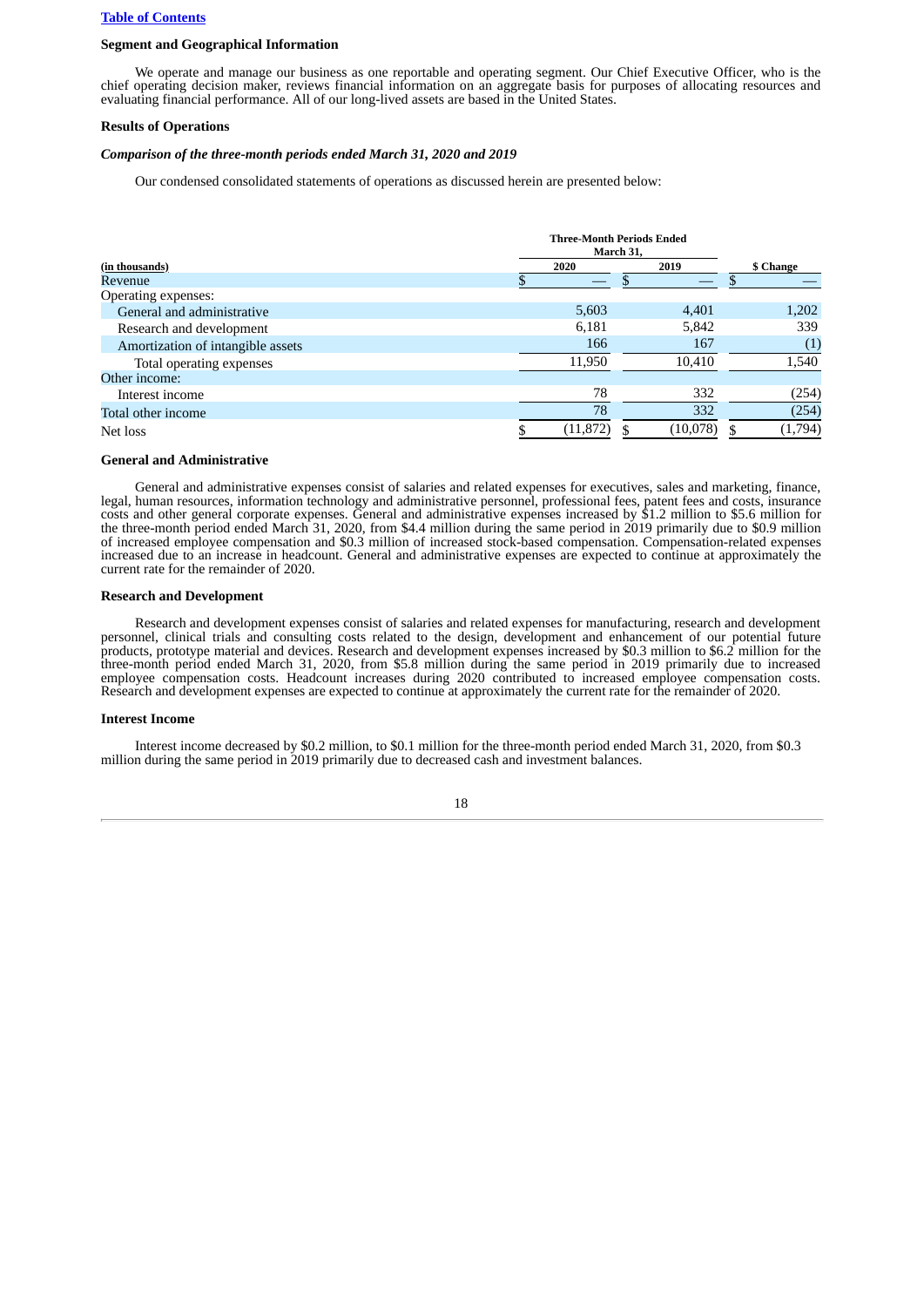# **Liquidity and Capital Resources**

To date, we have not generated any revenues from product sales and do not expect to generate revenues from product sales in 2020. Since inception, we have funded our business primarily through the issuance of equity securities and grants from governmental agencies. Over the next few years, we intend to invest in research and development to develop commercially viable products and to assess the feasibility of potential future products. Additionally, we expect that our general and administrative expenses will increase as we incur substantial incremental costs associated with operating as a public company.

Our condensed consolidated statements of cash flows as discussed herein are presented below:

|                                                     |   | <b>Three-Month Periods Ended</b><br>March 31. |  |           |  |  |
|-----------------------------------------------------|---|-----------------------------------------------|--|-----------|--|--|
| (in thousands)                                      |   | 2020                                          |  | 2019      |  |  |
| Net cash used in operating activities               | S | (9,622)                                       |  | (7,330)   |  |  |
| Net cash provided by (used) in investing activities |   | 10,323                                        |  | (35, 731) |  |  |
| Net cash provided by financing activities           |   | 264                                           |  | 494       |  |  |
| Net increase (decrease) in cash                     |   | 965                                           |  | (42, 567) |  |  |

At March 31, 2020, we had cash, cash equivalents and investments of \$15.9 million. We have determined that there is substantial doubt concerning our ability to continue as an ongoing business for the next twelve months from the date that our unaudited condensed consolidated financial statements included elsewhere on this Quarterly Report on Form 10-Q were issued unless we obtain additional capital. To date, we have not generated any revenue. As a result, we have incurred significant operating losses in each year since our inception and we may continue to incur additional losses for the next several years.

We plan to raise additional capital in the future, including by pursuing a proposed rights offering, seeking to raise gross proceeds of approximately \$30 million assuming such rights offering is fully subscribed and excluding the proceeds from any warrants which may be issued in the rights offering and exercised following the completion of the offering. There is no assurance that the rights offering will be successful, or that additional financing will be available when needed or that management will be able to obtain financing on terms acceptable to us. The ongoing COVID-19 pandemic and resulting negative impact on the global macroeconomic environment and capital markets may make it more difficult for us to raise additional funds.

These expectations are based on our current operating and financing plans which are subject to change. Until we are able to generate sustainable product revenues at profitable levels, we expect to finance our future cash needs through public or private equity offerings, debt financings or corporate collaboration and licensing arrangements. Such additional funds may not be available on terms acceptable to us or at all. If we raise funds by issuing equity or equity-linked securities, the ownership of some or all of our stockholders will be diluted and the holders of new equity securities may have priority rights over our existing stockholders. If adequate funds are not available, we may be required to curtail operations significantly or to obtain funds by entering into agreements on unattractive terms. Our inability to raise capital could have a material adverse effect on our business, financial condition and results of operations.

# *Operating Activities*

Our primary uses of cash in operating activities are for ongoing product development.

During the three-month period ended March 31, 2020, we used cash of \$9.6 million in operating activities. The difference between cash used in operating activities and net loss consisted primarily of stock-based compensation and depreciation and amortization, and a decrease in accounts payable, partially offset by decreases in prepaid expenses and other current assets and accrued expenses.

During the three-month period ended March 31, 2019, we used cash of \$7.3 million in operating activities. The difference between cash used in operating activities and net loss consisted primarily of depreciation and amortization, stock-based compensation, and an increase in prepaid expenses.

#### *Investing Activities*

Our investing activities consist primarily of investment purchases, sales and maturities and capital expenditures.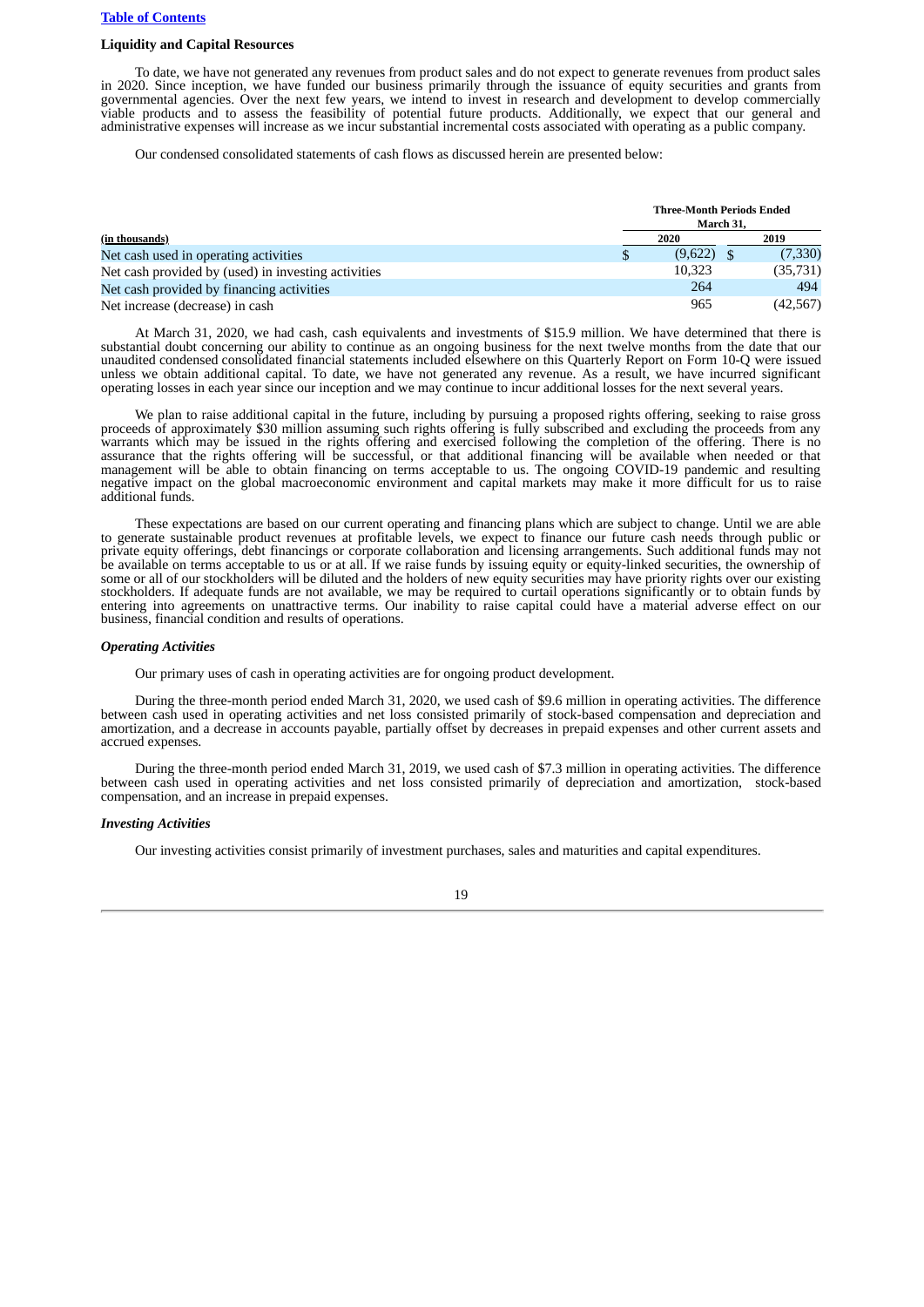During the three-month period ended March 31, 2020, \$10.3 million of cash provided by investing activities primarily from \$13.5 million of cash proceeds from the maturities of investments, partially offset by the purchase of available-for-sale securities of \$3.0 million.

During the three-month period ended March 31, 2019, \$35.7 million of cash was used in investing activities, consisting of \$44.2 million of cash used to purchase available-for-sale securities partially offset by \$8.5 million of cash proceeds from the maturities of investments.

#### *Financing Activities*

During the three-month periods ended March 31, 2020 and 2019, cash provided from financing activities was \$0.3 million and \$0.5 million, respectively, primarily due to cash received from stock option exercises and the sale of stock under our employee stock purchase plan.

#### *Contractual Obligations*

There have been no material changes outside the ordinary course of our business to the contractual obligations since disclosed in our Annual Report on Form 10-K for the year ended December 31, 2019.

# **Off-Balance Sheet Arrangements**

At March 31, 2020, we did not have any transactions, obligations or relationships that constitute off-balance sheet arrangements.

In the ordinary course of business, we enter into standard indemnification arrangements. Pursuant to these arrangements, we indemnify, hold harmless, and agree to reimburse the indemnified parties for losses suffered or incurred by the indemnified party in connection with any trade secret, copyright, patent or other intellectual property infringement claim by any third party with respect to its technology, or from claims relating to our performance or non-performance under a contract. The maximum potential amount of future payments we could be required to make under these agreements is not determinable because it involves claims that may be made against us in future periods, but have not yet been made. To date, we have not incurred costs to defend lawsuits or settle claims related to these indemnification agreements.

We also enter and have entered into indemnification agreements with our directors and officers that may require us to indemnify them against liabilities that arise by reason of their status or service as directors or officers, except as prohibited by applicable law. In addition, we may have obligations to hold harmless and indemnify third parties involved with our fundraising efforts and their respective affiliates, directors, officers, employees, agents or other representatives against any and all losses, claims, damages and liabilities related to claims arising against such parties pursuant to the terms of agreements entered into between us and such third parties in connection with such fundraising efforts. No liability associated with such indemnification agreements has been recorded as of March 31, 2020.

# **JOBS Act Accounting Election**

Under the JOBS Act, emerging growth companies can delay adopting new or revised accounting standards issued subsequent to the enactment of the JOBS Act until such time as those standards apply to private companies. We have irrevocably elected not to avail ourselves of this exemption from new or revised accounting standards and, therefore, will be subject to the same new or revised accounting standards as other public companies that are not emerging growth companies.

#### **Trends, Events and Uncertainties**

Research and development of new technologies are, by their nature, unpredictable. Although we undertake development efforts with commercially reasonable diligence, there can be no assurance that the net proceeds from our financings will be sufficient to enable us to develop our technology to the extent needed to generate future sales to sustain our operations. If we do not continue to have enough funds to sustain our operations, we will consider other options to continue our path to commercialization of our CellFX System, including, but not limited to, additional financing through follow-on stock offerings, debt financings, or co-development agreements and /or other alternatives.

We cannot assure investors that our technology will be adopted or that we will ever achieve sustainable revenues sufficient to support our operations. Even if we are able to generate revenues, there can be no assurances that we will be able to achieve profitability or positive operating cash flows. There can be no assurances that we will be able to secure additional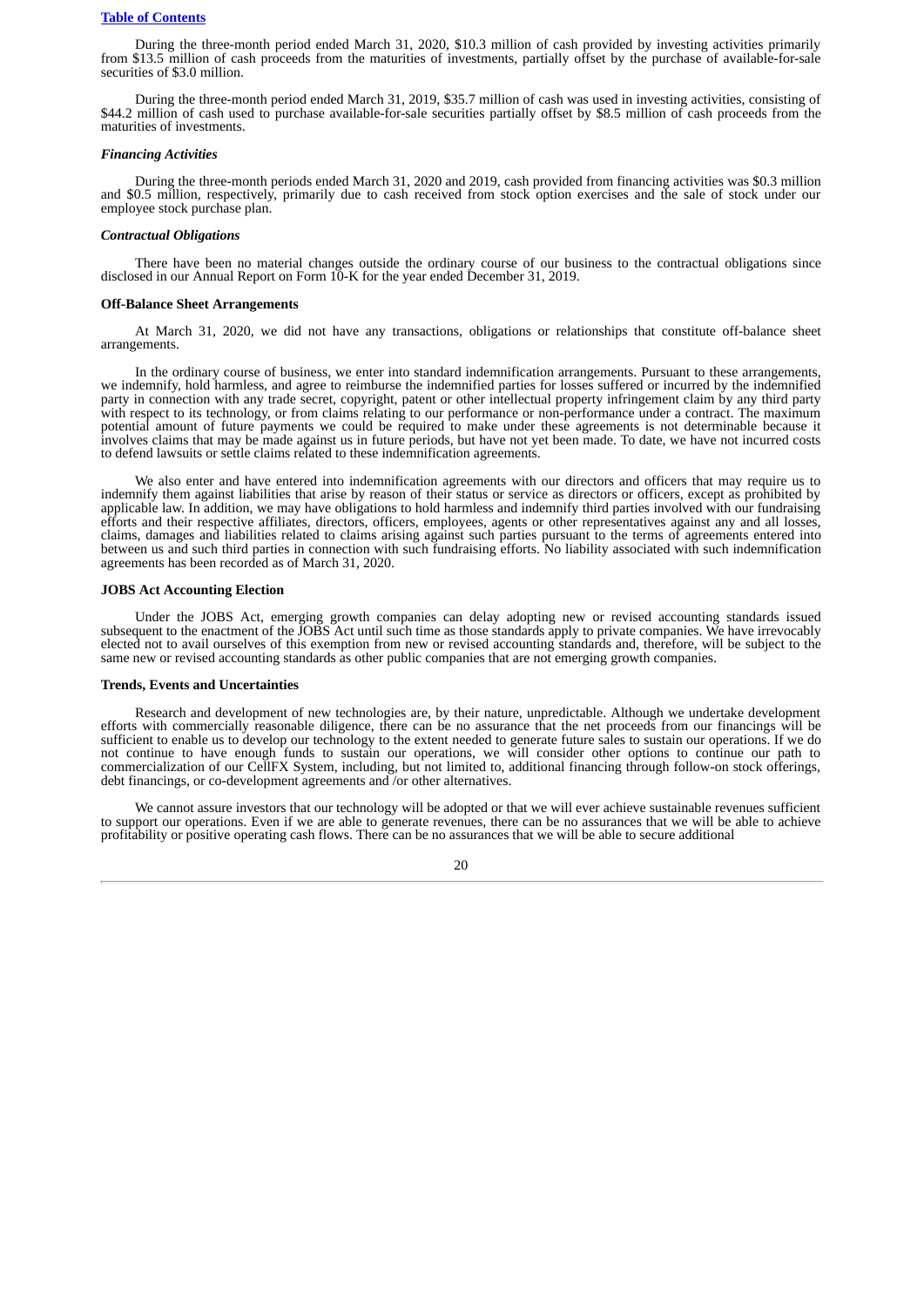financing in the future on acceptable terms or at all. If cash resources are insufficient to satisfy our ongoing cash needs, we would be required to scale back or discontinue our technology and product development programs, or obtain funds, if available, although there can be no assurances, through the sale, licensing or strategic alliances that could require us to relinquish rights to our technology and intellectual property, or to curtail, suspend or discontinue our operations entirely.

See the section entitled "COVID-19 Pandemic" above and elsewhere in this Management's Discussion and Analysis of Financial Condition and Results of Operations for a discussion of the current and potential future impact of COVID-19 on our business, financial condition and results of operation.

Other than as discussed above and elsewhere in this Quarterly Report, we are not currently aware of any trends, events or uncertainties that are likely to have a material effect on our financial condition in the near term, although it is possible that new trends or events may develop in the future that could have a material effect on our financial condition.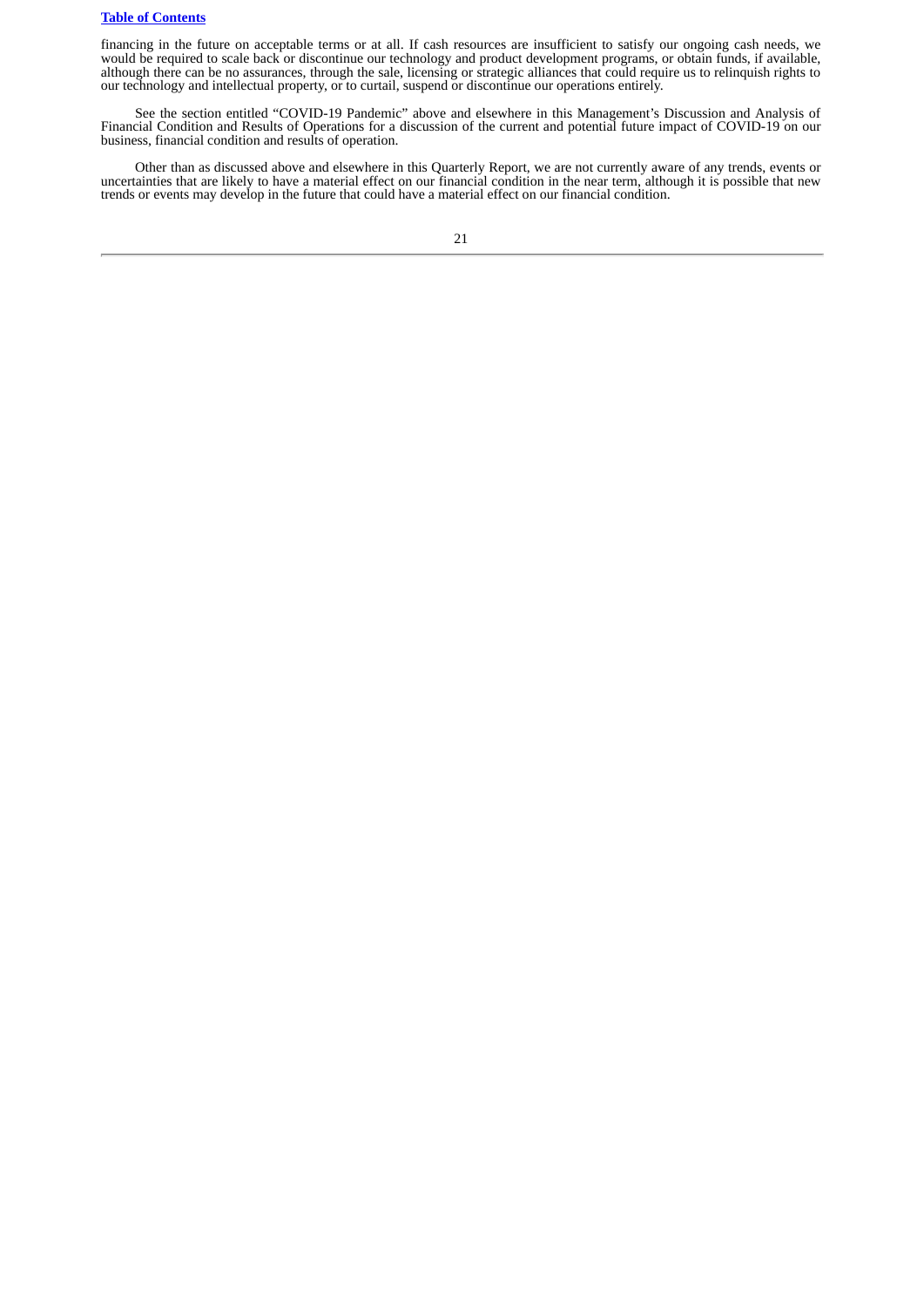### <span id="page-21-0"></span>**Item 3. Quantitative and Qualitative Disclosures About Market Risk**

Except for the broad effects of COVID-19 as a result of its negative impact on the global economy and financial markets, there have been no material changes in market risk from the information provided in our Annual Report on Form 10-K for the year ended December 31, 2019. We are exposed to market risk in the ordinary course of our business. Market risk represents the risk of loss that may impact our financial position due to adverse changes in financial market prices and rates. Our market risk exposure is primarily a result of fluctuations in interest rates. We do not hold financial instruments for trading purposes.

#### <span id="page-21-1"></span>**Item 4. Controls and Procedures**

#### **Evaluation of Disclosure Controls and Procedures**

Our management, under the supervision and with the participation of our Chief Executive Officer and our Chief Financial Officer, our principal executive and principal financial officers, respectively, conducted an evaluation of the effectiveness of the design and operation of our disclosure controls and procedures, as defined in Rules 13a-15(e) and 15d-15(e) under the Exchange Act of 1934, as amended, as of the end of the period covered by this Quarterly Report. Based on this evaluation, our Chief Executive Officer and our Chief Financial Officer have concluded that, as of March 31, 2020, our disclosure controls and procedures were effective (a) to ensure that information that we are required to disclose in reports that we file or submit under the Exchange Act is recorded, processed, summarized and reported within the time periods specified in SEC rules and forms and (b) to include, without limitation, controls and procedures designed to ensure that information required to be disclosed by us in reports filed or submitted under the Exchange Act is accumulated and communicated to our management, including our Chief Executive Officer and Chief Financial Officer, as appropriate, to allow timely decisions regarding required disclosure.

#### **Changes in Internal Control Over Financial Reporting**

There have been no changes in our internal control over financial reporting identified in connection with the evaluation required by Rule 13a-15(d) and 15d-15(d) of the Exchange Act, as amended, that occurred during the quarter ended March 31, 2020 that have materially affected, or are reasonably likely to materially affect, our internal control over financial reporting. Internal control over financial reporting means a process designed to provide reasonable assurance regarding the reliability of financial reporting and the preparation of financial statements for external purposes in accordance with GAAP.

#### **Inherent Limitations on Effectiveness of Controls**

Our management does not expect that our disclosure controls and procedures or our internal control over financial reporting will prevent all errors and all fraud. A control system, no matter how well conceived and operated, can provide only reasonable, not absolute, assurance that the objectives of the control system are met. Further, the design of a control system must reflect the fact that there are resource constraints, and the benefits of controls must be considered relative to their costs. Because of the inherent limitations in all control systems, no evaluation of controls can provide absolute assurance that all control issues and instances of fraud, if any, have been detected. These inherent limitations include the realities that judgments in decisionmaking can be faulty, and that breakdowns can occur because of a simple error or mistake. Additionally, controls can be circumvented by the individual acts of some persons, by collusion of two or more people or by management override of the controls. The design of any system of controls also is based in part upon certain assumptions about the likelihood of future events, and there can be no assurance that any design will succeed in achieving its stated goals under all potential future conditions; over time, controls may become inadequate because of changes in conditions, or the degree of compliance with policies or procedures may deteriorate. Because of the inherent limitations in a cost-effective control system, misstatements due to error or fraud may occur and not be detected.

# <span id="page-21-3"></span><span id="page-21-2"></span>**PART II. OTHER INFORMATION**

#### **Item 1. Legal Proceedings**

From time to time, we may be involved in a variety of legal proceedings and claims relating to securities laws, product liability, patent infringement, contract disputes, employment matters and other matters relating to the normal course of our business in addition to governmental and other regulatory investigations and proceedings. In addition, third parties may, from time to time, assert claims against us in the form of letters and other communications.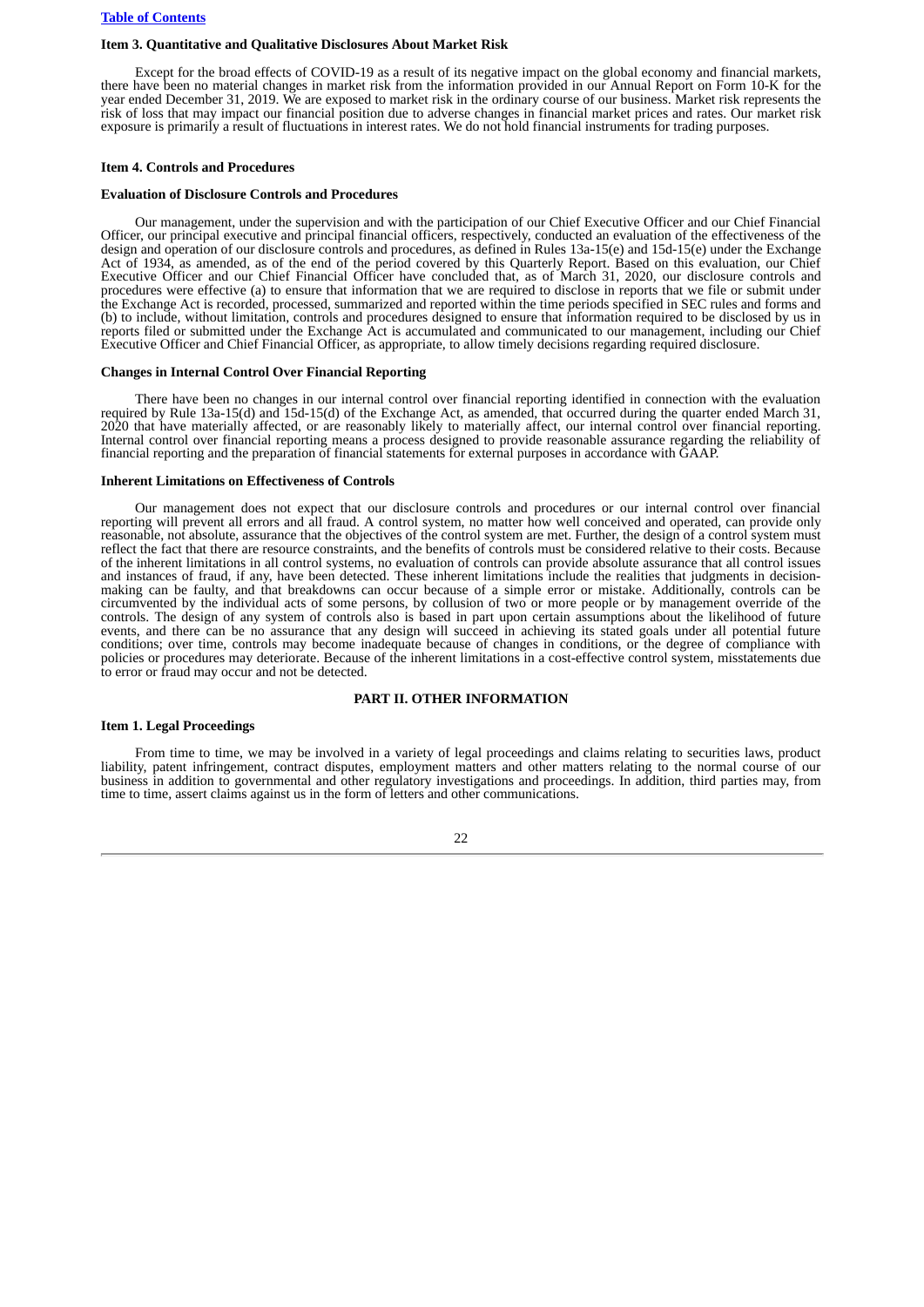The results of legal proceedings and claims are inherently unpredictable. We do not believe any currently pending matters will have a material adverse effect on our business based on our current understanding of such matters. Regardless of the outcome, litigation can have an adverse impact on us because of defense and settlement costs, diversion of management resources and other factors.

# <span id="page-22-0"></span>**Item 1A. Risk Factors**

Investing in our common stock involves a high degree of risk. You should consider carefully the risks and uncertainties described below, together with all of the other information in this Quarterly Report, including our financial statements and related notes, which could have a material adverse effect on our business, financial condition, results of operations and prospects. The risks described below are not the only risks facing us. Risks and uncertainties not currently known to us or that we currently deem to be immaterial also may materially affect our business, financial condition, results of operations and prospects. In addition, the impact of COVID-19 and any worsening of the economic environment may exacerbate the risks described below, any of which could have a material impact on us. This situation is changing rapidly and additional impacts *may arise that we are not aware of currently.*

# **Risks Relating to Our Business, Industry and Financial Condition**

#### Since we have a limited operating history and have not commenced any revenue producing operations, it is difficult to *evaluate the future of our business*.

We are a bioelectric medicine technology company and have not yet commenced revenue-producing operations. To date, our operations on a consolidated basis have consisted of the continued development and clinical studies of our technologies and implementation of the early parts of our business plan. We have incurred significant operating losses in each year since our inception and we may continue to incur additional losses for the next several years. In addition, a high percentage of our expenses will continue to be fixed; accordingly, our losses may be greater than expected and our operating results may suffer.<br>We have limited historical financial data upon which we may base our projected revenue and base expenses. Our limited operating history makes it difficult to evaluate our technology or prospective operations and business prospects.

# *We currently have no commercial products or product revenue and may never become profitable.*

To date, we have not generated revenue and have relied on financing from the sale of equity securities to fund our operations. We expect that our future financial results will depend primarily on our success in obtaining clearance or approval for, launching, selling and supporting our therapies and treatments utilizing our CellFX System or other products based on NPS technology; however, our technology is still in development and has not been cleared or approved to treat any disease or condition. We expect to expend significant resources on hiring of personnel, continued scientific and product research and development, potential product testing and pre-clinical and clinical investigation, intellectual property development and prosecution, marketing and promotion, capital expenditures, working capital, general and administrative expenses, and fees and expenses associated with our capital raising efforts. We expect to incur costs and expenses related to consulting costs, laboratory development costs, hiring of scientists, engineers, sales representatives and other operational personnel, and the continued development of relationships with potential partners as we continue to seek regulatory clearance or approval for our products.<br>We are incurring significant operating losses, we expect to continue to incur additional losses and we cannot assure you that we will generate revenue or be profitable in the future. Our future products may never be cleared or approved or become commercially viable or accepted for use. Even if we find commercially viable applications for our technology, which may include licensing, we may never recover our research and development expenses.

Investment in medical technology is highly speculative, because it entails substantial upfront capital expenditures and significant risk that any potential product will fail to demonstrate adequate efficacy or clinical utility. Investors should evaluate an investment in us in light of the uncertainties encountered by developing medical technology companies in a competitive environment. There can be no assurance that our efforts will be successful or that we will ultimately be able to achieve profitability. Even if we achieve profitability, we may not be able to sustain or increase profitability on a quarterly or annual basis. Our failure to become and remain profitable could adversely affect the market price of our common stock and could significantly impair our ability to raise capital, expand our business or continue to implement our business plan.

# *There is substantial doubt about our ability to continue as a going concern.*

To date, we have not generated any revenue and we have incurred significant operating losses in each year since our inception and we may continue to incur additional losses for the next several years. In connection with our Annual Report on

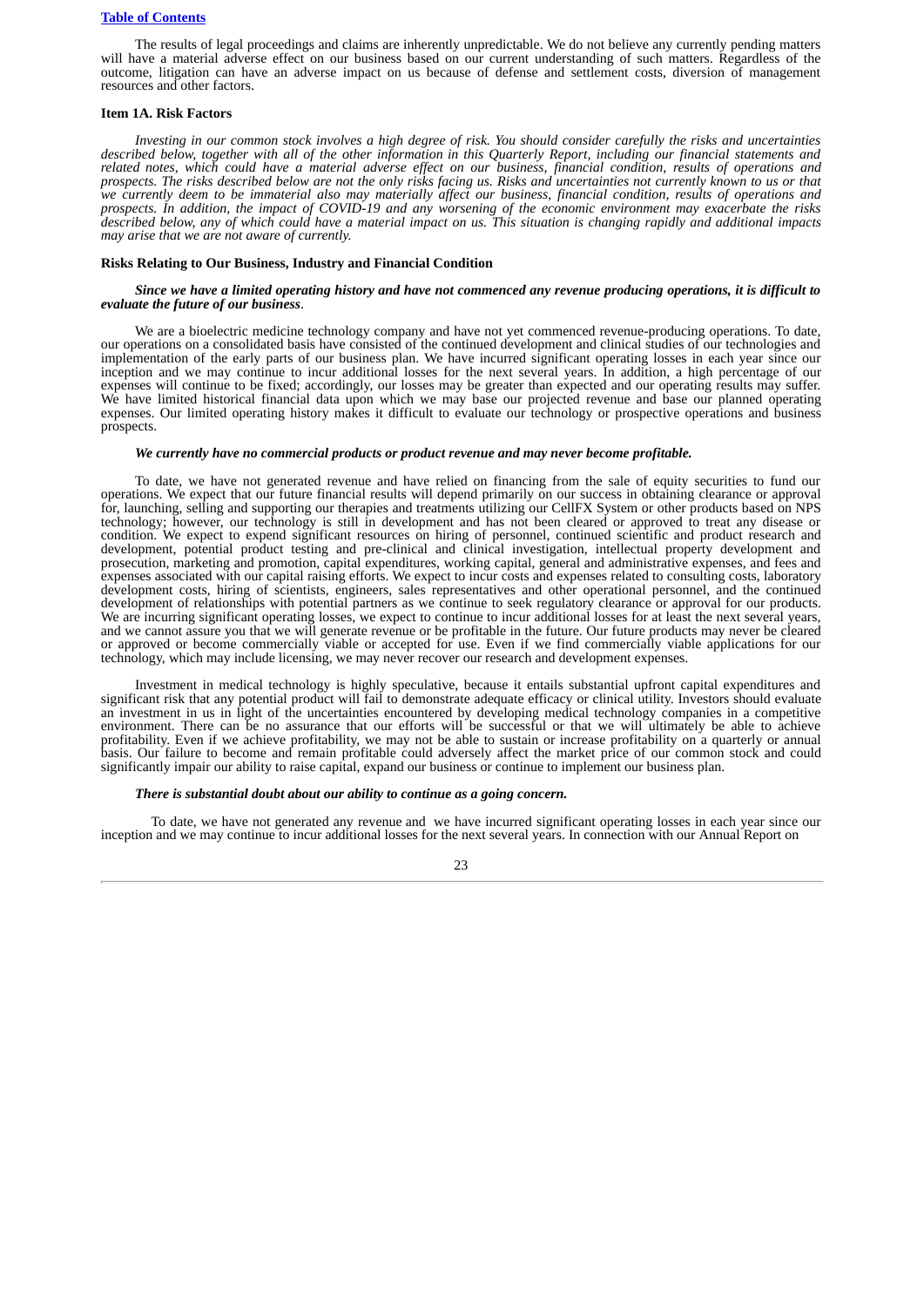Form 10-K for the year ended December 31, 2019, management concluded that there is substantial doubt we can continue as an ongoing business for the next twelve months from the date that our audited consolidated financial statements in our Annual Report on Form 10-K for the year ended December 31, 2019 were issued unless we obtain additional capital. As a result, our independent registered public accountants included an explanatory paragraph in their auditors' report relating to going concern.

We plan to raise additional capital to fund our operations, including via a proposed rights offering seeking to raise gross proceeds of approximately \$30 million, assuming such rights offering is fully subscribed and excluding the proceeds from any warrants which may be issued in the rights offering and exercised following the completion of the offering. There is no assurance that the rights offering will be successful, or that additional financing will be available when needed or that management will be able to obtain financing on terms acceptable to us. Accordingly, management cannot conclude that such plans will be effectively implemented within the twelve months from the date that our unaudited condensed consolidated interim financial statements included in our Quarterly Report on Form 10-Q for the three months ended March 31, 2020 were issued.

These factors, combined with our forecast of cash required to fund operations for a period of at least twelve months from the date that unaudited condensed consolidated interim financial statements included in our Quarterly Report on Form 10-Q for the three months ended March 31, 2020 were issued, raise substantial doubt about our ability to continue as a going concern.

#### If we are unable to obtain sufficient funding, we may be unable to execute our business plan and fund operations. We *may not be able to obtain additional financing on commercially reasonable terms, or at all.*

We have experienced operating losses, and we may continue to incur operating losses for the next several years as we implement our business plan. Currently, we have no revenue and do not have arrangements in place for all the anticipated financing that would be required to fully implement our business plan. Our prior losses combined with expected future losses, have had and will continue to have, for the foreseeable future, an adverse effect on our stockholders' equity and working capital.

We will need to raise additional capital in order to continue to execute our business plan in the future including by pursuing a rights offering, which has been approved by our board of directors, to raise gross proceeds of approximately \$30 million, assuming such rights offering is fully subscribed and excluding the proceeds from any warrants which may be issued in the rights offering and exercised following the completion of the offering.

There is no assurance that the rights offering will be successful, or that additional financing will be available when needed or that management will be able to obtain financing on terms acceptable to us. If we are unable to raise sufficient additional funds, we will have to scale back our operations. The ongoing COVID-19 pandemic and resulting negative impact on the global macroeconomic environment and capital markets may make it more difficult for us to raise additional funds.

We cannot give any assurance that we will be able to obtain all the necessary funding that we may need. In addition, we believe that we will require additional capital in the future to fully develop our technologies and planned products to the stage of a commercial launch. We have pursued and may pursue additional funding through various financing sources, including the private sale of our equity and debt securities, licensing fees for our technology, joint ventures with capital partners and project type financing. If we raise funds by issuing equity or equity-linked securities, dilution to some or all our stockholders will result. Any equity securities issued may also provide for rights, preferences or privileges senior to those of holders of our common stock. The terms of debt securities issued or borrowings could impose significant restrictions on our operations. We also may seek government-based financing, such as development and research grants. There can be no assurance that funds will be available on commercially reasonable terms, if at all.

The incurrence of indebtedness or the issuance of certain equity securities could result in increased fixed payment obligations and could also result in restrictive covenants, such as limitations on our ability to incur additional debt or issue additional equity, limitations on our ability to acquire or license intellectual property rights, and other operating restrictions that could adversely affect our ability to conduct our business. In addition, the issuance of additional equity securities by us, or the possibility of such issuance, may cause the market price of our common stock to decline. In the event that we enter into collaborations or licensing arrangements to raise capital, we may be required to accept unfavorable terms. These agreements may require that we relinquish, or license to a third party on unfavorable terms, our rights to technologies or product candidates that we otherwise would seek to develop or commercialize ourselves, or reserve certain opportunities for future potential arrangements when we might otherwise be able to achieve more favorable terms. In addition, we may be forced to work with a partner on one or more of our products or market development programs, which could lower the economic value of those programs to us.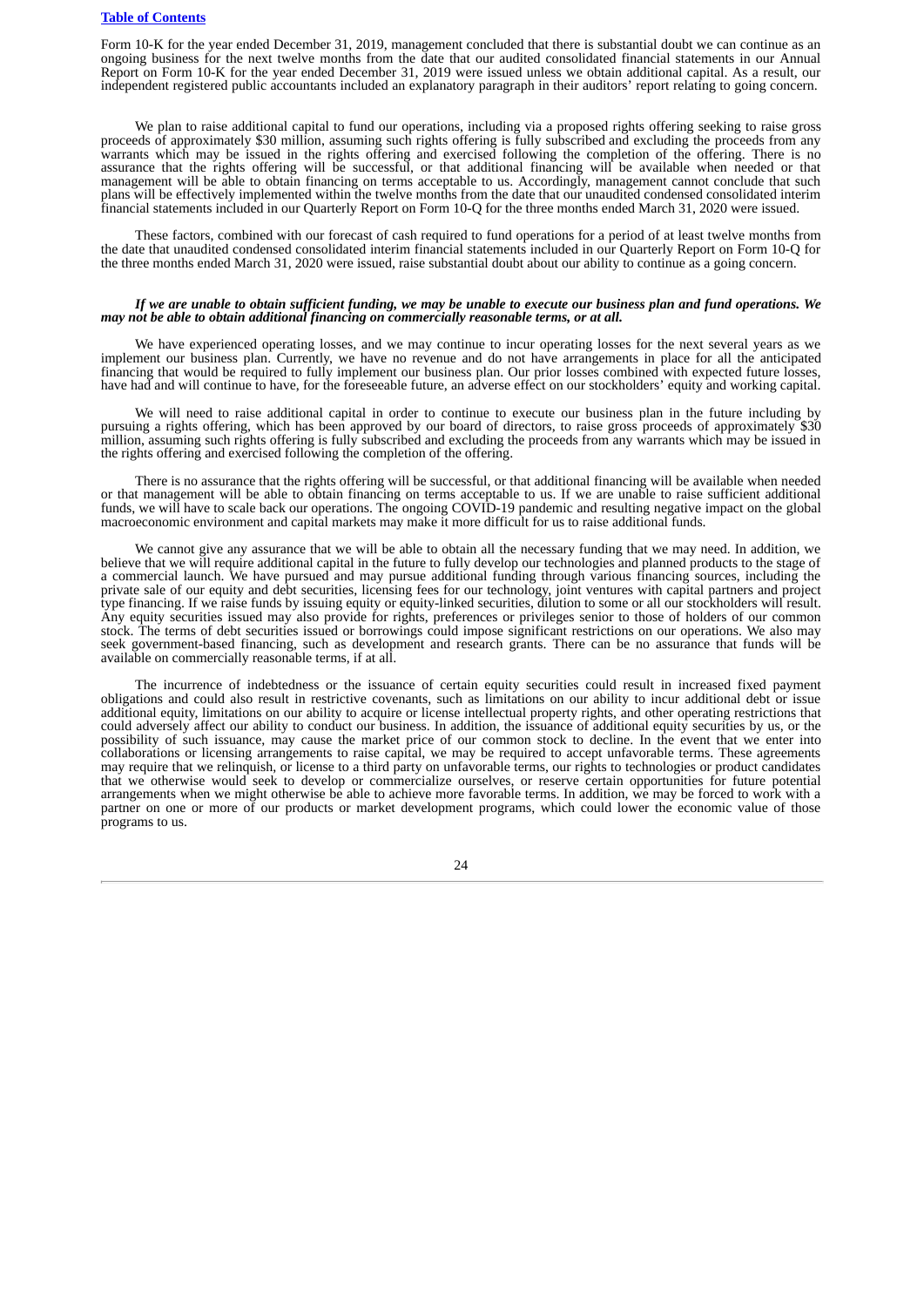If we are unable to obtain adequate financing or financing on terms satisfactory to us when we require it, we may terminate or delay the development of one or more of our products, delay clinical trials necessary to market our products, or delay establishment of sales and marketing capabilities or other activities necessary to commercialize our products. If this were to occur, our ability to grow and support our business and to respond to market challenges could be significantly limited or we may be unable to continue operations, in which case you could lose your entire investment.

#### Our operating results may fluctuate significantly, which makes our future operating results difficult to predict and *could cause our operating results to fall below expectations.*

Our quarterly and annual operating results may fluctuate significantly, which makes it difficult for us to predict our future operating results. These fluctuations may occur due to a variety of factors, many of which are outside of our control and may be difficult to predict, including:

- · the timing and cost of, and level of investment in, research, development and commercialization activities relating to our product candidates, which may change from time to time;
- the timing of receipt of approvals or clearances for our product candidates from regulatory authorities in the United States (U.S.) or internationally;
- the timing and status of enrollment for our clinical trials;
- · coverage and reimbursement policies with respect to our product candidates, if approved or cleared, including the degree to which treatments using our products are covered and receive adequate reimbursement from third-party payors, and potential future drugs or devices that compete with our product candidates;
- · the cost of manufacturing our product candidates, as well as building out our supply chain, which may vary depending on the quantity of production and the terms of our agreements with manufacturers;
- expenditures that we may incur to acquire, develop or commercialize additional product candidates and technologies;
- · the level of demand for our products, if approved or cleared, which may vary significantly over time;
- litigation, including patent, employment, securities class action, stockholder derivative, general commercial and other lawsuits;
- future accounting pronouncements or changes in our accounting policies; and
- the timing and success or failure of nonclinical studies and clinical trials for our product candidates or competing product candidates, or any other change in the competitive landscape of our industry, including consolidation among our competitors or partners.

The cumulative effects of these factors could result in large fluctuations and unpredictability in our quarterly and annual operating results. As a result, comparing our operating results on a period-to-period basis may not be meaningful. Investors should not rely on our past results as an indication of our future performance.

This variability and unpredictability could also result in our failing to meet the expectations of industry or financial analysts or investors for any period. If our revenue or operating results fall below the expectations of analysts or investors or below any forecasts we may provide to the market, or if the forecasts we provide to the market are below the expectations of analysts or investors, the price of our common stock could decline substantially. Such a stock price decline could occur even when we have met any previously publicly stated revenue or earnings guidance we may provide.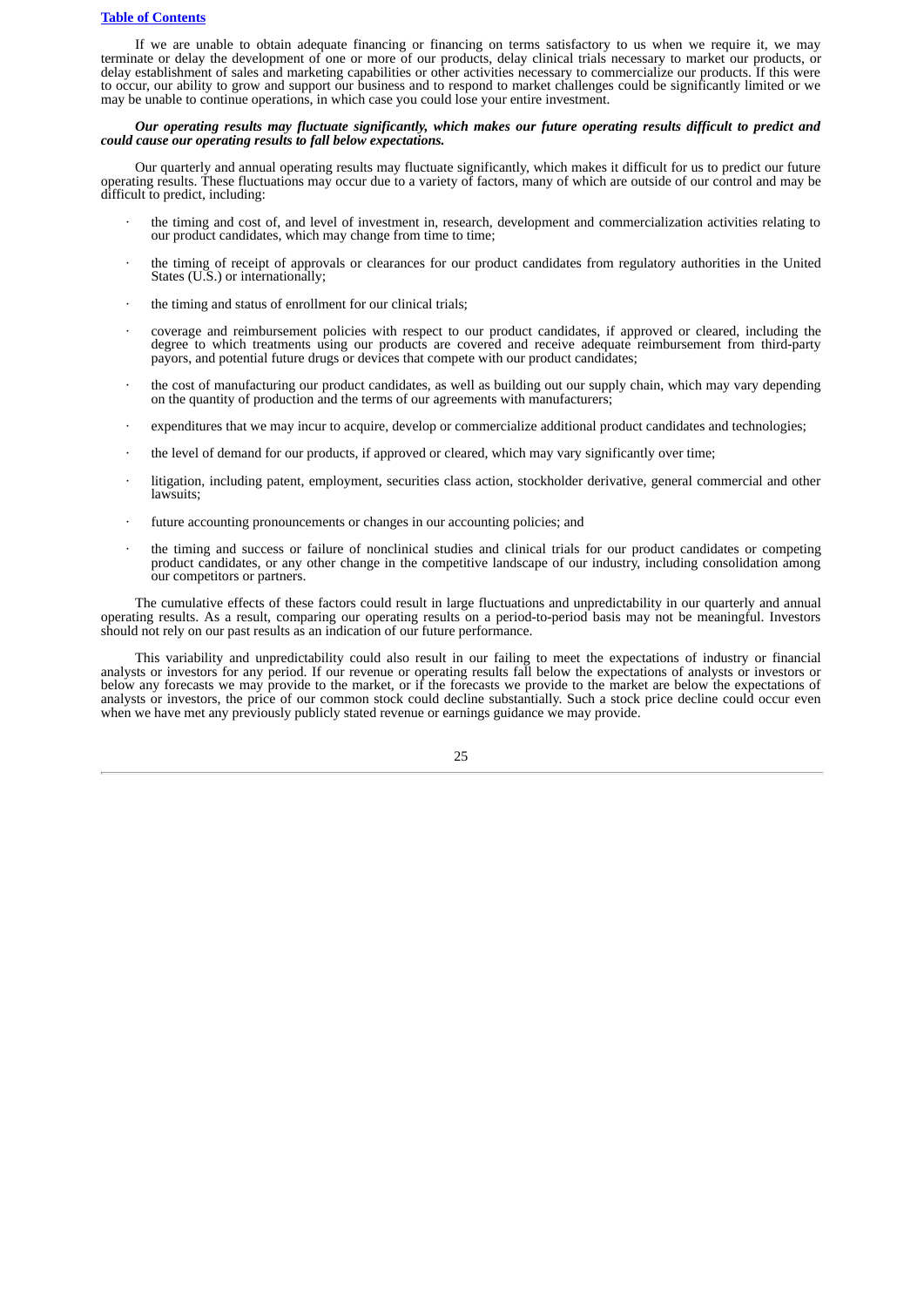### We expect to operate in a highly competitive market, we may face competition from large, well-established medical technology, device and product manufacturers with significant resources, and we may not be able to compete effectively.

The medical technology, medical device, biotechnology and pharmaceutical industries are characterized by intense and dynamic competition to develop new technologies and proprietary therapies. We face competition from a number of sources, such as pharmaceutical companies, medical device companies, generic drug companies, biotechnology companies and academic and research institutions. We may find ourselves in competition with companies that have competitive advantages over us, such as:

- significantly greater name recognition;
- established relations with healthcare professionals, customers and third-party payers;
- greater efficacy or better safety profiles;
- established distribution networks:
- additional lines of products, and the ability to offer rebates, higher discounts or incentives to gain a competitive advantage;
- · greater experience in obtaining patents and regulatory approvals for product candidates and other resources;
- greater experience in conducting research and development, manufacturing, clinical trials, obtaining regulatory approval for products, and marketing approved products; and
- · greater financial and human resources for product development, sales and marketing, and patent litigation.

We may also face increased competition in the future as new companies enter our markets and as scientific developments surrounding electro-signaling therapeutics continue to accelerate. While we will seek to expand our technological capabilities to remain competitive, research and development by others may render our technology or product candidates obsolete or noncompetitive or result in treatments or cures superior to any therapy developed by us. In addition, certain of our product candidates, if cleared or approved, may compete with other dermatological products, including over-the-counter (OTC) treatments, for a share of some patients' discretionary budgets and for physicians' attention within their clinical practices. Even if a generic product or an OTC product is less effective than our product candidates, a less effective generic or OTC product may be more quickly adopted by physicians and patients than our competing product candidates based upon cost or convenience. As a result, we may not be able to compete effectively against current and potential future competitors or their devices and products.

# *Our business may be adversely affected by health epidemics including the recent coronavirus outbreak.*

In December 2019, an outbreak of a novel strain of coronavirus (COVID-19) originated in Wuhan, China and has since spread globally. On March 11, 2020, the World Health Organization characterized COVID-19 as a pandemic. In addition, most states in the U.S., including California, where we are headquartered, have declared a state of emergency. The pandemic has resulted in government authorities implementing numerous measures to try to contain the virus, such as travel bans and restrictions, quarantines, shelter-in-place or stay-at-home orders, and business shutdowns.

In accordance with local and state guidelines regarding the COVID-19 pandemic, we are requiring all of our employees to work remotely unless they cannot perform their essential functions remotely, and have also suspended all non-essential travel for our employees. While many of our employees are accustomed to working remotely or working with other remote employees, much of our workforce has not historically been remote. Although we continue to monitor the situation and may adjust our current policies as more information and public health guidance becomes available, temporarily suspending travel and restricting the ability to do business in person may create operational or other challenges, any of which could harm our business, financial condition and results of operations.

In addition, our clinical trials may be affected by the COVID-19 outbreak. Site initiation and patient enrollment may be delayed, for example, due to prioritization of hospital resources toward the COVID-19 outbreak, travel restrictions imposed by governments, and the inability to access sites for initiation and monitoring. Also, some of our suppliers of certain materials used in the production of our product candidates are located in areas impacted by COVID-19 which could limit our ability to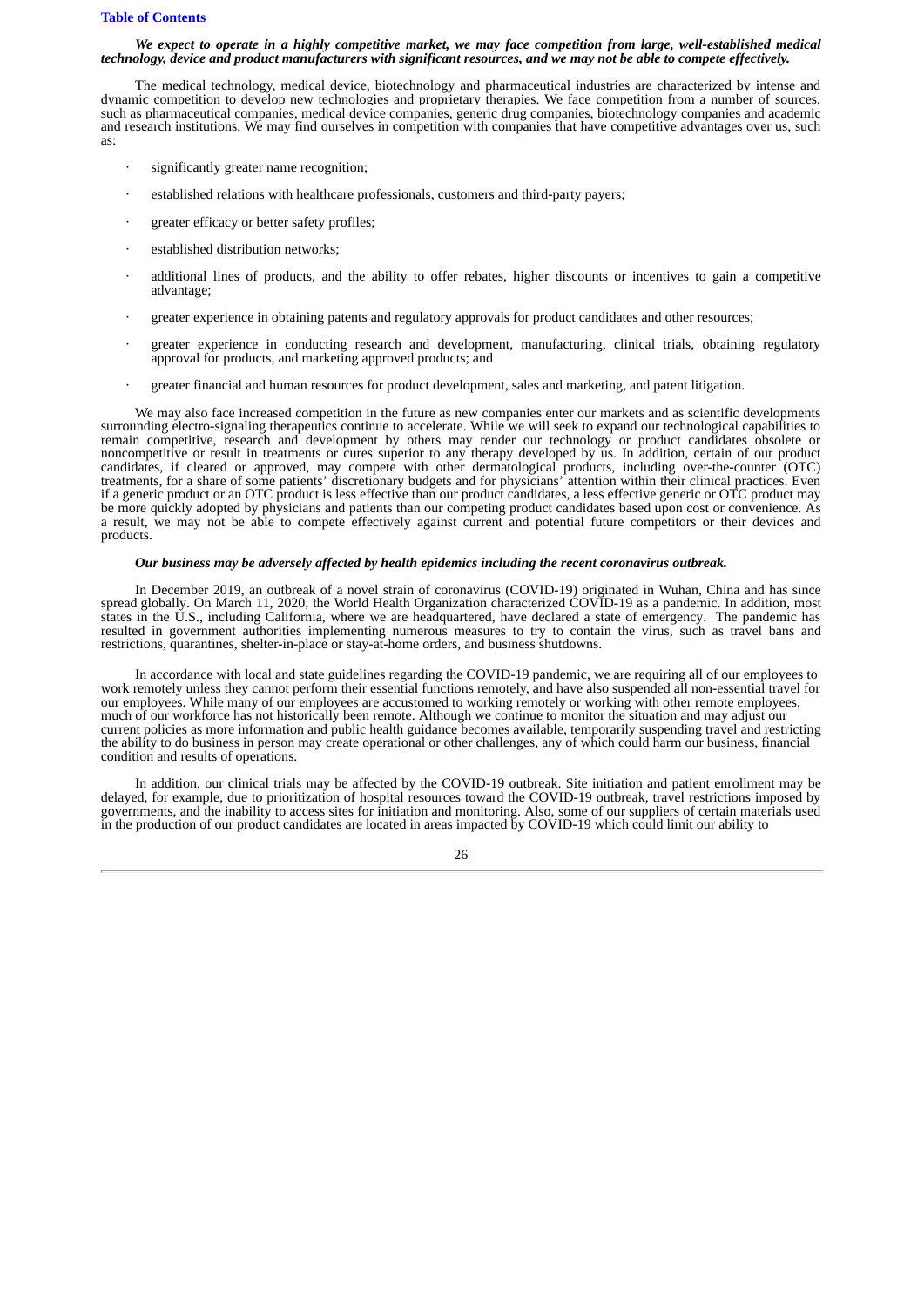obtain sufficient materials for our product candidates. COVID-19 has and will continue to adversely affect global economies and financial markets of many countries, resulting in an economic downturn that could affect demand for our product candidates, if approved, and impact our operating results. Even after the COVID-19 pandemic has subsided, we may continue to experience an adverse impact to our business as a result of the continued global economic impact of the pandemic. We could harm our business and we cannot anticipate all of the ways in which health epidemics such as COVID-19 could adversely impact our business. Although we are continuing to monitor and assess the effects of the COVID-19 pandemic on our business, the ultimate impact of the COVID-19 outbreak or a similar health epidemic is highly uncertain and subject to change.

# We may rely on third parties for our sales, marketing, manufacturing and/or distribution, and these third parties may *not perform satisfactorily.*

We do not currently conduct any aspects of sales, marketing, large-scale manufacturing or distribution. To be able to commercialize our planned products, we may elect to internally develop all of the foregoing or utilize third parties with respect to one or more of these items. Our reliance on these third parties may reduce our control over these activities; however, reliance on third parties does not relieve us of our responsibility to ensure compliance with all required legal, regulatory and scientific standards. These third parties may be adversely impacted by COVID-19 which could affect their ability to perform satisfactorily. Any failure of these third parties to perform satisfactorily and in compliance with relevant laws and regulations could lead to delays in the development of our planned products, including delays in our clinical trials, or failure to obtain regulatory approval for our planned products, or failure to successfully commercialize our planned products or other future products. Some of these events could be the basis for FDA or other regulatory action, including injunction, recall, seizure or total or partial suspension of production.

We do not have any corporate experience in establishing these capabilities, and therefore, we may be unsuccessful in achieving commercialization and earning revenues. We believe that setting up the commercialization aspects of a company will take a substantial amount of capital and commitment of time and effort. We may seek development and marketing partners and license our technology to others in order to avoid our having to provide the marketing, manufacturing and distribution capabilities within our organization. There can be no assurance that we will find any development and marketing partners or companies that are interested in licensing our technology. If we are unable to establish and maintain adequate sales, marketing, manufacturing and distribution capabilities, independently or with others, we will not be able to generate product revenue, and may not become profitable.

# If we lose key management personnel, our ability to identify, develop and commercialize new or next generation product candidates will be impaired, could result in loss of markets or market share and could make us less competitive.

We are highly dependent upon the principal members of our management team, including our Chief Executive Officer, Darrin Uecker, and members of our finance, sales, marketing, scientific and engineering teams. These persons have significant experience and knowledge with sub-microsecond pulsed electric fields and more broadly in aesthetics, dermatology, life sciences and medical technologies. The loss of any team member could impair our ability to design, identify, and develop new intellectual property and new scientific or product ideas. The loss of a key employee, the failure of a key employee to perform in his or her current position or our inability to attract and retain skilled employees could result in our inability to continue to grow our business or to implement our business strategy. We compete for qualified management and scientific personnel with other life science companies, academic institutions and research institutions. Our employees could leave our company with little or no prior notice and may be free to work for a competitor. If one or more of our senior executives or other key personnel were unable or unwilling to continue in their present positions, we may not be able to replace them easily or at all, and other senior management may be required to divert attention from other aspects of the business. In addition, we do not have "key person" life insurance policies covering any member of our management team or other key personnel. The loss of any of these individuals or any inability to attract or retain qualified personnel, including scientists, engineers and others, could prevent us from pursuing collaborations and materially and adversely affect our product development and introductions, business growth prospects, results of operations and financial condition.

#### There is a limited talent pool of experienced professionals in our industry. If we are not able to retain and recruit *personnel with the requisite technical skills, we may be unable to successfully execute our business strategy.*

The specialized nature of our industry results in an inherent scarcity of experienced personnel in the field. Our future success depends upon our ability to attract and retain highly skilled personnel, including scientific, technical, commercial, business, regulatory and administrative personnel, necessary to support our anticipated growth, develop our business and perform certain contractual obligations. Given the scarcity of professionals with the scientific knowledge that we require and the competition for qualified personnel among life science businesses, we may not succeed in attracting or retaining the personnel we require to continue and grow our operations.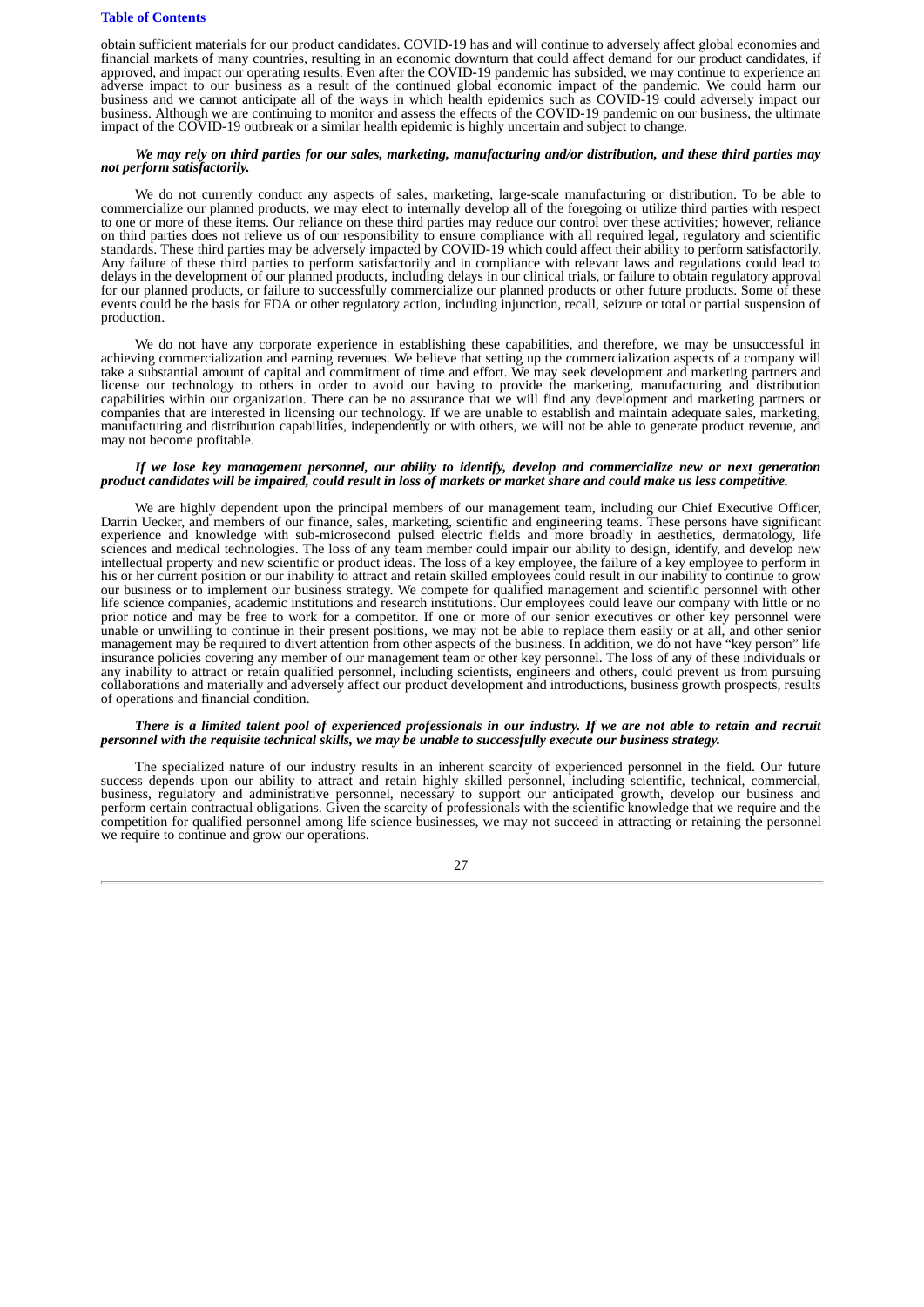#### *Rapidly changing technology in life sciences could make the products we are developing obsolete.*

The life sciences industries are characterized by rapid and significant technological changes, frequent new product introductions and enhancements and evolving industry standards. Our future success will depend on our ability to continually develop and then improve the products that we design and to develop and introduce new products that address the evolving needs of our customers on a timely and cost-effective basis. We also will need to pursue new market opportunities that develop as a result of technological and scientific advances. These new market opportunities may be outside the scope of our proven expertise or in areas which have unproven market demand. Any new products developed by us may not be accepted in the intended markets. Our inability to gain market acceptance of new products could harm our future operating results.

### If we are unable to manage the anticipated growth of our business, our future revenue and operating results may be *harmed.*

We have experienced rapid growth in our business. Recent and future growth imposes significant added responsibilities on management, including the need to identify, recruit, train and integrate additional employees. Rapid expansion in personnel could mean that less experienced people carry out our research and development activities, manufacture, market and sell CellFXSystem and NPS therapies and treatments, which could result in inefficiencies and unanticipated costs, reduced quality and disruptions to our operations. In addition, rapid and significant growth may strain our administrative and operational infrastructure, and the failure to continue to upgrade our technical, administrative, operating and financial control systems or the occurrence of unexpected expansion difficulties could have a material adverse effect on our business, financial condition and results of operations and our ability to timely execute our business plan. If we are unable to manage our growth effectively, it may be difficult for us to execute our business strategy and our business could be harmed.

#### *Unfavorable global economic or political conditions could adversely affect our business, financial condition or results of operations.*

Our results of operations could be adversely affected by general conditions in the global economy and in the global financial markets including the negative impact of COVID-19 on the global economy and markets. Furthermore, the market for aesthetic medical treatments may be particularly vulnerable to unfavorable economic conditions. A global financial crisis or a global or regional political disruption could cause extreme volatility in the capital and credit markets as has recently been the case due to COVID-19. A severe or prolonged economic downturn or political disruption could result in a variety of risks to our business, including weakened demand for our lead product candidates or any future product candidates, if approved, and our ability to raise additional capital when needed on acceptable terms, if at all. A weak or declining economy or political disruption could also strain our manufacturers or suppliers, possibly resulting in supply disruption, or cause our customers to delay making payments for our services. Any of the foregoing could harm our business and we cannot anticipate all of the ways in which the political or economic climate and financial market conditions could adversely impact our business.

#### We are subject to laws and regulations relating to personally identifiable information, and maintain other sensitive information. Security breaches, loss of data and other disruptions to us or our third-party service providers could compromise sensitive information related to our business or prevent us from accessing critical information and expose us to *liability, which could adversely affect our business and our reputation.*

In the ordinary course of our business, we, and our third-party service providers may collect and store sensitive data, including legally protected health information, personally identifiable information about our patients, information related to our trials, intellectual property, and our proprietary business and financial information. We manage and maintain our applications and data utilizing a combination of on-site and vendor-owned systems. We face a number of risks related to our protection of, and our service providers' protection of, this critical information, including loss of access, data, unauthorized disclosure and unauthorized access, as well as risks associated with our ability to identify and audit such events.

Although we take measures to protect sensitive information from unauthorized access or disclosure, our information technology and infrastructure, or those of our vendors, may be vulnerable to attacks by hackers or viruses or otherwise breached due to employee error, malfeasance or other activities. While we have not experienced any such attack or breach, we, and our vendors may be unable to anticipate attacks, to implement adequate preventative or mitigation measures, to identify any attacks or incidents on a timely basis, or to remediate or otherwise address any attacks or incidents in a timely manner. If any such attack or other incident were to occur, our systems and networks would be compromised and the information we store on those systems and networks could be accessed by unauthorized parties, publicly disclosed, lost or stolen. Any such access, disclosure or other loss of information could result in a loss of intellectual property protection, legal claims or proceedings, liability under laws that protect the privacy of personal information, such as the federal Health Insurance Portability and Accountability Act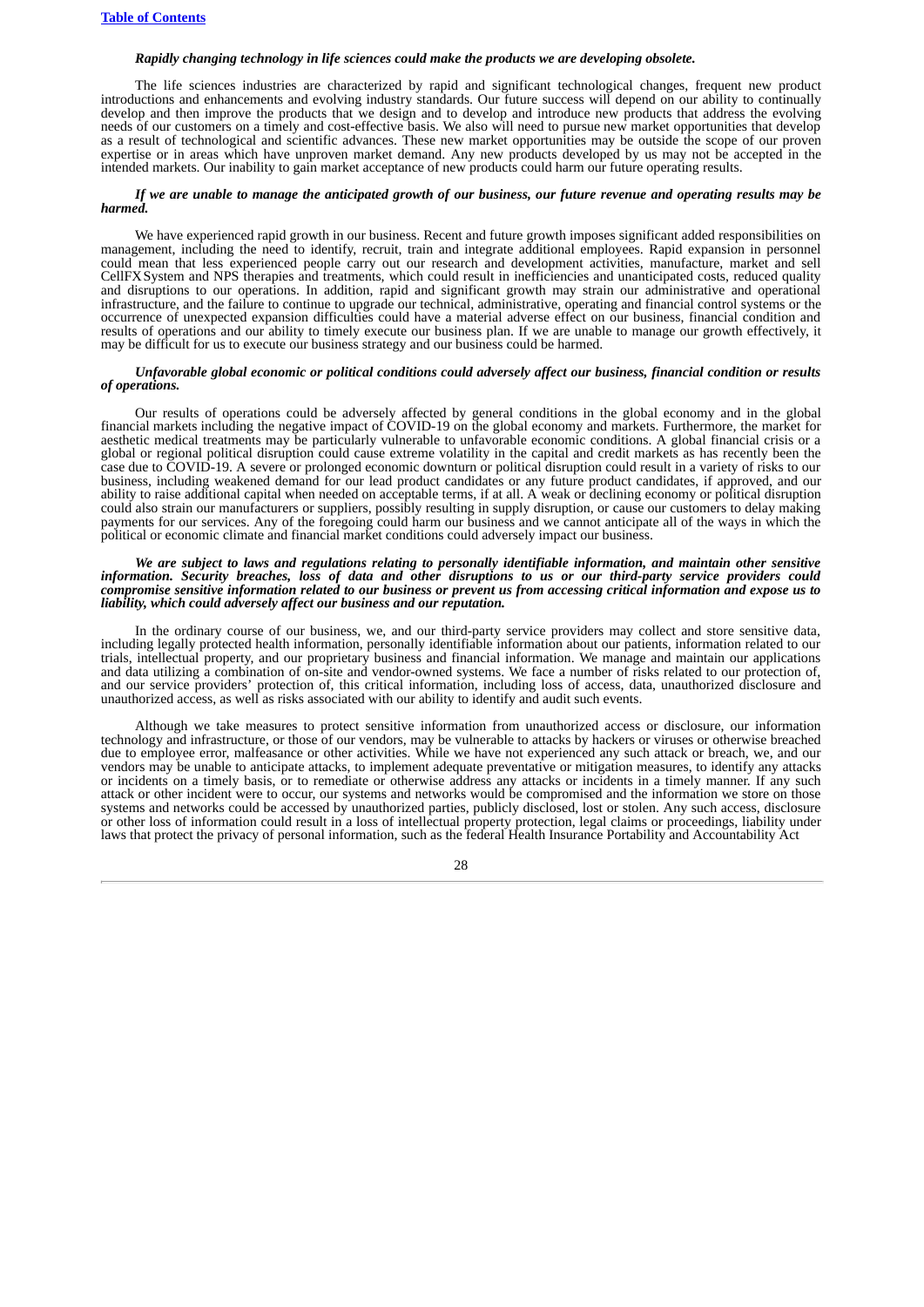of 1996 (HIPAA), as amended by the Health Information Technology for Economic and Clinical Health Act of 2009 (HITECH), and the California Consumer Privacy Act of 2018 (the CCPA), which was enacted in June 2018 and became operative on January 1, 2020, or regulatory penalties, and could require substantial efforts to remediate and otherwise respond to the incident. The CCPA requires covered companies to, among other things, make certain enhanced disclosures related to California residents regarding our use or disclosure of their personal information, allow California residents to opt-out of certain uses and disclosures of their personal information without penalty, provide Californians with other choices related to personal data in our possession, and obtain opt-in consent before engaging in certain uses of personal information relating to Californians under the age of 16. The California Attorney General may seek substantial monetary penalties and injunctive relief in the event of our non-compliance with the CCPA. The CCPA also allows for private lawsuits from Californians in the event of certain data breaches. Certain aspects of the CCPA and its interpretation remain uncertain, and we may need to modify our policies or practices in an effort to comply with it.

Unauthorized access, loss or dissemination could also disrupt our operations, including our ability to process tests, provide test results, provide services, conduct research and development activities, collect, process and prepare company financial information, provide information about our product candidates and manage the administrative aspects of our business and could damage our reputation, any of which could adversely affect our business. We cannot be certain that our insurance coverage will be adequate for data handling or data security liabilities actually incurred, that insurance will continue to be available to us on economically reasonable terms, or at all, or that any future claim will not be excluded or otherwise be denied coverage by any insurer. The successful assertion of one or more large claims against us that exceed available insurance coverage, or the occurrence of changes in our insurance policies, including premium increases or the imposition of large deductible or coinsurance requirements, could have a material adverse effect on our business, including our financial condition, operating results and reputation.

In addition, the interpretation and application of federal and state consumer, health-related and data protection laws in the U.S. are often uncertain, contradictory and in flux. It is possible that these laws may be interpreted and applied in a manner that is, or alleged to be, inconsistent with our practices. If so, this could result in regulatory investigations and enforcement actions, private litigation, claims for damages, and government-imposed fines or orders requiring that we change our practices, any of which could adversely affect our business. Complying with these various laws could cause us to incur substantial costs or require us to change our business practices, systems and compliance procedures in a manner adverse to our business.

#### Product liability lawsuits against us could cause us to incur substantial liabilities and to limit commercialization of any *products that we may develop.*

We face an inherent risk of product liability exposure related to the future sale of planned products and the use of planned products in human clinical studies. For example, we may be sued if any of our product candidates, including any that are developed in combination therapies, allegedly causes injury or is found to be otherwise unsuitable during product testing, manufacturing, marketing or sale. Any such product liability claims may include allegations of defects in manufacturing, defects in design, a failure to warn of dangers inherent in the product, negligence, strict liability and a breach of warranties. We may also be subject to liability for a misunderstanding of, or inappropriate reliance upon, the information we provide. If we cannot successfully defend ourselves against claims that our planned products caused injuries, we may incur substantial liabilities. Regardless of merit or eventual outcome, liability claims may result in:

- decreased demand for any planned products that we may develop;
- injury to our reputation and significant negative media attention;
- withdrawal of patients from clinical studies or cancellation of studies;
- · significant costs to defend the related litigation and distraction to our management team;
- substantial monetary awards to patients;
- loss of revenue; and
- the inability to commercialize any products that we may develop.

For example, for our clinical trials in the field of oncology, patients with the types and stages of cancer targeted by our NPS technology may already be in severe and advanced stages of disease, may have worsened conditions despite traditional therapies, may not be surgical candidates, and/or may have both known and unknown significant pre-existing and potentially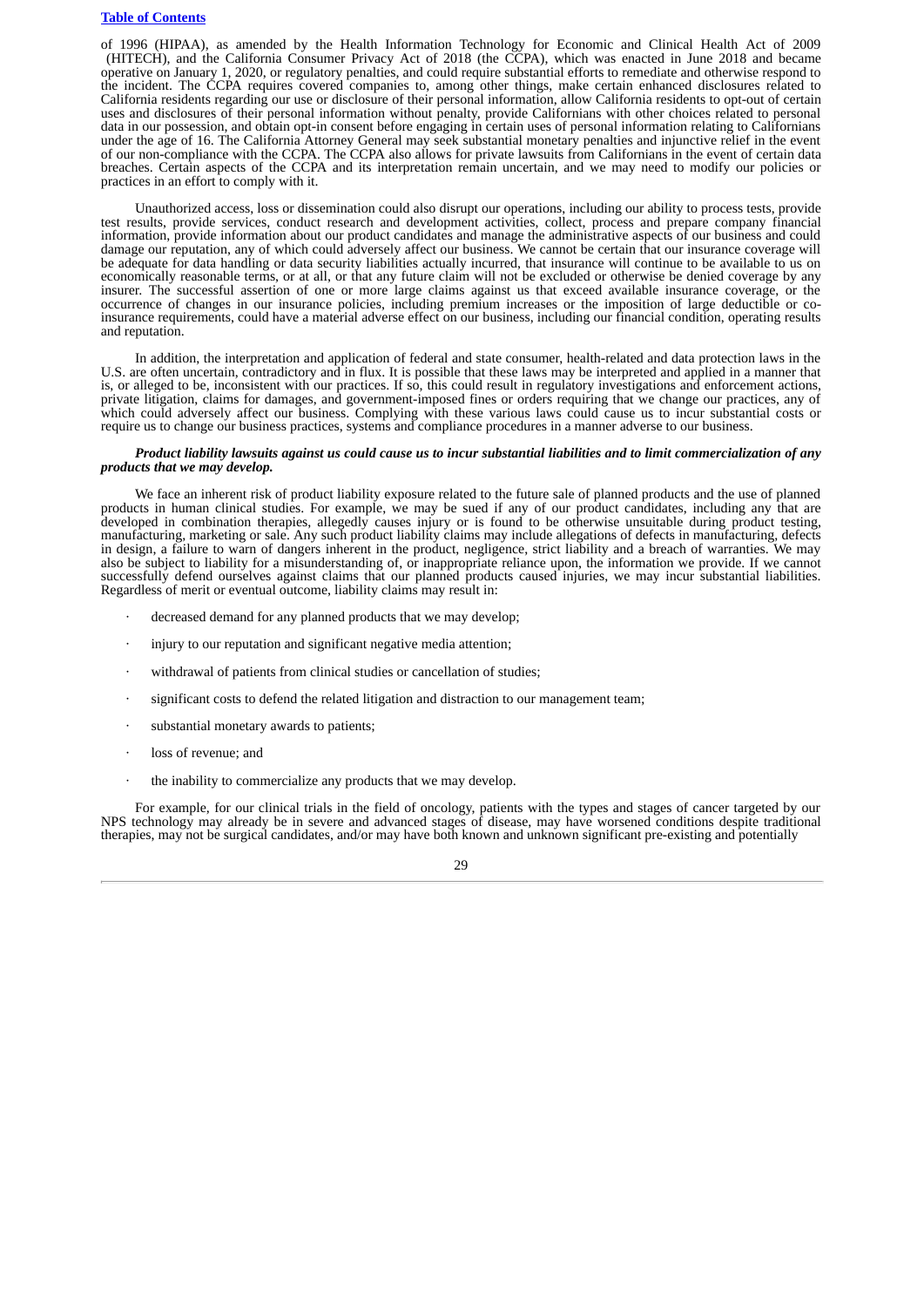life-threatening conditions. During the course of treatment, patients may suffer adverse events, including death, for reasons that may be related to our CellFX System or our NPS technology. Such events could subject us to costly litigation, require us to pay substantial amounts of money to injured patients, delay, negatively impact or end our opportunity to receive or maintain regulatory approval to market those products, or require us to suspend or abandon our commercialization efforts. Even in a circumstance in which we do not believe that an adverse event is related to our product, the investigation into the circumstance may be time-consuming or inconclusive. These investigations may interrupt our sales efforts, delay our regulatory approval processes, or impact and limit the type of regulatory approvals our products could receive or maintain. As a result of these factors, a product liability claim, even if successfully defended, could harm our business.

We currently maintain product liability insurance coverage, which may not be adequate to cover all liabilities that we may incur. Insurance coverage is increasingly expensive. We may not be able to maintain insurance coverage at a reasonable cost or in an amount adequate to satisfy any liability that may arise.

#### *We may become involved in litigation that may materially adversely affect us.*

From time to time, we may be involved in a variety of claims, lawsuits, investigations and proceedings relating to securities laws, product liability, patent infringement, contract disputes and other matters relating to various claims that arise in the normal course of our business in addition to governmental and other regulatory investigations and proceedings. In addition, third parties may, from time to time, assert claims against us in the form of letters and other communications. Such matters can be time-consuming, divert management's attention and resources, cause us to incur significant expenses or liability and/or require us to change our business practices. Because of the potential risks, expenses and uncertainties of litigation, we may, from time to time, settle disputes, even where we have meritorious claims or defenses, by agreeing to settlement agreements. Because litigation is inherently unpredictable, we cannot assure you that the results of any of these actions will not have a material adverse effect on our business, financial condition, results of operations and prospects. See the section entitled "Legal Proceedings" for more detail on our current legal proceedings.

#### Our ability to utilize our net operating loss carryforwards and certain other tax attributes may be limited.

We have incurred net losses since our inception and anticipate that we may continue to incur significant losses for the foreseeable future. If not utilized, the federal and state net operating losses (NOL) carryforwards will begin to expire in various years beginning after 2034. Under the Internal Revenue Code of 1986, as amended, or the Code, and certain similar state tax provisions, a corporation is generally allowed a deduction for NOLs, carried over from a prior taxable year. Under those provisions, we can carry forward our NOLs to offset our future taxable income, if any, until such NOLs are used or expire. The same is true of other unused tax attributes, such as tax credits.

In addition, under Section 382 of the Internal Revenue Code, a corporation that undergoes an "ownership change" is subject to limitations on its ability to utilize its pre-change NOLs to offset future taxable income. We believe that we have had one or more ownership changes, and, as a result, a portion of our existing NOLs may be subject to limitation. Future changes in our stock ownership could result in additional limitations. We may not be able to utilize a material portion of our NOLs even if we attain profitability.

Further, in December 2017, the Tax Cuts and Jobs Act (TCJA) was enacted into law. The change in the tax law was partially effective in 2017 and fully effective in 2018. The primary impacts to us include a decrease of the corporate income tax rate structure and NOL limitations. We are assessing the TCJA with professional advisers, and believe that the impact of the TCJA on our business may not be fully known for some time, and until such analysis is complete, the full impact of the new tax law on us in future periods is uncertain, and no assurances can be made by us on any potential impacts.

# We have a substantial amount of goodwill and intangible assets which over time may have to be written down as we *make the required periodic assessments as to their value as reflected in our financial statements.*

A significant portion of our total assets are comprised of goodwill and intangibles that arose from our 2014 business acquisitions. We review goodwill for impairment at least annually or whenever changes in circumstances indicate that the carrying value of the goodwill may not be recoverable. We also review our intangible assets for impairment at each fiscal year end or when events or changes in circumstances indicate the carrying value of these assets may exceed their current fair values. If we take an impairment charge for either goodwill or intangible assets, the overall assets will be reduced. Such an impairment charge may result in a change in the perceived value of the company and ultimately may be reflected as a reduction in the market price of our securities. Additionally, an impairment charge may also adversely influence our ability to raise capital in the future.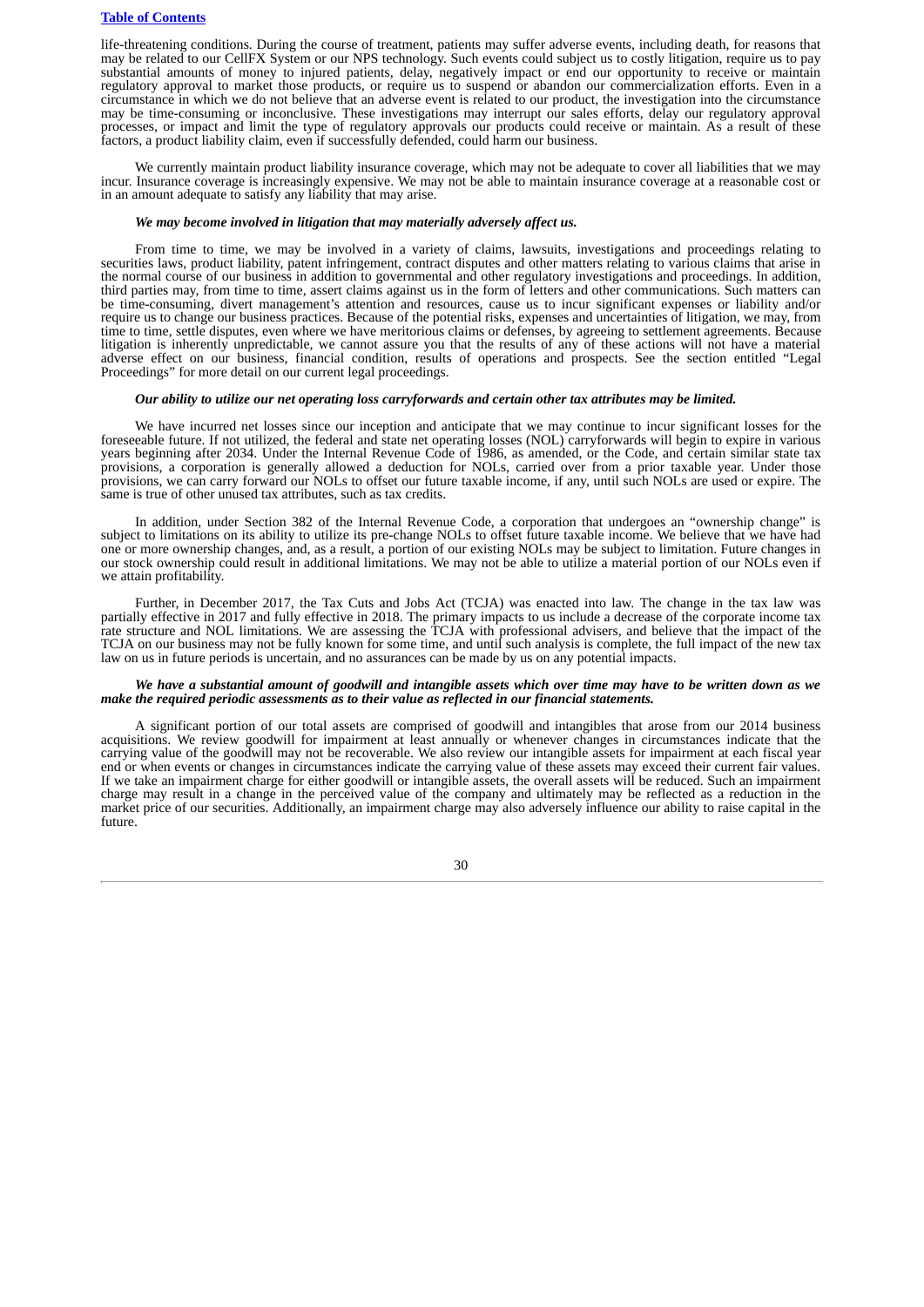#### f we experience material weaknesses in the future or otherwise fail to maintain an effective system of internal control over financial reporting in the future, we may not be able to accurately or timely report our financial condition or results of operations, which may adversely affect investor confidence in us and, as a result, the value of our common stock.

As a public company, we are required to maintain internal control over financial reporting and to report any material weaknesses in such internal controls. Section 404 of the Sarbanes-Oxley Act requires that we evaluate and determine the effectiveness of our internal control over financial reporting and provide a management report on internal control over financial reporting. A material weakness is a deficiency, or combination of deficiencies, in internal control over financial reporting such that there is a reasonable possibility that a material misstatement of our financial statements will not be prevented or detected on a timely basis. Ensuring that we have adequate internal financial and accounting controls and procedures in place so that we can produce accurate financial statements on a timely basis is a costly and time-consuming effort. Our internal control over financial reporting is designed to provide reasonable assurance regarding the reliability of financial reporting and the preparation of financial statements in accordance with Generally Accepted Accounting Principles. We may not be able to complete our evaluation, testing and any required remediation in a timely fashion. During the evaluation and testing process, if we identify one or more material weaknesses in our internal control over financial reporting, we will be unable to assert that our internal controls are effective.

In connection with the preparation of our financial statements as of and for the year ended December 31, 2016, we identified a material weakness in our internal control over financial reporting. The material weakness related to a lack of effective controls to adequately restrict access and segregate duties. We implemented measures and remediated the material weakness in 2017; however, we cannot assure you that the measures we have taken to date, and are continuing to implement, will be sufficient to avoid potential future material weaknesses. The identification of one or more material weaknesses would preclude a conclusion that we maintain effective internal control over financial reporting. Accordingly, there could continue to be a reasonable possibility that a material misstatement of our financial statements would not be prevented or detected on a timely basis.

We are required to disclose changes made in our internal control and procedures on a quarterly basis. However, our independent registered public accounting firm will not be required to report on the effectiveness of our internal control over financial reporting pursuant to Section 404 of the Sarbanes-Oxley Act until we are no longer an "emerging growth company" as defined in the Jumpstart Our Business Startups Act (JOBS Act) if we continue to take advantage of the exemptions contained in the JOBS Act. At such time, our independent registered public accounting firm may issue a report that is adverse in the event it is not satisfied with the level at which our controls are documented, designed or operating. Our remediation efforts may not enable us to avoid a material weakness in the future. If we are unable to assert that our internal control over financial reporting is effective, or when required in the future, if our independent registered public accounting firm is unable to express an unqualified opinion as to the effectiveness of our internal control over financial reporting, investors may lose confidence in the accuracy and completeness of our financial reports and the market price of our common stock could be adversely affected, and we could become subject to investigations by the stock exchange on which our securities are listed, the SEC, or other regulatory authorities, which could require additional financial and management resources.

#### Our facilities in California are located near known earthquake faults, and the occurrence of an earthquake or other catastrophic disaster could cause damage to our facilities and equipment, which could require us to cease or curtail *operations.*

Our facilities in Hayward, California are located near known earthquake fault zones and are vulnerable to damage from earthquakes. We are also vulnerable to damage from other types of disasters, including fire, floods, power loss, communications failures and similar events. If any disaster were to occur, our ability to operate our business at our facilities would be seriously, or potentially completely, impaired. In addition, the nature of our activities could cause significant delays in our research programs and commercial activities and make it difficult for us to recover from a disaster. The insurance we maintain may not be adequate to cover our losses resulting from disasters or other business interruptions. Accordingly, an earthquake or other disaster could materially and adversely harm our ability to conduct business.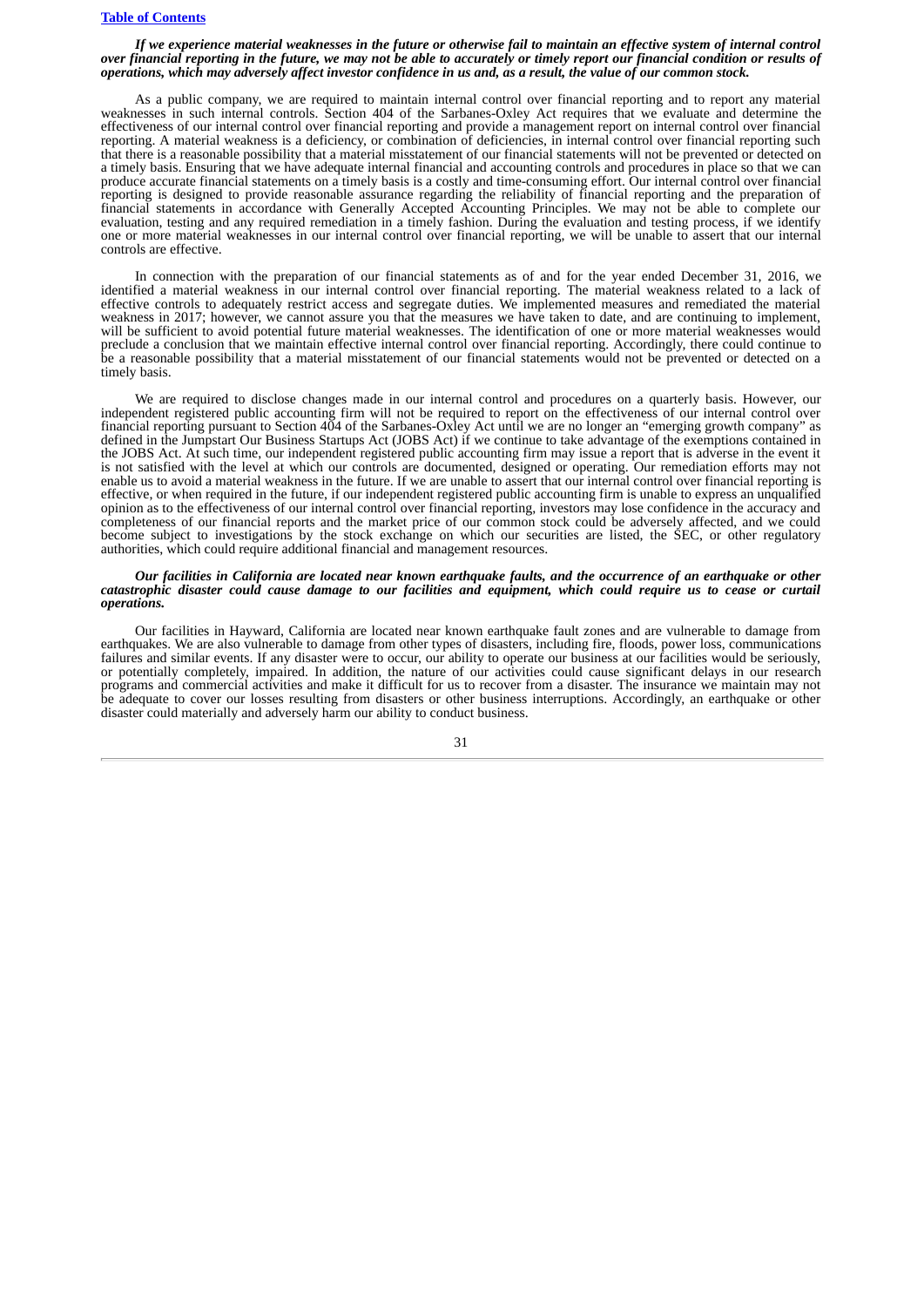# **Risks Related to Product Development**

#### We currently do not have any products approved or cleared by the FDA or other similar foreign regulatory authorities *for commercial sale or any commercialized products.*

To date, we have invested a substantial amount of time and capital to research and develop the foundations of our technology and potential applications. For us to develop any products that might ultimately be commercialized, we will have to invest further time and capital in research and product development, obtaining regulatory approval or clearance, implementing regulatory compliance standards, and market development. Pending regulatory clearance or approval of our CellFX System, we plan to commercially introduce our CellFX System in the U.S. However, we may never develop any products that can be commercialized. All of our development efforts will require substantial additional investment, which may never result in any revenue. Our efforts may not lead to approved or commercially successful products for a number of reasons, including:

- we may not be able to complete the development of any planned products;
- · we may not be able to obtain regulatory approvals or clearances for our planned products and indications that we have studied, or the approved or cleared indications may be narrower than we seek;
- · we may experience delays in our development program, clinical trials and the regulatory approval or clearance process including as a result of COVID-19;
- our NPS technology may not prove to be safe or effective in one or more clinical trials;
- the actual and perceived effectiveness and reliability of our products, especially relative to alternative products may be perceived negatively;
- the results of clinical trials relating to the use of our products may not be what we expect or desire;
- the availability, relative cost and perceived advantages and disadvantages of alternative technologies or uses thereof may impact any future sales of our products;
- · physicians may not adopt our products, or may not adopt our products to a degree sufficient to reach profitability;
- we may not be able to obtain, maintain, protect and enforce our intellectual property rights with respect to our products;
- · we may not be able to sustain a meaningful clinical benefit better than our competitors and alternative treatments or therapies;
- · we may not be able to achieve and maintain compliance with all regulatory requirements applicable to our products;
- · we may not be successful in educating medical professionals, including about the benefits of our products;
- the strength of our marketing and distribution infrastructure may not be sufficient;
- · our distributors' marketing and sales efforts in the U.S. and abroad, including our efforts to build out our sales team, may be inadequate;
- the level of education and awareness among medical professionals concerning our products;
- we may not develop positive reputation among physicians, clinics or patients;
- · we may not be able to continue to develop, validate and maintain a commercially viable manufacturing process that is compliant with current Good Manufacturing Practices (cGMP) and Quality Systems Regulations (QSR);
- we may be required by the FDA or comparable non-U.S. regulatory authorities to conduct additional clinical trials for future or current indications;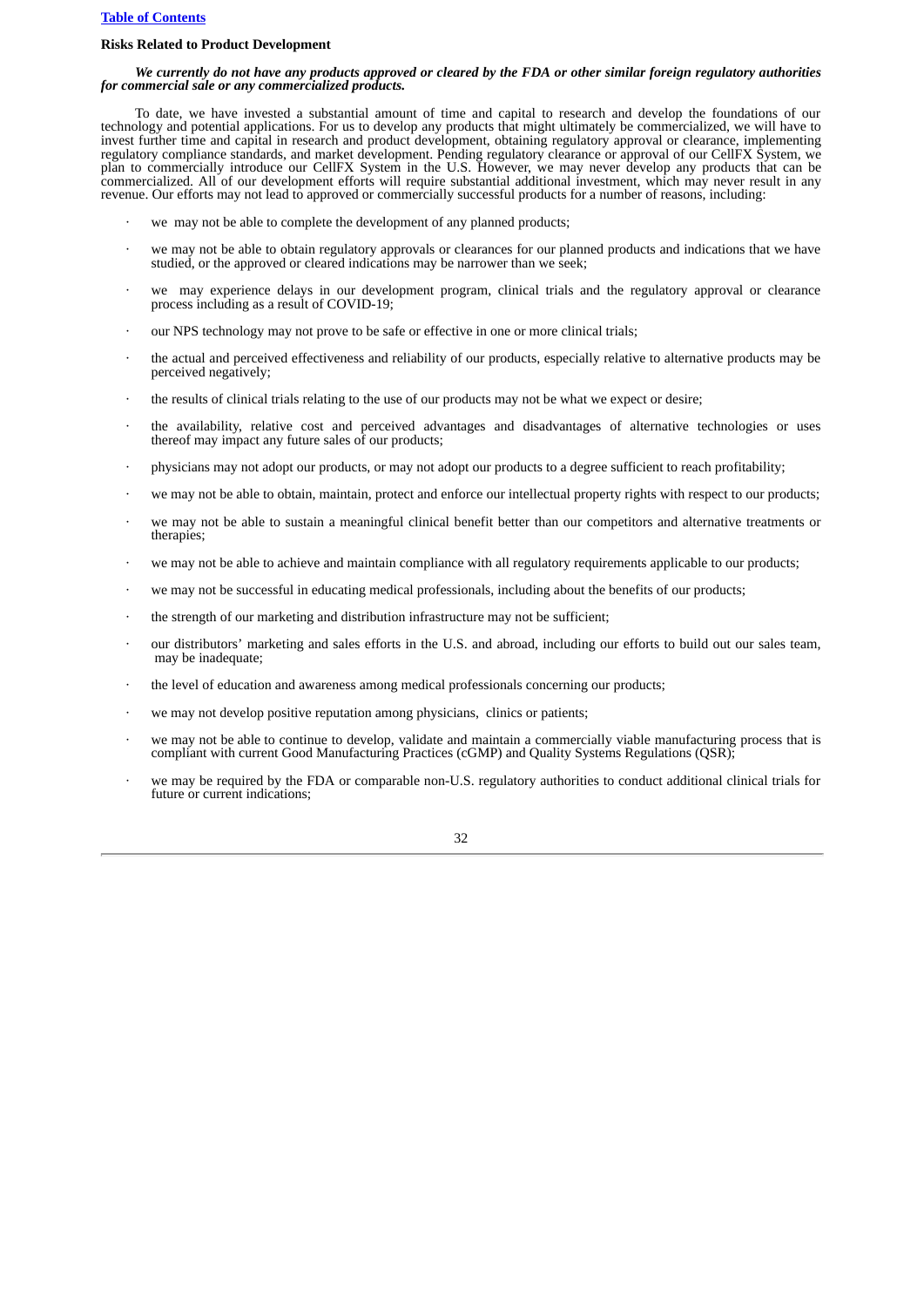- · physicians may not receive any reimbursement from third-party payers, or the level of reimbursement may be insufficient to support widespread adoption of any of our products;
- any products that are approved or cleared by regulatory authorities may not be accepted in the marketplace by physicians or patients;
- we may not be able to manufacture our products in commercial quantities or at an acceptable cost; and
- rapid technological change or the appearance of a new competitive technology may make our technology and products obsolete.

#### *Clinical development involves a lengthy and expensive process with an uncertain outcome, and results of earlier studies and trials may not be predictive of future trial results.*

Clinical testing is expensive and can take many years to complete, and its outcome is inherently uncertain. Failure or delay can occur at any time during the clinical trial process. Success in nonclinical studies and early feasibility clinical studies does not ensure that expanded clinical trials that will be used to support regulatory submissions will be successful. These setbacks have been caused by, among other things, nonclinical findings made while clinical trials were underway, and safety or efficacy observations made in clinical trials, including previously unreported adverse events. Even if our clinical trials are completed, the results may not be sufficient to obtain regulatory approval or clearance for our product candidates.

#### Interim "top-line" and preliminary results from our clinical trials that we announce or publish from time to time may change as more patient data become available and are subject to audit and verification procedures that could result in *material changes in the final data.*

From time to time, we may publish interim top-line or preliminary results from our clinical trials. Interim results from clinical trials that we may complete are subject to the risk that one or more of the clinical outcomes may materially change as patient enrollment continues and more patient data become available. Preliminary or top-line results also remain subject to audit and verification procedures that may result in the final data being materially different from the preliminary data we previously published. As a result, interim and preliminary data should be viewed with caution until the final data are available. Differences between preliminary or interim data and final data could significantly harm our business prospects and may cause the trading price of our common stock to fluctuate significantly.

#### If we fail to obtain and maintain necessary regulatory clearances or approvals for our planned products, or if clearances or approvals for future devices and indications are delayed or not issued, our commercial operations would be harmed. Additionally, changes in methods of product candidate manufacturing may result in additional costs or delay.

Our product candidates under development are medical devices that are subject to extensive regulation by FDA in the U.S. and by regulatory agencies in other countries where we plan to do business. Government regulations specific to medical devices are wide-ranging and govern, among other things:

- · device design, development and manufacture;
- laboratory, pre-clinical and clinical testing, labeling, packaging, storage and distribution;
- premarketing clearance or approval;
- record keeping;
- device marketing, promotion and advertising, sales and distribution; and
- · post-marketing surveillance, including reporting of deaths and serious injuries and recalls and correction and removals.

Before a new medical device or a new intended use for, an existing device can be marketed in the U.S., a company must first submit and receive either 510(k) clearance or premarketing approval (PMA) from the FDA, unless an exemption applies. In the 510(k) clearance process, the FDA will determine that a proposed device is "substantially equivalent" to a device legally on the market, known as a "predicate" device, with respect to intended use, technology and safety and effectiveness, in order to clear the proposed device for marketing. Clinical data is sometimes required to support substantial equivalence. The PMA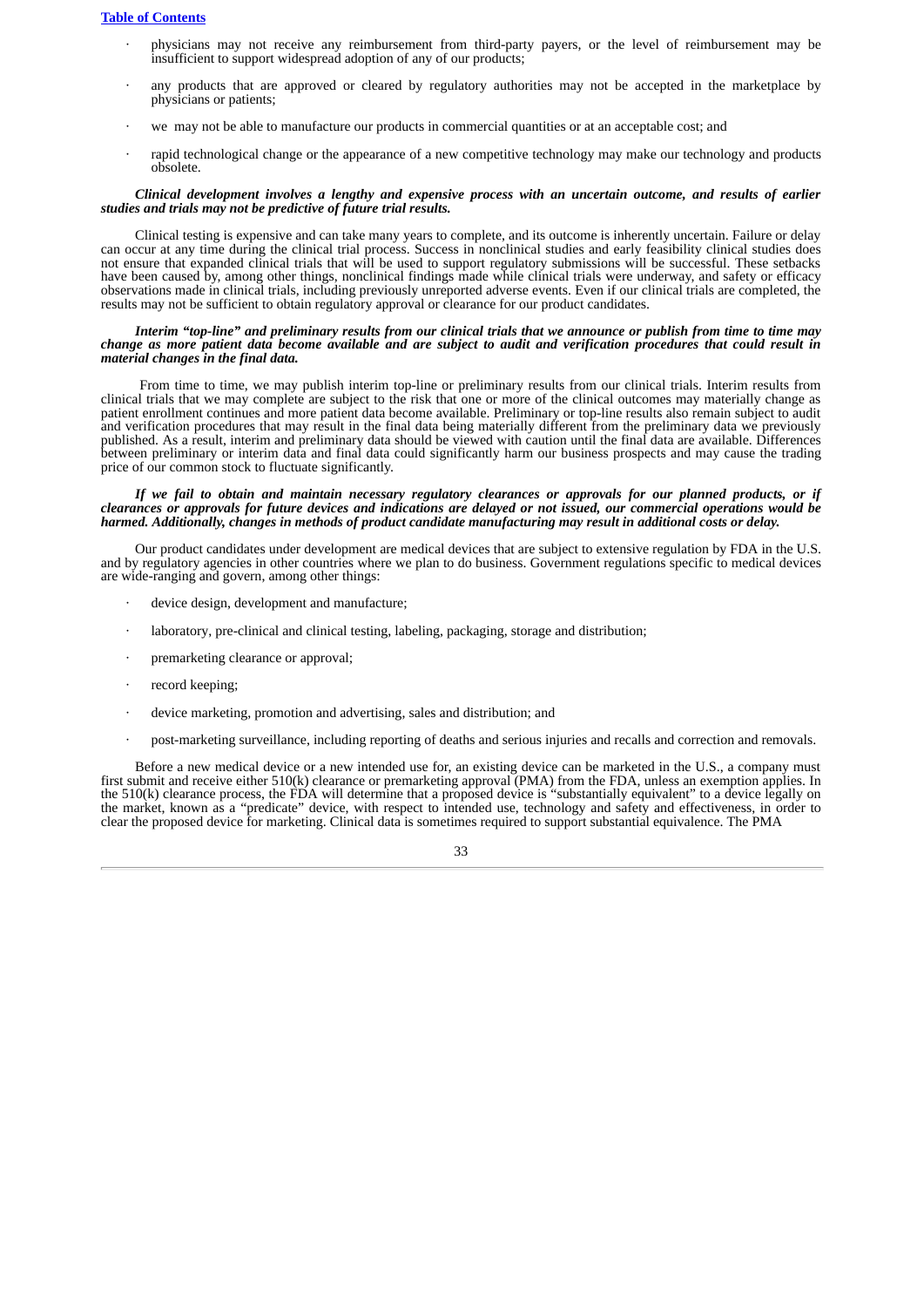pathway requires an applicant to demonstrate reasonable safety and effectiveness of the device based on extensive data, including, but not limited to, technical, pre-clinical, clinical trial, manufacturing and labeling data. The PMA process is typically required for devices that are deemed to pose the greatest risk, such as life-sustaining, life-supporting or implantable devices. Products that are approved through a PMA application generally need FDA approval before they can be modified. Similarly, some modifications made to products cleared through a 510(k) may require a new 510(k). Either process can be expensive, lengthy and unpredictable. For example, during February 2019, we submitted a  $510(k)$  to the FDA seeking clearance to commercialize our CellFX System. In February 2020, we received a "not substantially equivalent" (NSE) letter from the FDA, indicating that based on the data provided, we had not demonstrated that the CellFX System is substantially equivalent to the predicate device, concluding the 510(k) review process without clearance. This failure to obtain 510(k) clearance has added significant time and expense to our regulatory clearance process (including additional expense that we will incur in preparing a new 510(k) submission), has delayed our ability to generate revenue, and has had a negative impact on our stock price. We will continue to work with the FDA in pursuit of a clearance via a new 510(k) submission. However, we may not be able to obtain the necessary clearances or approvals necessary to market our CellFX System or such approvals or clearances may be unduly delayed, which could harm our business. If the FDA rejects our new 510(k) submission, we may be required to obtain FDA approval through the de novo pathway, which will require additional time and resources, including the need to conduct more clinical studies to demonstrate safety and effectiveness of our candidate device.

The FDA may not approve or clear, or may delay approval or clearance of, our 510(k), de novo, or PMA applications on a timely basis or at all. Such delays or refusals could have a material adverse effect on our business operations and financial condition. The FDA may also change its clearance and approval policies, adopt additional regulations or revise existing regulations, or take other actions which may prevent or delay approval or clearance of our products under development. Any of these actions could have a material adverse effect on our business operations and financial condition.

The FDA and the Federal Trade Commission (FTC) also regulate the advertising and promotion of our devices to ensure that the claims we make are consistent with our regulatory clearances or approvals, that there are adequate and reasonable data to substantiate the claims and that our promotional labeling and advertising is neither false nor misleading in any respect. If the FDA or the FTC determines that any of our advertising or promotional claims are misleading, not substantiated or not permissible, we may be subject to enforcement actions, including FDA warning letters, and we may be required to revise our promotional claims and make other corrections or restitutions.

FDA and state authorities have broad enforcement powers. Our failure to comply with applicable regulatory requirements could result in enforcement action by the FDA or state agencies, which may include any of the following sanctions:

- adverse publicity, warning letters, fines, injunctions, consent decrees and civil penalties;
- repair, replacement, refunds, recall or seizure of our devices;
- · operating restrictions, partial suspension or total shutdown of production;
- refusing our requests for 510(k) clearance or premarket approval of new devices, new intended uses or modifications to existing devices;
- withdrawing  $510(k)$  clearance or premarket approvals that have already been granted; and
- criminal prosecution.

If any of these events were to occur, our business and financial condition would be harmed.

#### *Our efforts may never demonstrate the feasibility of our technology*.

Our research and development efforts remain subject to all of the risks associated with the development of new technology. Our CellFX System and NPS applications are not yet fully developed. Development of the underlying technology, including the development of our CellFX System, may be affected by unanticipated technical or other problems, among other development and research issues, and the possible insufficiency of funds needed in order to complete development of these products or devices. Regulatory and clinical hurdles or challenges also may result in delays and cause us to incur additional expenses that may increase our need for capital and result in additional losses. In addition, the potential indications for our NPS technology are numerous, and we may fail to pursue the most optimal indications. If we cannot complete, or if we experience significant delays in developing our technology, applications or products for use in potential commercial applications,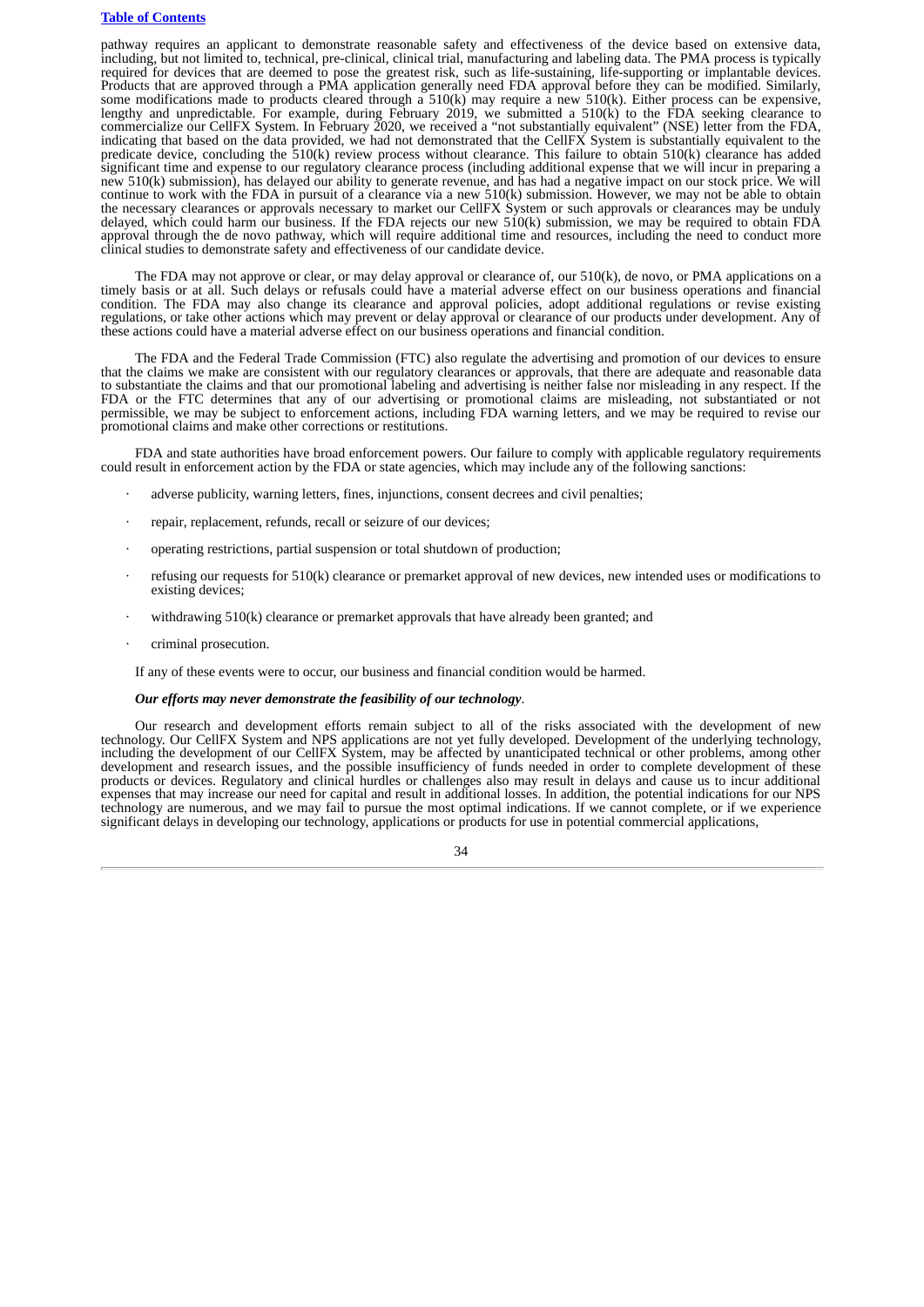particularly after incurring significant expenditures, our business may fail and investors may lose the entirety of their investment.

#### *The mechanism of action of NPS technology platform has not been fully determined or validated.*

The exact mechanism(s) of action(s) of the NPS technology platform is not fully understood, and data is still being gathered regarding its use. Furthermore, there are only a relatively small number of scientists and researchers who can be considered experts in the use of this emerging technology. A full understanding of a future product's mechanism of action and a large scale of scientific experts are typically believed to make product development less risky. The FDA or similar foreign regulatory authorities may view this as increasing the potential risks, and diminishing the potential benefits, of products based on NPS technology. In addition, potential partners may view this as a limitation of the program, and it may be more challenging for us to obtain a partnership on favorable terms as a result.

#### Our product candidates may cause serious adverse side effects or have other properties that could delay or prevent their regulatory approval, limit the commercial desirability of an approved label or result in significant negative consequences *following any marketing approval.*

The risk of failure of clinical development is high. For example, the vast majority of our *in vivo* data has been a result of animal testing, and we have only completed a limited number of feasibility studies in humans. It is difficult to predict when or if this or any planned products will prove safe enough to receive regulatory approval or clearance. Undesirable side effects caused by our CellFX System, NPS pulses or any of our planned products could cause us or regulatory authorities to interrupt, delay or halt clinical trials. They could result in a more restrictive label or the delay or denial of regulatory approval by the FDA or other comparable foreign regulatory authority.

Additionally, if any of our product candidates receive marketing approval or clearance but, we or others later identify undesirable side effects caused by such product, a number of potentially significant negative consequences could result, including:

- · we may be forced to recall such product and suspend the marketing of such product;
- regulatory authorities may withdraw their approvals of such product;
- · regulatory authorities may require additional warnings on the label and/or narrow the indication that could diminish the usage or otherwise limit the commercial success of such products;
- the FDA or other regulatory authorities may issue safety alerts, Dear Healthcare Provider letters, press releases or other communications containing warnings about such product;
- · the FDA may restrict distribution of our products and impose burdensome implementation requirements on us;
- we may be required to change the way the product is administered or conduct additional clinical trials;
- we could be sued and held liable for harm caused to subjects or patients;
- we may be subject to litigation or product liability claims; and
- our reputation may suffer.

Any of these events could prevent us from achieving or maintaining market acceptance of the particular planned product, if approved.

### Our business is dependent upon physicians adopting our CellFX System and NPS technology, and if we fail to obtain *broad adoption, our business would be adversely affected.*

If we obtain regulatory approval or clearance for our CellFX System, our success will depend on our ability to educate physicians regarding the benefits of CellFX treatments over existing treatment modalities and to persuade them to prescribe CellFX treatments for their patients. We do not know if the CellFX System or NPS technology will be successful over the long term, and market acceptance may be hindered if physicians are not presented with compelling data demonstrating the efficacy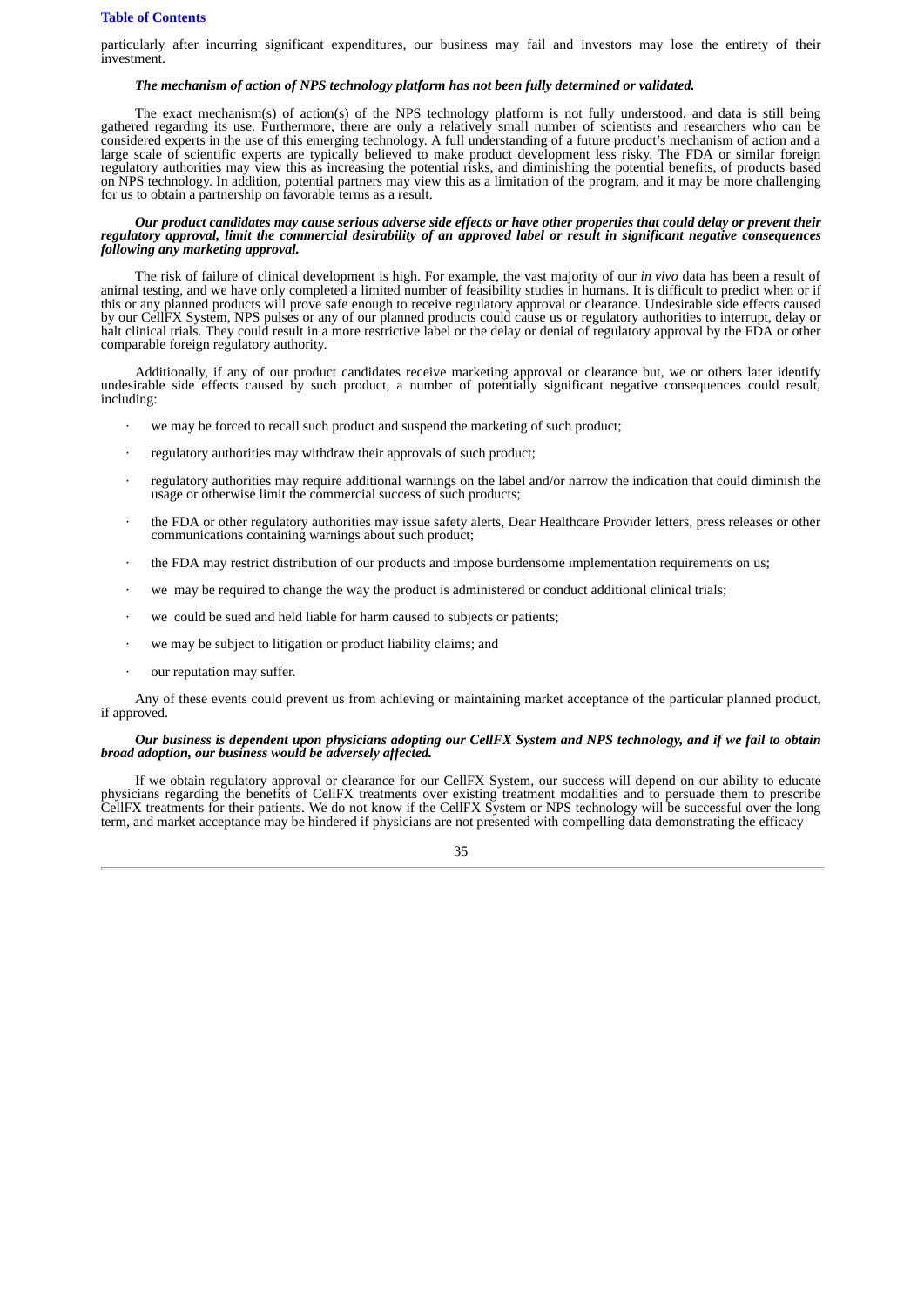and safety of our products compared to alternative treatments. Any studies we, or third parties, may conduct comparing our CellFX System or NPS technology with alternative treatments may be expensive, time consuming or may not yield positive results. Additionally, adoption will be directly influenced by a number of financial factors, including the ability of providers to attract cash payments from patients or to obtain sufficient reimbursement from third party commercial payors, and the Centers for Medicare & Medicaid Services (CMS) for the professional services they provide in administering CellFX treatments. The efficacy, safety, performance and cost-effectiveness of our CellFXSystem, NPS technology, or other potential products based on NPS technology, on a stand-alone basis and relative to competing services, will determine the availability and level of reimbursement received by us and providers. If physicians do not adopt and prescribe our future products, we may never become profitable.

#### We may find it difficult to enroll patients in our clinical trials. If we cannot enroll a sufficient number of eligible patients to participate in the clinical trials, we may not be able to initiate or continue clinical trials, which could delay or *prevent development of our product candidates.*

Identifying and qualifying patients to participate in clinical trials of our product candidates is critical to our success. The timing of our clinical trials depends on the speed at which we can recruit patients to participate in testing our product candidates as well as completion of required follow-up periods. In general, if patients are unwilling to participate in our trials because of negative publicity from adverse events in the health care industry or for other reasons, including competitive clinical trials for similar patient populations, the timeline for recruiting patients, conducting trials and obtaining regulatory approval or clearance of planned products may be delayed. If there are delays in accumulating the required patients and patient data, there may be delays in completing the trial. Further, if any of our clinical trial sites fail to comply with required good clinical practices, we may be unable to use the data gathered at those sites. If our clinical investigators fail to carry out their contractual duties or regulatory obligations or fail to meet expected deadlines, or if the quality or accuracy of the clinical data they obtain is compromised due to their failure to adhere to our clinical protocols or for other reasons, our clinical trials may be delayed, suspended, or terminated. These delays could result in increased costs, delays in advancing our product development, delays in testing the effectiveness of our technology or termination of the clinical trials altogether, and delays in obtaining regulatory authorization for our products. Our clinical trials may be affected by the COVID-19 outbreak. Site initiation and patient enrollment may be delayed, for example, due to prioritization of hospital resources toward the COVID-19 outbreak, travel restrictions imposed by governments, and the inability to access sites for initiation and monitoring.

#### Laboratory conditions differ from commercial conditions and field conditions, and the safety and effectiveness of our *product candidates may depend on the technique of the user.*

Observations and developments that may be achievable under laboratory circumstances may not be able to be replicated in broader research and development phases, in commercial settings, or in the use of any of the product candidates in the field. Furthermore, if commercialized, CellFX treatments will be administered by healthcare professionals and will require a degree of training and practice to administer correctly. Treatment results achieved during the laboratory or in clinical trials conducted by us or other investigators may not be representative of the results actually encountered during commercial use of our products due to variability in administration technique. The training and skills of investigators in our clinical trials may not be representative of the training and skills of future product users, which could negatively affect treatment results. In addition, there may be a selection bias in the patients and/or sites of administration chosen for any clinical trials that would positively affect treatment results that may not be representative or predictive of real-world experience with our products.

#### *Issues with our firmware and software may negatively affect the function of our devices.*

The safety and effectiveness of CellFX treatments and therapies may depend, in part, on the function of firmware run by the microprocessors embedded in the device and associated software. This firmware and software is proprietary to us. While we have made efforts to test the firmware and software extensively, it is potentially subject to malfunction which in turn may harm a patient. Further, it may be vulnerable to physical break-ins, hackers, improper employee or contractor access, computer viruses, programming errors, data breaches, or similar problems. Any of these might result in harm to a patient or the unauthorized release of confidential medical, business or other information of other persons or of ours.

We may encounter manufacturing problems or delays that could result in lost revenue. Additionally, we currently rely on third-party suppliers for critical materials needed to manufacture our CellFX System and related applicators. Any problems experienced by these suppliers could result in a delay or interruption of their supply to us, and as a result, we may *face delays in the development and commercialization of planned products.*

We perform final assembly of our devices to support our current research and development activities at our facility in California. We believe we have adequate manufacturing capacity for these purposes. However, if demand for our planned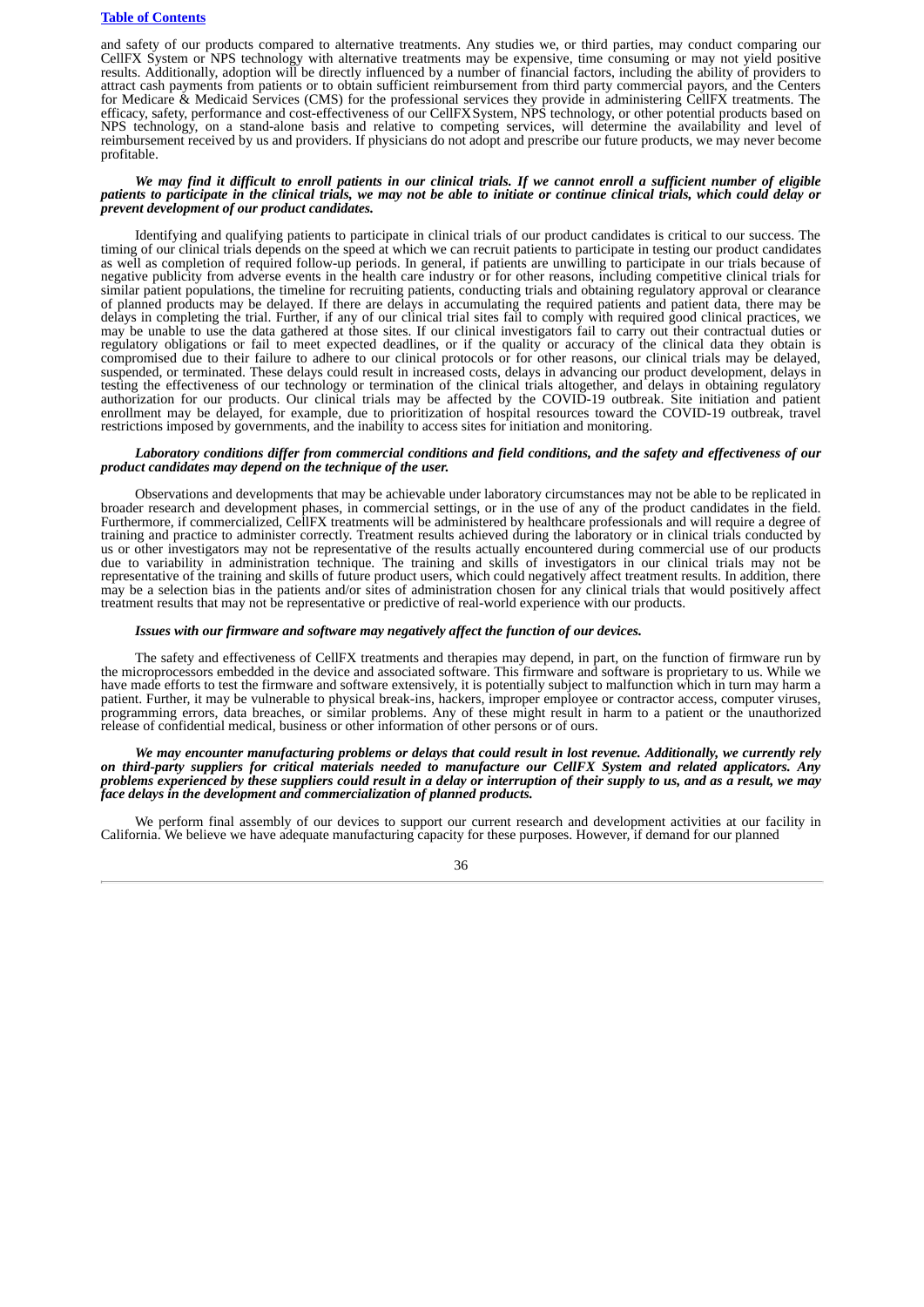products increases significantly, we will need to either expand our manufacturing capabilities or outsource to other manufacturers. We have no corporate experience in commercial-scale manufacturing of our planned products, and we currently rely upon third-party suppliers to manufacture and supply components for our CellFX System. The manufacture of these products in compliance with the FDA's regulations requires significant expertise and capital investment, including the development of advanced manufacturing techniques and process controls. Manufacturers of medical device products often encounter difficulties in production, including difficulties with production costs and yields, quality control, quality assurance testing, shortages of qualified personnel, as well as compliance with applicable FDA requirements, other federal and state regulatory requirements, and foreign regulations.

We do not control the manufacturing process of, and are completely dependent on, our contract manufacturing partners for compliance with the regulatory requirements, and if our contract manufacturers cannot successfully manufacture our product candidates that conform to our specifications and the strict regulatory requirements of the FDA or comparable regulatory authorities in foreign jurisdictions, we may not be able to rely on their manufacturing facilities for the manufacture of our product candidates. In addition, we have limited control over the ability of our contract manufacturers to maintain adequate quality control, quality assurance and qualified personnel. If the FDA or a comparable foreign regulatory authority finds these facilities inadequate for the manufacture of our product candidates or if such facilities are subject to enforcement action in the future or are otherwise inadequate with respect to complying with applicable regulatory requirements, we may need to find alternative manufacturing facilities, which would significantly impact our ability to develop, obtain regulatory approval or clearance for or market our product candidates.

We currently purchase components for our CellFX System under purchase orders and do not have long-term contracts with most of the suppliers of these materials. If suppliers were to delay or stop producing our components, or if the prices they charge us were to increase significantly, or if they elected not to sell to us, we would need to identify other suppliers. We could experience delays in manufacturing the devices while finding another acceptable supplier, which could impact our ability to obtain regulatory approval or clearance for our products and our business and results of operations.

#### We may not become commercially viable if our ultimate commercialized products or related treatments fail to obtain an *adequate level of reimbursement by Medicare and other third-party payers.*

We believe that the commercial viability of our potential devices and products and related treatments, and therefore our commercial success as a company, may be affected by the availability of government reimbursement and medical insurance coverage and reimbursement for newly approved medical therapies, technologies and devices. Insurance coverage and reimbursement are not assured. It typically takes a period of use in the market place before coverage and reimbursement are granted, if it is granted at all. In the U.S. and other jurisdictions in Europe and other regions, physicians and other healthcare providers generally rely on insurance coverage and reimbursement for their revenues, therefore this is an important factor in the overall commercialization plans of a proposed product and whether it will be accepted for use in the marketplace. Without insurance coverage and reimbursement for our planned products, we would expect to earn only diminished revenues, if any revenues are earned.

Medicare, Medicaid, health maintenance organizations and other third-party payers are increasingly attempting to contain healthcare costs by limiting both the scope of coverage and the level of reimbursement of new medical technologies and products, and as a result, they may not cover or provide adequate payment for the use of our planned products. In order to obtain satisfactory reimbursement arrangements, we may have to agree to reduce the fee or sales price than initially planned. Each plan may separately require us to provide scientific and clinical support for the use of our products and, as a result, the coverage determination process is often a time-consuming and costly process with no assurance that coverage and adequate reimbursement will be applied consistently or obtained at all. Even if Medicare and other third-party payers decide to cover treatments involving our proposed devices and products, we cannot be certain that the reimbursement levels will be adequate. Accordingly, even if our planned products are approved for commercial sale, unless government and other third-party payers provide adequate coverage and reimbursement for our devices and products, some physicians may be discouraged from using them, and our sales would suffer.

Medicare reimburses for medical technologies and products in a variety of ways, depending on where and how the item is used. However, Medicare only provides reimbursement if CMS determines that the item should be covered and that the use of the device or product is consistent with the coverage criteria. A coverage determination can be made the device or product is consistent with the coverage criteria. A coverage determination can be made at the local level by the<br>Medicare administrative contractor, a private contractor that processes and pays claims on beha area where the services were rendered, or at the national level by CMS through a national coverage determination. There are statutory provisions intended to facilitate coverage determinations for new technologies, but it is unclear how these new provisions will be implemented and it is not possible to indicate how they might apply to any of our proposed devices and products, as they are still in the development stages. Coverage presupposes that the technology, device, or product has been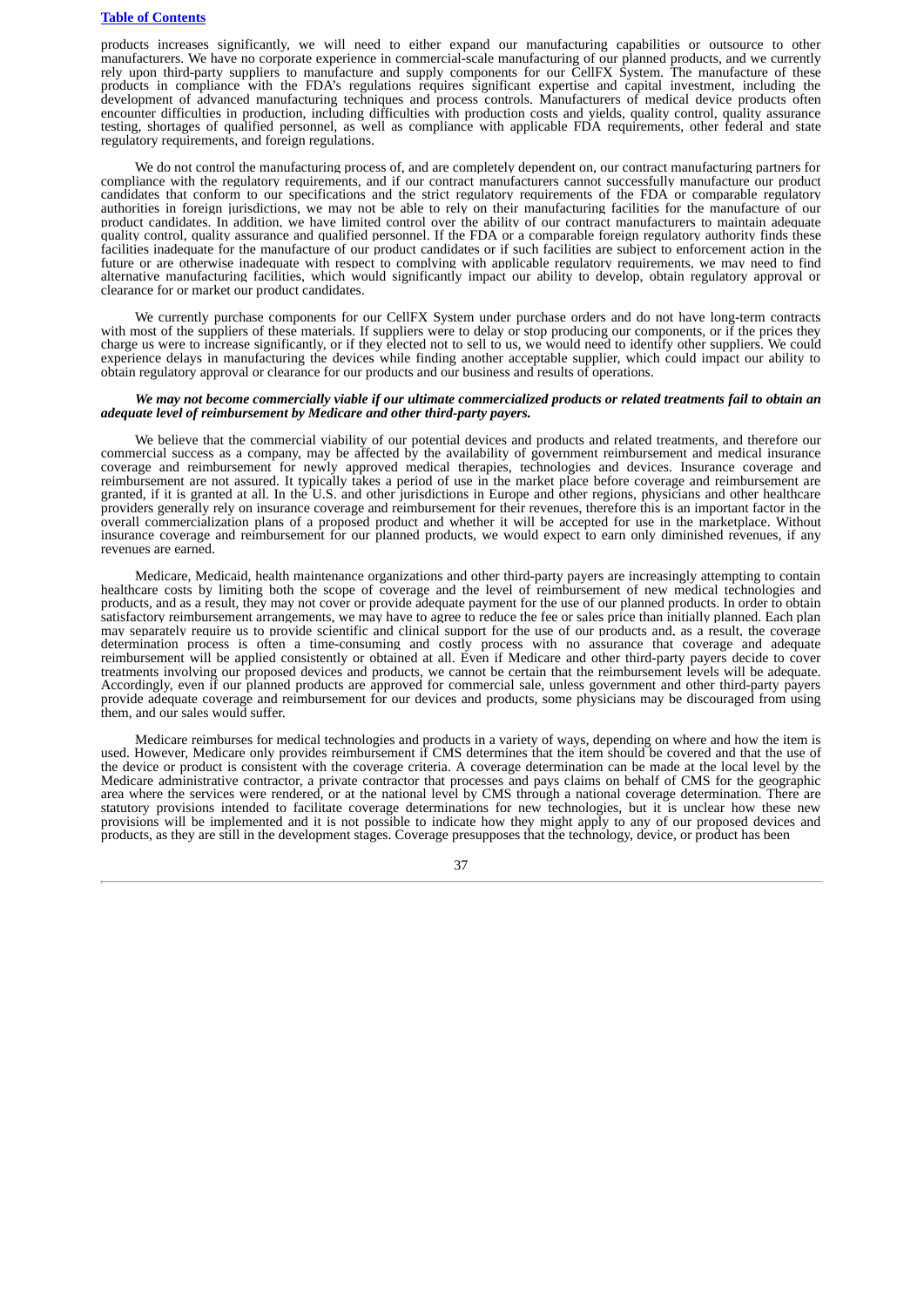cleared or approved by the FDA and further, that the coverage will be consistent with the approved intended uses of the device or product as approved or cleared by the FDA, but coverage can be narrower. A coverage determination may be so limited that relatively few patients will qualify for a covered use of a device or product.

Obtaining a coverage determination, whether local or national, is a time-consuming, expensive and highly uncertain proposition, especially for a new technology, and inconsistent local determinations are possible. On average, Medicare coverage determinations for medical devices and products lag behind FDA approval or clearance. The Medicare statutory framework is also subject to administrative rulings, interpretations and discretion that affect the amount and timing of reimbursement made under Medicare. Medicaid coverage determinations and reimbursement levels are determined on a state by state basis, because<br>Medicaid, unlike Medicare, is administered by the states under a state plan filed with the Secreta Medicaid, unlike Medicare, is administered by the states under a state plan filed with the Secretary of the U.S. Department of<br>Health and Human Services (HHS). Medicaid generally reimburses at lower levels than Medicare. M programs and private insurers are frequently influenced by Medicare coverage determinations.

#### We work with outside scientists and their institutions in developing product candidates. These scientists may have other commitments or conflicts of interest, which could limit our access to their expertise, harm our ability to leverage our *discovery platforms, or negatively impact our clinical trials.*

We work with scientific advisors and collaborators at academic research institutions in connection with our product development. These scientists and collaborators are not our employees, but they serve as either independent contractors or researchers under research agreements that we have with their sponsoring clinic, academic institution or research institution. Such scientists and collaborators may have other commitments that would limit their availability to us. Although our scientific advisors generally agree not to do competing work, if an actual or potential conflict of interest between their work for us and their work for another entity arises, we may lose their services. It is also possible that some of our valuable proprietary knowledge may become publicly known through these scientific advisors if they breach their confidentiality agreements with us, which would cause competitive harm to our business. To the extent these scientists and collaborators may receive cash or equity compensation in connection with such services from time to time, these relationships and any related compensation may result in perceived or actual conflicts of interest, or a regulatory authority to conclude that the financial relationship may have affected the interpretation of the trial, such that the integrity of the data generated at the applicable clinical trial site may be questioned and the utility of the clinical trial itself may be jeopardized, which could result in the delay or rejection of the marketing application we submit.

# **Risks Related to Intellectual Property**

#### If we or our licensors are unable to protect our/their intellectual property, then our financial condition, results of *operations and the value of our technology and products could be adversely affected.*

Patents and other proprietary rights are essential to our business, and our ability to compete effectively with other companies is dependent upon the proprietary nature of our technologies. We also rely upon trade secrets, know-how, continuing technological innovations and licensing opportunities to develop, maintain and strengthen our competitive position. We seek to protect these, in part, through confidentiality agreements with certain employees, consultants and other parties. Our success will depend in part on the ability of our licensors and us to obtain, to maintain (including making periodic filings and payments) and to enforce patent protection for the licensed intellectual property, in particular, those pa We, and our licensors, may not successfully prosecute or continue to prosecute the patent applications which we have licensed. Even if patents are issued in respect of these patent applications, we or our licensors may fail to maintain these patents, may determine not to pursue litigation against entities that are infringing upon these patents, or may pursue such enforcement less aggressively than we ordinarily would for our own patents. Without adequate protection for the intellectual property that we own or license, other companies might be able to offer substantially identical products for sale, which could unfavorably affect our competitive business position and harm our business prospects. Even if issued, patents may be challenged, invalidated, or circumvented, which could limit our ability to stop competitors from marketing similar products or limit the length of term of patent protection that we may have for our products.

#### Litigation or third-party claims of intellectual property infringement or challenges to the validity of our patents would require us to use resources to protect our technology and may prevent or delay our development, requiatory approval or *commercialization of our product candidates.*

If we are the target of claims by third parties asserting that our products or intellectual property infringe upon the rights of others we may be forced to incur substantial expenses or divert substantial employee resources from our business. If successful, those claims could result in our having to pay substantial damages or could prevent us from developing one or more product candidates. Further, if a patent infringement suit were brought against us or our collaborators, we or they could be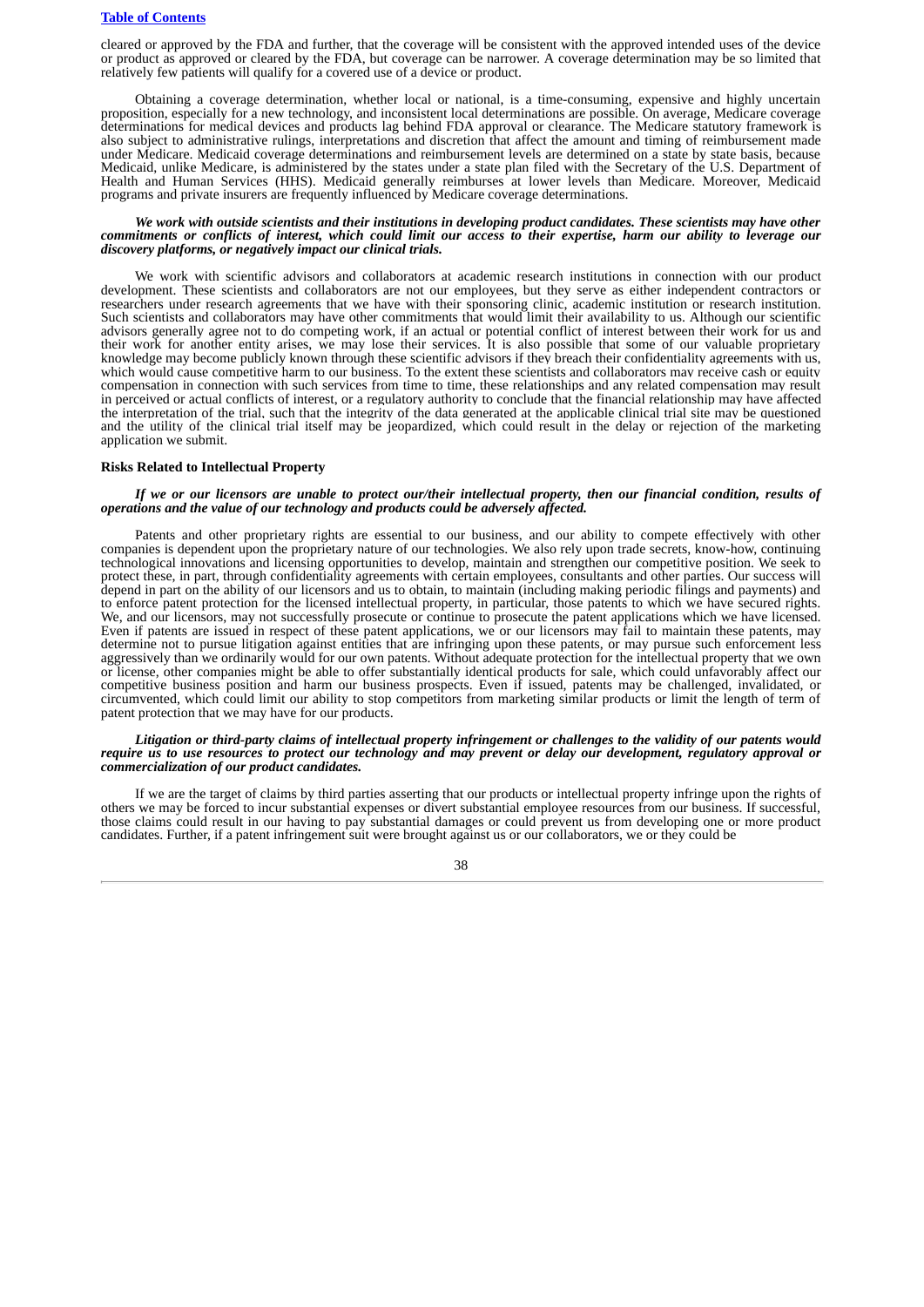forced to stop or delay research, development, manufacturing or sales of the product or product candidate that is the subject of the suit.

If we or our collaborators experience patent infringement claims, or if we elect to avoid potential claims others may be able to assert, we or our collaborators may choose to seek, or be required to seek, a license from the third-party and would most likely be required to pay license fees or royalties or both. These licenses may not be available on acceptable terms, or at all. Even if we or our collaborators were able to obtain a license, the rights may be nonexclusive, which would give our competitors access to the same intellectual property. Ultimately, we could be prevented from commercializing a product, or be forced to cease some aspect of our business operations if, as a result of actual or threatened patent infringement claims, we or our collaborators are unable to enter into licenses on acceptable terms. This could harm our business significantly. The cost to us of any litigation or other proceeding, regardless of its merit, even if resolved in our favor, could be substantial. Some of our competitors may be able to bear the costs of such litigation or proceedings more effectively than we can because of their having greater financial resources. Uncertainties resulting from the initiation and continuation of patent litigation or other proceedings could have a material adverse effect on our ability to compete in the marketplace. Intellectual property litigation and other proceedings may, regardless of their merit, also absorb significant management time and employee resources.

#### If we fail to comply with our obligations in the agreements under which we license development or commercialization rights to products or technology from third-parties, we could lose license rights that are important to our business

We hold licenses from Old Dominion University Research Foundation (ODURF) and Eastern Virginia Medical School (EVMS) and from Alfred E. Mann Institute for Biomedical Engineering at the University of Southern California to intellectual property relating to the sub-microsecond electric field technology, as well as applicator design and configuration, and pulse generators in addition to the intellectual property that we own for these things. For the continuance of the license with ODURF and EVMS, we must continue to comply with the various obligations set forth in the license. If we fail to meet these obligations, the licensor will have the right to terminate the applicable license or modify certain terms of the license agreement. Generally, the loss of any one of our current licenses, or any other license we may acquire in the future, could harm our business, prospects, financial condition and results of operation. In addition, some of our licenses from third parties limit the field in which we can use the licensed technology. Therefore, in order for us to use such licensed technology in potential future applications that are outside the licensed field of use, we may be required to negotiate new licenses with our licensors or expand our rights under our existing licenses. We cannot assure you that we will be able to obtain such licenses or expanded rights on reasonable terms or at all. In the event a dispute with our licensors were to occur, our licensors may seek to renegotiate the terms of our licenses, increase the royalty rates that we pay to obtain and maintain those licenses, limit the field or scope of the licenses, or terminate the license agreements. In addition, we have limited rights to participate in the prosecution and enforcement of the patents and patent applications that we have licensed. As a result, we cannot be certain that these patents and applications will be prosecuted and enforced in a manner consistent with the best interests of our business. Further, because of the rapid pace of technological change in our industry, we may need to rely on key technologies developed or licensed by third parties, and we may not be able to obtain licenses and technologies from these third parties at all or on reasonable terms. The occurrence of these events may have a material adverse effect on our business, financial condition or results of operations.

#### *Our intellectual property rights will not necessarily provide us with competitive advantages.*

The degree of future protection afforded by our intellectual property rights is uncertain because intellectual property rights have limitations, and may not adequately protect our business, or permit us to maintain our competitive advantage. The following examples are illustrative:

- · others may be able to make products that are similar to our product candidates but that are not covered by the claims of the patents that we own or have exclusively licensed;
- · others may independently develop similar or alternative technologies without infringing on our intellectual property rights;
- issued patents that we own or have exclusively licensed may not provide us with any competitive advantages, or may be held invalid or unenforceable, as a result of legal challenges by our competitors;
- we may obtain patents for certain products many years before we obtain marketing approval for products utilizing such patents, and because patents have a limited life, which may begin to run prior to the commercial sale of the related product, the commercial value of our patents may be limited;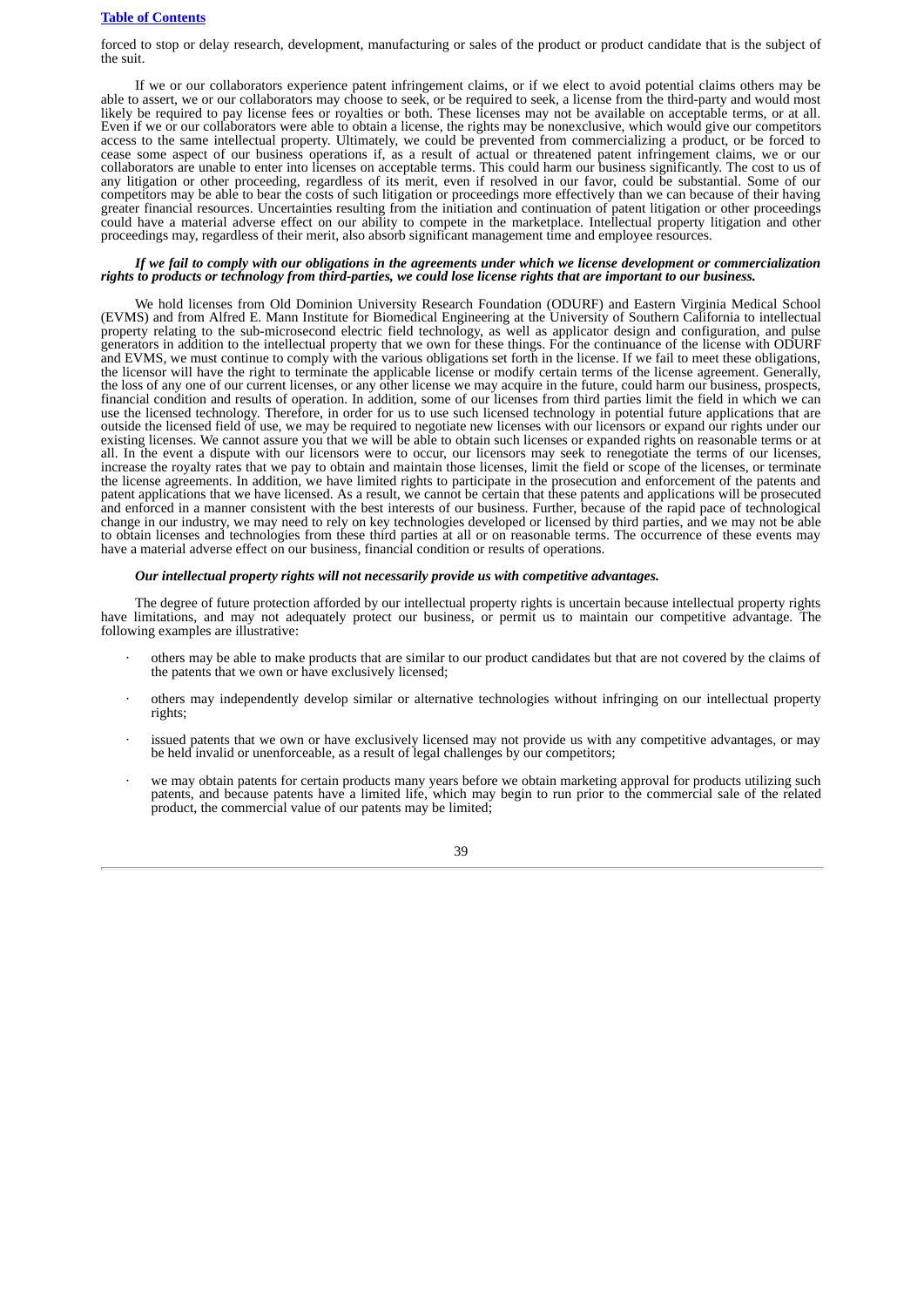- our competitors might conduct research and development activities in countries where we do not have patent rights and then use the information learned from such activities to develop competitive products for sale in our major commercial markets;
- · we may fail to develop additional proprietary technologies that are patentable;
- the laws of certain foreign countries may not protect our intellectual property rights to the same extent as the laws of the U.S., or we may fail to apply for or obtain adequate intellectual property protection in all the jurisdictions in which we operate; and
- the patents of others may have an adverse effect on our business, for example by preventing us from marketing one or more of our product candidates for one or more indications.

Any of the aforementioned threats to our competitive advantage could harm our business.

# If we are unable to protect the confidentiality of our proprietary information and know-how, the value of our *technology and products could be adversely affected.*

In addition to patented technology, we rely upon, among other things, unpatented proprietary technology, processes, trade secrets and know-how. Any involuntary disclosure to or misappropriation by third-parties of our confidential or proprietary information could enable competitors to duplicate or surpass our technological achievements, potentially eroding our competitive position in our market. We seek to protect confidential or proprietary information in part by confidentiality agreements with our employees, consultants and third-parties. While we require all of our employees, consultants, advisors and any third-parties who have access to our proprietary know-how, information and technology to enter into confidentiality agreements, we cannot be certain that this know-how, information and technology will not be disclosed or that competitors will not otherwise gain access to our trade secrets or independently develop substantially equivalent information and techniques. These agreements may be terminated or breached, and we may not have adequate remedies for any such termination or breach. Furthermore, these agreements may not provide meaningful protection for our trade secrets and know-how in the event of unauthorized use or disclosure. To the extent that any of our staff were previously employed by other pharmaceutical, medical technology or biotechnology companies, those employers may allege violations of trade secrets and other similar claims in relation to their medical device development activities for us.

#### If we are unable to protect the intellectual property used in our products, others may be able to copy our innovations *which may impair our ability to compete effectively in our markets.*

The strength of our patents involves complex legal and scientific questions and can be uncertain. Our patents or patent applications may be challenged or our patent applications may fail to result in issued patents and our existing or future patents may be too narrow to prevent third-parties from developing or designing around our intellectual property and in that event we may lose competitive advantage and our business may suffer. Further, the patent applications that we license or have filed may fail to result in issued patents. The claims may need to be amended. Even after amendment, a patent may not issue and in that event we may not obtain the use of the intellectual property that we seek and may lose competitive advantage which could result in harm to our business.

#### We may become involved in future lawsuits to protect or enforce our patents or the patents of our licensors, which *could be expensive, time consuming and unsuccessful.*

Competitors may infringe our patents or the patents of our licensors. To counter infringement or unauthorized use, we or our licensors may file infringement claims, which can be expensive and time consuming. In addition, in an infringement proceeding, a court may decide that a patent of ours or of our licensors is not valid or is unenforceable, or may refuse to stop the other party from using the technology at issue on the grounds that our patents do not cover the technology in question. If we or any current licensors or future licensees or licensors with rights to prosecute, assert or defend patents related to our product candidates fail to appropriately prosecute and maintain patent protection for patents covering any of our product candidates, or if patents covering any of our product candidates are asserted against infringers or defended against claims of invalidity or unenforceability in a manner which adversely affects such coverage, our ability to develop and commercialize any such product candidate may be adversely affected and we may not be able to prevent competitors from making, using and selling competing products. An adverse result in any litigation or defense proceedings could put one or more of our patents at risk of being invalidated or interpreted narrowly and could put our patent applications at risk of not issuing.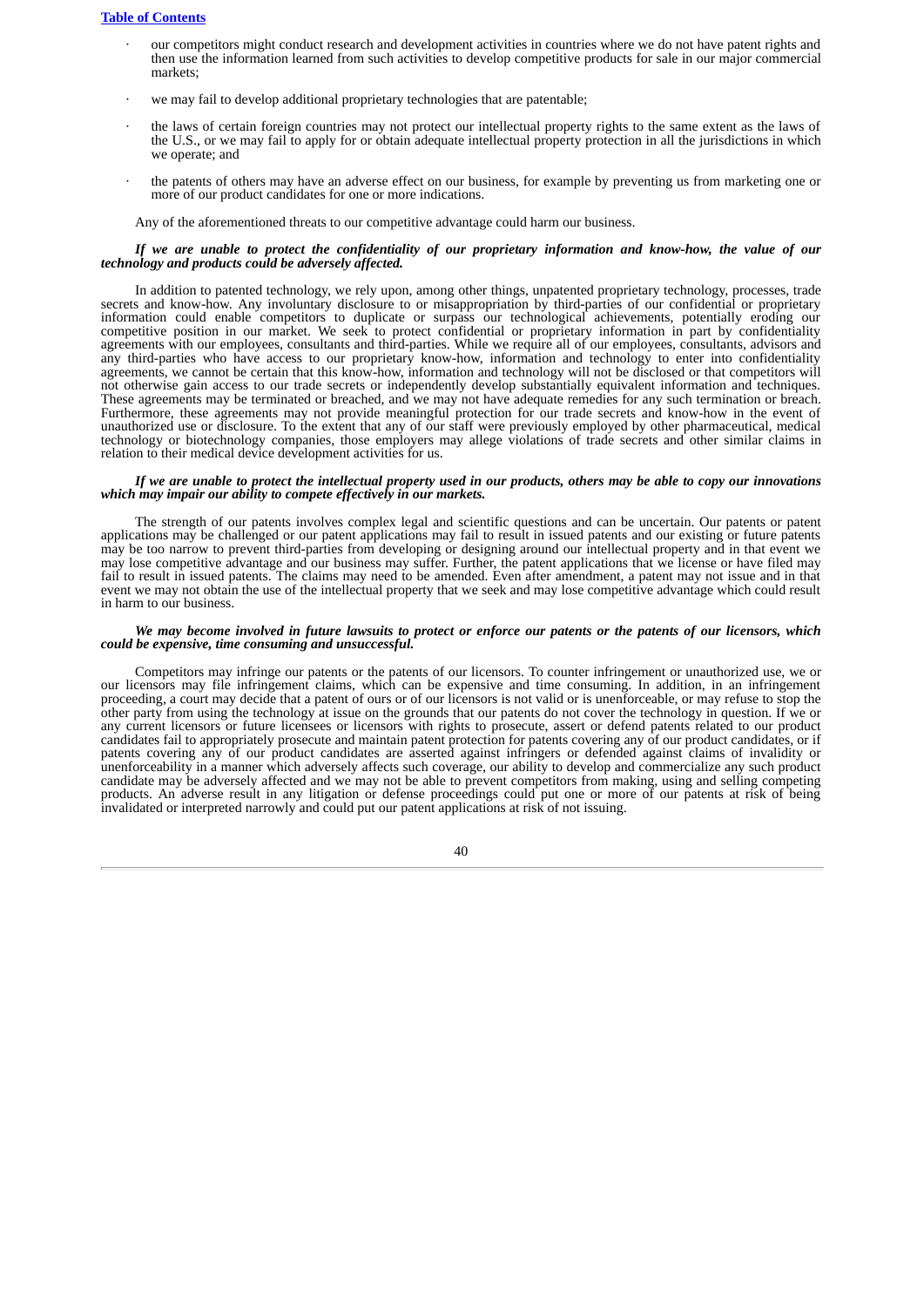The U.S. Patent and Trademark Office (USPTO) may initiate interference proceedings to determine the priority of inventions described in or otherwise affecting our patents and patent applications or those of our collaborators or licensors. An unfavorable outcome could require us to cease using the technology or to attempt to license rights to it from the prevailing party. Our business could be harmed if a prevailing party does not offer us a license on terms that are acceptable to us. Litigation or interference proceedings may fail and, even if successful, may result in substantial costs and distraction of our management and other employees. We may not be able to prevent, alone or with our licensors, misappropriation of our proprietary rights, particularly in countries where the laws may not protect those rights as fully as in the U.S.

### *Confidentiality agreements with employees and third parties may not prevent unauthorized disclosure of trade secrets and other proprietary information, which would harm our competitive position.*

In addition to patents, we rely on trade secrets, technical know-how and proprietary information concerning our business strategy and product candidates in order to protect our competitive position, which are difficult to protect. As we collaborate with various third parties on the research and development of our planned products, we must, at times, share trade secrets with them. In the course of our research and development activities and our business activities, we rely on confidentiality agreements to protect our proprietary information. Such confidentiality agreements are used, for example, when we talk to vendors or potential strategic collaborators. In addition, each of our employees and consultants is required to sign a confidentiality agreement and invention assignment agreement upon joining our company. Our employees, consultants, contractors, business partners or outside scientific collaborators might intentionally or inadvertently disclose our trade secret information in breach of these confidentiality agreements or our trade secrets may otherwise be misappropriated. Our collaborators might also have rights to publish data, and we might fail to apply for patent protection prior to such publication. It is possible that a competitor will make use of such information, and that our competitive position will be compromised. In addition, to the extent that our employees, consultants or contractors use intellectual property owned by others in their work for us, disputes may arise as to the rights in related or resulting know-how and inventions. Enforcing a claim that a third party illegally obtained and is using any of our trade secrets is expensive and time consuming, and the outcome is unpredictable. In addition, courts outside the U.S. sometimes are less willing than U.S. courts to protect trade secrets. Moreover, our competitors may independently develop equivalent knowledge, methods and know-how, and our trade secrets cannot be enforced against such independently developed knowledge. If we cannot maintain the confidentiality of our proprietary technology and other confidential information, then our ability to obtain patent protection or to protect our trade secret information would be jeopardized, which would adversely affect our competitive position.

#### We may be subject to claims that our employees, consultants or independent contractors have wrongfully used or disclosed confidential information of third parties or that our employees have wrongfully used or disclosed alleged trade *secrets of their former employers.*

Although we seek to protect our ownership of intellectual property rights by ensuring that our agreements with our independent contractors, collaborators and other third parties with whom we do business include provisions requiring such parties to assign rights in inventions to us, we may also be subject to claims that former employees, collaborators or other third parties have an ownership interest in our patents or other intellectual property. We may be subject to ownership disputes in the future arising, for example, from conflicting obligations of consultants or others who are involved in developing our product candidates. Litigation may be necessary to defend against these and other claims challenging inventorship or ownership. If we fail in defending any such claims, in addition to paying monetary damages, we may lose valuable intellectual property rights, such as exclusive ownership of, or right to use, valuable intellectual property. Such an outcome could harm our business. Even if we are successful in defending against such claims, litigation could result in substantial costs and be a distraction to management and other employees.

# *We may not be able to protect our intellectual property rights throughout the world.*

Filing, prosecuting and defending patents on product candidates in all countries throughout the world would be prohibitively expensive, and our intellectual property rights in some countries outside the U.S. can be less extensive than those in the U.S. In addition, the laws of some foreign countries do not protect intellectual property rights to the same extent as federal and state laws in the U.S. Consequently, we may not be able to prevent third parties from practicing our inventions in all countries outside the U.S., or from selling or importing products made using our inventions in and into the U.S. or other jurisdictions. Competitors may use our technologies in jurisdictions where we have not obtained patent protection to develop their own products and further, may export otherwise infringing products to territories where we have patent protection, but enforcement is not as strong as that in the U.S. These products may compete with our current or future product candidates, if any, and our patents or other intellectual property rights may not be effective or sufficient to prevent them from competing.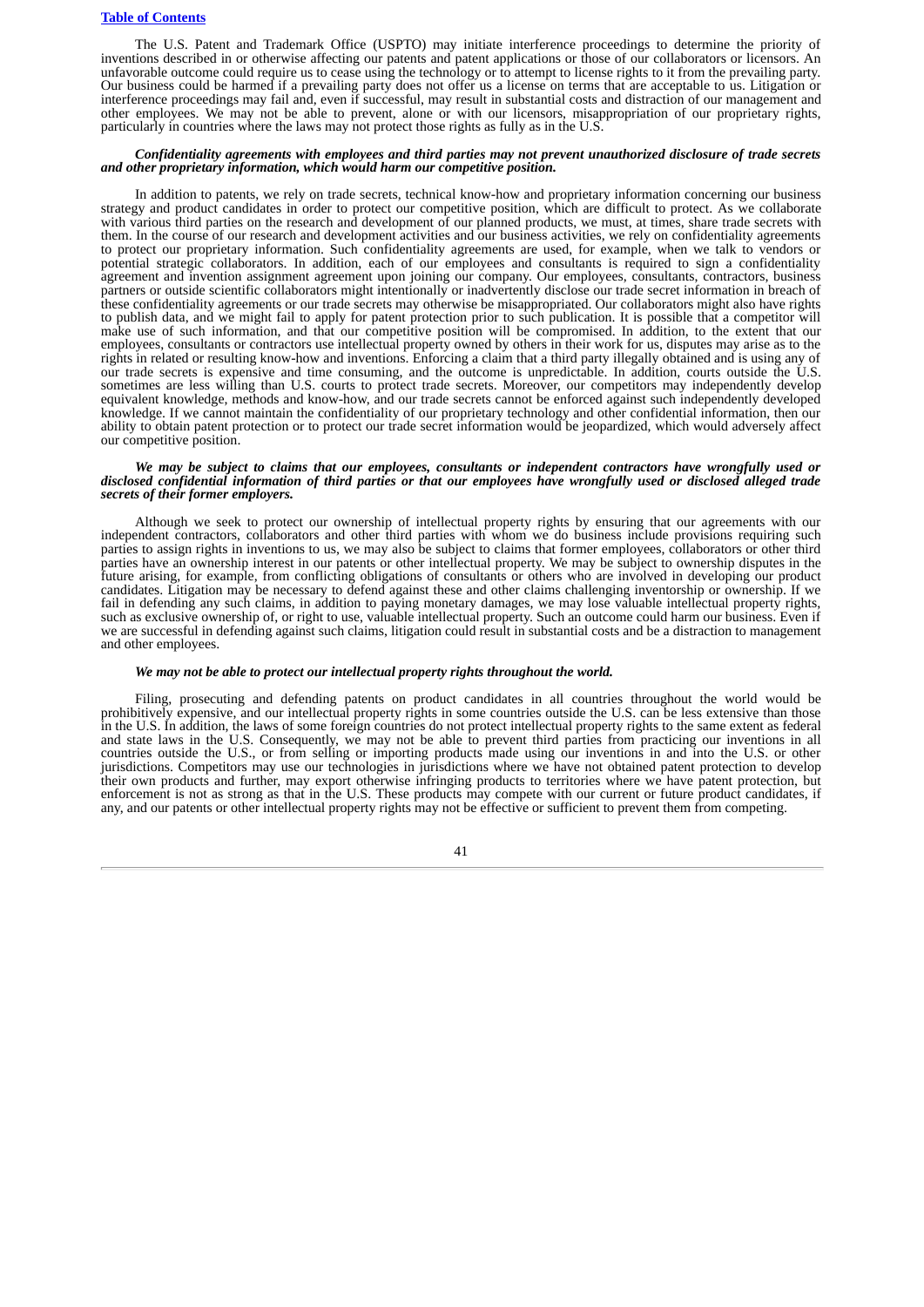Many companies have encountered significant problems in protecting and defending intellectual property rights in foreign jurisdictions. The legal systems of certain countries, particularly certain developing countries, do not favor the enforcement of patents, trade secrets and other intellectual property protection, particularly those relating to biotechnology products, which could make it difficult for us to stop the infringement of our patents or marketing of competing products in violation of our proprietary rights generally. We believe this is caused by both the technical nature of the subject matter and a general enthusiasm for generic competition in developing countries, and is not a concern that is specific to any particular foreign jurisdiction. Proceedings to enforce our patent rights in foreign jurisdictions could result in substantial costs and divert our efforts and attention from other aspects of our business, could put our patents at risk of being invalidated or interpreted narrowly and our patent applications at risk of not issuing and could provoke third parties to assert claims against us. We may not prevail in any lawsuits that we initiate and the damages or other remedies awarded, if any, may not be commercially meaningful. Accordingly, our efforts to enforce our intellectual property rights around the world may be inadequate to obtain a significant commercial advantage from the intellectual property that we develop or license.

#### We have not yet registered some of our trademarks in all of our potential markets, and failure to secure those registrations could adversely affect our business. If our trademarks and trade names are not adequately protected, then we may not be able to build name recognition in our markets of interest and our business may be adversely affected.

Our registered or unregistered trademarks or trade names may be challenged, infringed, circumvented, declared generic or conflict with third-party rights. We may not be able to protect our rights to these trademarks and trade names, which we need to build name recognition by potential partners or customers in our markets of interest. Additionally, if we apply to register our trademarks in all of our potential markets, our applications may not be allowed for registration, and our registered trademarks may not be maintained or enforced. In addition, in the USPTO and in comparable agencies in many foreign jurisdictions, third parties are given an opportunity to oppose pending trademark applications and to seek to cancel registered trademarks. Opposition or cancellation proceedings may be filed against our trademarks, and our trademarks may not survive such proceedings. If we do not secure registrations for our trademarks, we may encounter more difficulty in enforcing them against third parties than we otherwise would. In such cases, over the long term, if we are unable to establish name recognition based on our trademarks and trade names, then our marketing abilities may be impacted.

#### Changes in patent law could diminish the value of patents in general, thereby impairing our ability to protect our *existing and future products.*

Patent reform legislation could increase the uncertainties and costs surrounding the prosecution of patent applications and the enforcement or defense of issued patents. In 2011, the Leahy-Smith America Invents Act (Leahy-Smith Act) was signed into law. The Leahy-Smith Act includes a number of significant changes to U.S. patent law. These include provisions that affect the way patent applications are prosecuted and also may affect patent litigation. These also include provisions that switched the U.S. from a "first-to-invent" system to a "first-to-file" system, allow third party submission of prior art to the USPTO during patent prosecution and set forth additional procedures to attack the validity of a patent by the USPTO administered post grant proceedings. Under a first-to-file system, assuming the other requirements for patentability are met, the first inventor to file a patent application generally will be entitled to the patent on an invention regardless of whether another inventor had made the invention earlier. The USPTO developed new regulations and procedures to govern administration of the Leahy-Smith Act, and many of the substantive changes to patent law associated with the Leahy-Smith Act, and in particular, the first to file provisions, only became effective in 2013. Accordingly, it is not clear what, if any, impact the Leahy-Smith Act will have on the operation of our business. The Leahy-Smith Act and its implementation could increase the uncertainties and costs surrounding the prosecution of our patent applications and the enforcement or defense of our issued patents, all of which could have a material adverse effect on our business, financial condition, results of operations and prospects.

In addition, patent reform legislation may pass in the future that could lead to additional uncertainties and increased costs surrounding the prosecution, enforcement and defense of our patents and applications. Furthermore, the U.S. Supreme Court and the U.S. Court of Appeals for the Federal Circuit have made, and will likely continue to make, changes in how the patent laws of the U.S. are interpreted. Similarly, foreign courts have made, and will likely continue to make, changes in how the patent laws in their respective jurisdictions are interpreted. We cannot predict future changes in the interpretation of patent laws or changes to patent laws that might be enacted into law by U.S. and foreign legislative bodies. Those changes may materially affect our patents or patent applications and our ability to obtain additional patent protection in the future.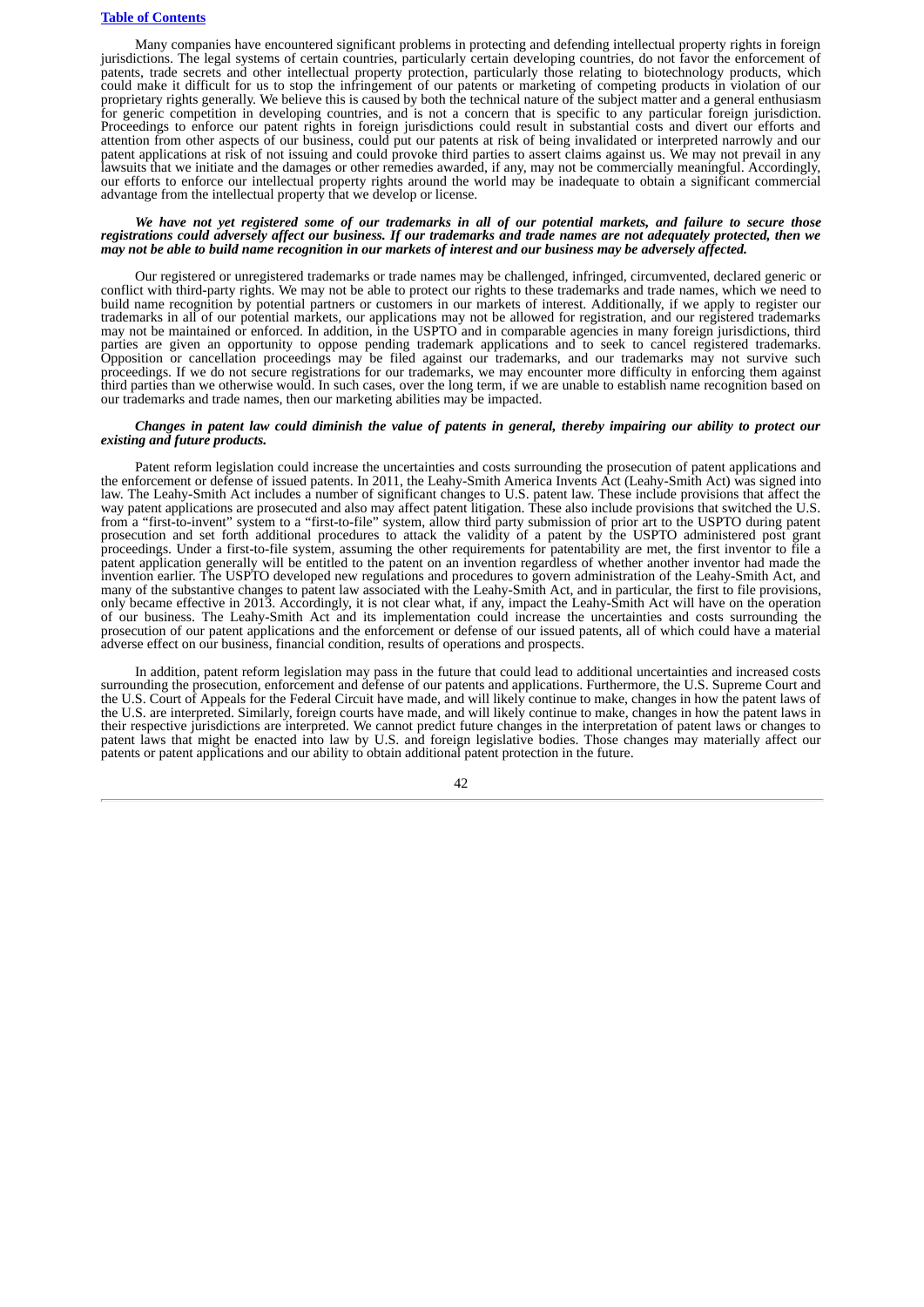# **Risks Related to Government Regulation**

#### We may never receive regulatory approval or clearance, including that from the FDA, for any of our planned *products.*

We may never receive regulatory approval or clearance, including from the FDA, for any potential devices or products in the U.S. or in any foreign market. For example, during September 2017, we withdrew our application seeking clearance of our system for soft tissue ablation. In addition, in connection with the Pre-Market Notification 510(k) we submitted to the FDA seeking clearance to commercialize our CellFX System, in February 2020, we received a NSE letter from the FDA, indicating that based on the data provided, we had not demonstrated that the CellFX System is substantially equivalent to the predicate device, concluding the 510(k) review process without clearance. We will continue to work with the FDA in pursuit of a clearance via a new 510(k) submission. However, we may not be able to obtain the necessary clearances or approvals necessary to market our CellFX System or such approvals or clearances may be unduly delayed, which could harm our business. We may be required to seek FDA approval through the de novo pathway for our CellFX System, which will require additional clinical data, resources and time.

#### We will be subject to stringent domestic and foreign regulation in respect of any potential devices and products. Any unfavorable regulatory action may materially and adversely affect our future financial condition and business operations *and prospects.*

Our potential devices and products, further development activities and manufacturing and distribution, once developed and determined, will be subject to extensive, rigorous and ongoing regulation by numerous government agencies, including the FDA and similar foreign regulatory authorities. To varying degrees, each of these agencies monitors and enforces our compliance with laws and regulations governing the development, testing, manufacturing, labeling, marketing, distribution, and the safety and effectiveness of our medical technology. The process of obtaining and maintaining marketing approval or clearance from the FDA and similar foreign regulatory authorities for new devices and products, or for enhancements, expansion of the indications or modifications to existing products, could:

- · take a significant, indeterminate amount of time;
- require the expenditure of substantial resources;
- involve rigorous pre-clinical and clinical testing, and possibly post-market surveillance;
- involve modifications, repairs or replacements of our products;
- require design changes of our products;
- result in limitations on the indicated uses of our products; and
- result in our never being granted the regulatory approval or clearance we seek.

If we experience any of these occurrences, our operations may suffer, we might experience harm to our competitive standing and result in further losses that adversely affect our financial condition. For example, the receipt of the NSE letter from the FDA indicating failure to obtain 510(k) clearance on our February 2019 submission has added significant time and expense to our regulatory clearance process (including additional expense that we will incur in preparing a new 510(k) submission), has delayed our ability to generate revenue, and has had a negative impact on our stock price.

We will have ongoing responsibilities under FDA and international regulations, both before and after a product is approved or cleared and commercially released. Compliance with applicable regulatory requirements is subject to continual review and is monitored rigorously through periodic inspections. If an inspection were to conclude that we are not in compliance with applicable laws or regulations, or that any of our devices are ineffective or pose an unreasonable health risk, the FDA or similar foreign regulatory authorities could ban such devices or products, detain or seize such devices or products, order a recall, repair, replacement, or refund of such devices or products, or require us to notify health professionals and others that the therapies, devices or products present unreasonable risks of substantial harm to the public health. Additionally, the FDA or similar foreign regulatory authorities may impose other operating restrictions, enjoin and restrain certain violations of applicable law pertaining to our devices and products and assess civil or criminal penalties against our officers, employees, or us. The FDA and similar foreign regulatory authorities have been increasing its scrutiny of the industry and the government is expected to continue to scrutinize the industry closely with inspections and possibly enforcement actions. Any adverse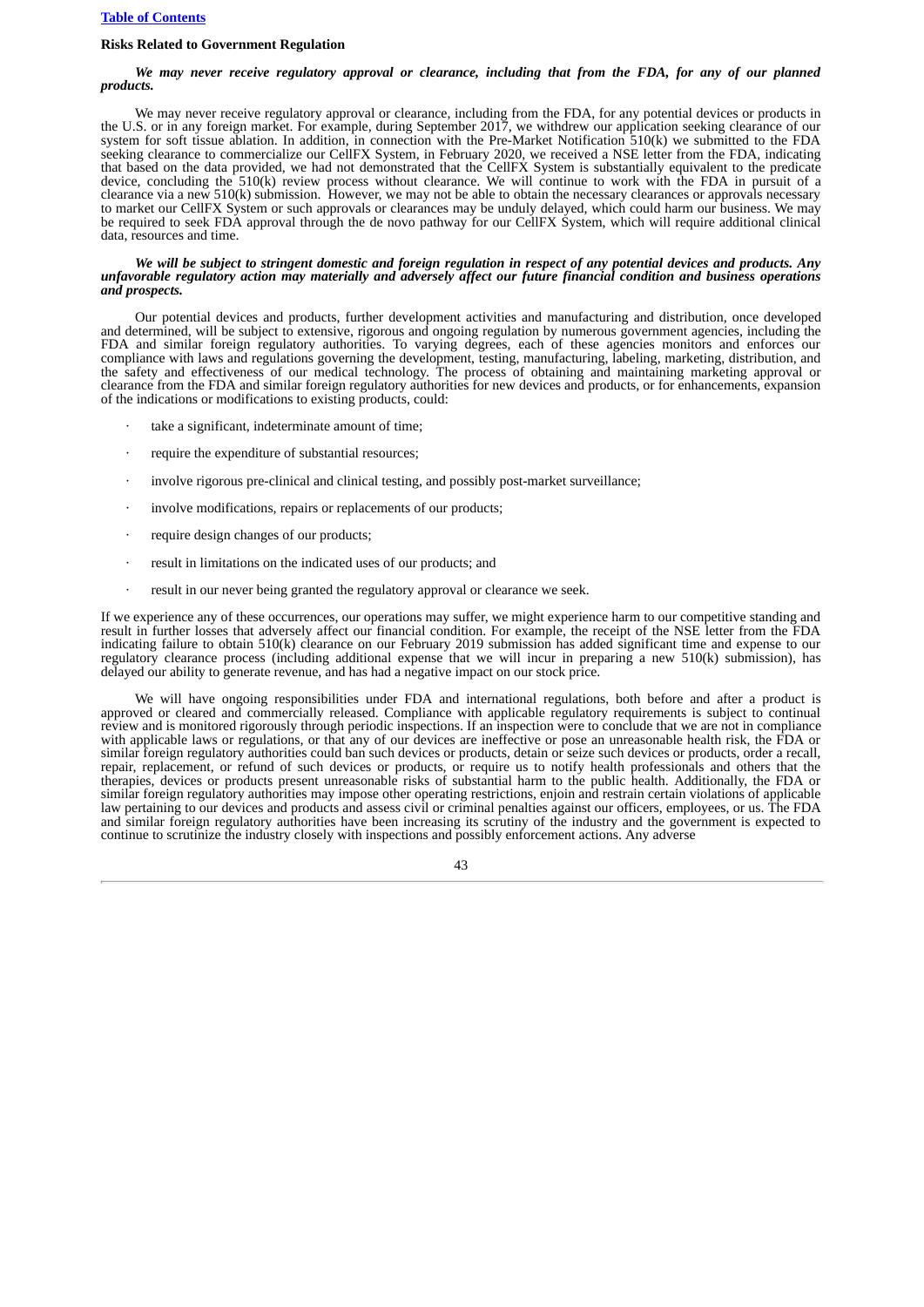regulatory action, depending on its magnitude, may restrict us from effectively manufacturing, marketing and selling our devices and products. In addition, negative publicity and product liability claims resulting from any adverse regulatory action could have a material adverse effect on our financial condition and results of operations.

#### *The continuing development of our CellFX System and other products depends upon maintaining strong working relationships with physicians.*

The development, marketing, and sale of our products in development, including the CellFX System, depends upon our ability to maintain strong working relationships with physicians. We rely on these professionals to provide us with considerable knowledge and experience regarding the development, marketing and sale of our products. Physicians assist us in clinical trials and as researchers, marketing and product consultants and public speakers. If we cannot maintain our strong working relationships with these professionals and continue to receive their advice and input, the development and marketing of our products could suffer, which could harm our business, financial condition and results of operations. The medical device industry's relationship with physicians is under increasing scrutiny by the Office of Inspector General (OIG), the Department of Justice (DOJ,) state attorneys general, and other foreign and domestic government agencies. Our failure to comply with laws, rules and regulations governing our relationships with physicians, or an investigation into our compliance by the OIG, DOJ, state attorneys general and other government agencies, could significantly harm our business, including compromising the use or integrity of our clinical data in regulatory submissions to the FDA or similar regulatory authorities.

#### We may be subject to healthcare laws and regulations relating to our business and could face substantial penalties if we are determined not to have fully complied with such laws, which would have an adverse impact on our business.

We are exposed to the risk that our employees and independent contractors, including principal investigators, consultants, any future commercial collaborators, service providers and other vendors may engage in misconduct or other illegal activity.<br>Misconduct by these parties could include intentional, reckless and/or negligent conduct or other violate the laws and regulations of the FDA and other similar regulatory bodies. There are many federal and state laws and regulations prohibiting fraud and abuse in the healthcare industry that can result in significant criminal and civil penalties. These laws may constrain the business or financial arrangements and relationships through which we conduct our operations, including how we research, market, sell and distribute our products for which we obtain marketing approval or clearance. Such laws include:

- the U.S. federal Anti-Kickback Statute, which prohibits, among other things, persons and entities from knowingly and willfully soliciting, offering, receiving or providing remuneration, directly or indirectly, in cash or in kind, to induce or reward, or in return for, either the referral of an individual for, or the purchase, order or recommendation of, any good or service, for which payment may be made under a federal healthcare program, such as Medicare and Medicaid. The term "remuneration" has been broadly interpreted to include anything of value, and the government can find a violation of the Anti-Kickback Statute without proving that a person or entity had actual knowledge of the law or a specific intent to violate. In addition, the government may assert that a claim including items or services resulting from a violation of the U.S. federal Anti-Kickback Statute constitutes a false or fraudulent claim for purposes of the civil False Claims Act;
- · U.S. federal civil and criminal false claims laws and civil monetary penalties laws, including the civil False Claims Act, which, among other things, impose criminal and civil penalties, including through civil whistleblower or qui tam actions, against individuals or entities for knowingly presenting, or causing to be presented, to the U.S. government, claims for payment or approval that are false or fraudulent, knowingly making, using or causing to be made or used, a false record or statement material to a false or fraudulent claim, or from knowingly making a false statement to avoid, decrease or conceal an obligation to pay money to the U.S. government;
- · HIPAA imposes criminal and civil liability for, among other things, knowingly and willfully executing, or attempting to execute, a scheme to defraud any healthcare benefit program, or knowingly and willfully falsifying, concealing or covering up a material fact or making any materially false statement, in connection with the delivery of, or payment for, healthcare benefits, items or services. A person or entity does not need to have actual knowledge of the statute or specific intent to violate it in order to have committed a violation;
- · HIPAA, as amended by HITECH, and its implementing regulations, which also imposes obligations, including mandatory contractual terms, with respect to safeguarding the privacy, security and transmission of individually identifiable health information without appropriate authorization by covered entities subject to the rule, such as health plans, healthcare clearinghouses and healthcare providers as well as their business associates that perform certain services for or on their behalf involving the use or disclosure of individually identifiable health information;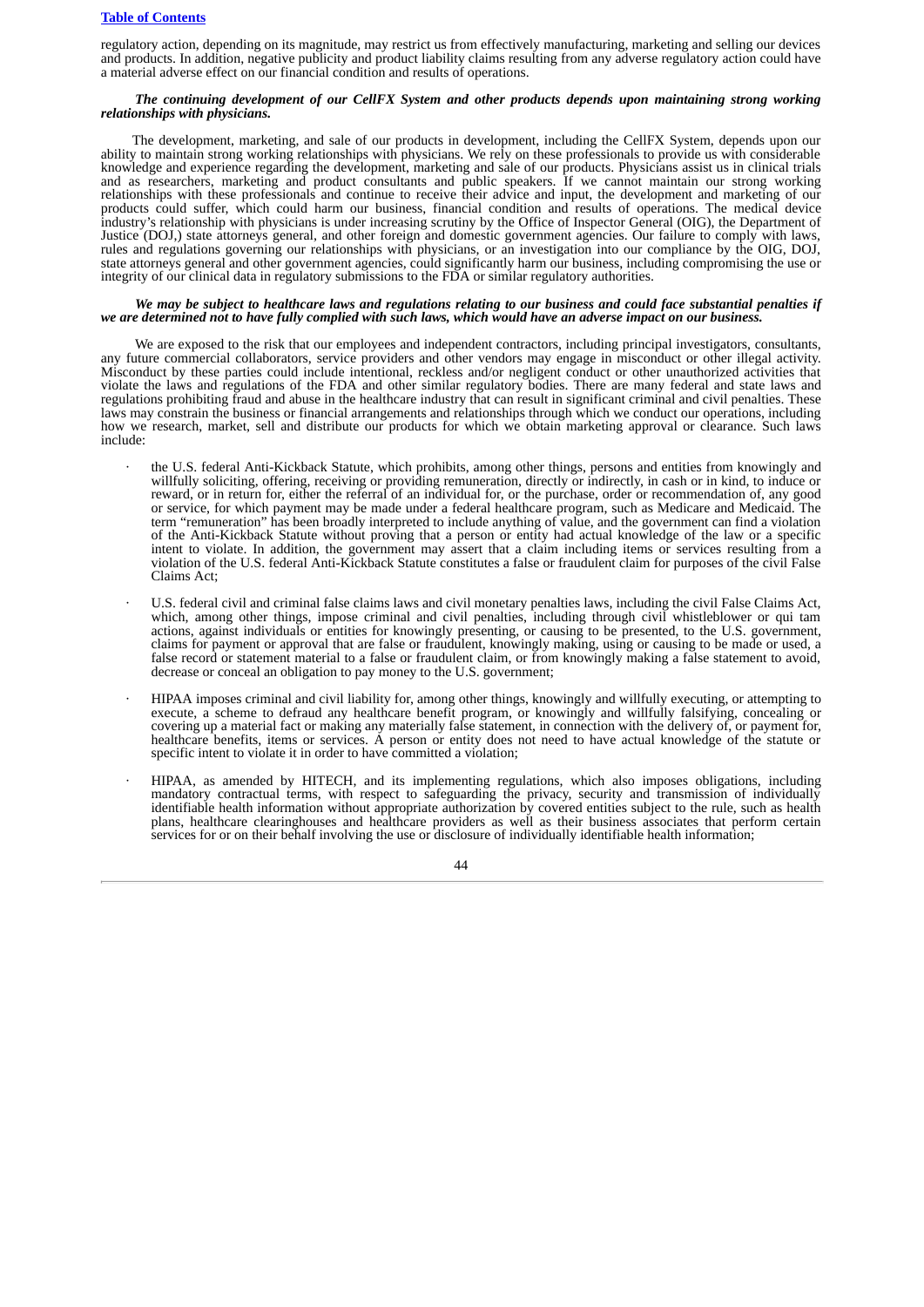- the U.S. Physician Payments Sunshine Act, which requires certain manufacturers of drugs, devices, biologics and medical supplies for which payment is available under Medicare, Medicaid or the Children's Health Insurance Program (with certain exceptions) to report annually to the government information related to payments or other "transfers of value" made to physicians (defined to include doctors, dentists, optometrists, podiatrists and chiropractors) and teaching hospitals, and requires applicable manufacturers and group purchasing organizations to report annually to the government ownership and investment interests held by the physicians described above and their immediate family members;
- the CCPA will, among other things, require covered companies to provide new disclosures to California consumers and afford such consumers new abilities to opt-out of certain sales of personal information. The CCPA went into effect in January 2020, we cannot yet predict the impact of the CCPA on our business or operations, but it may require us to modify our data processing practices and policies to incur substantial costs and expenses in an effort to comply;
- federal consumer protection and unfair competition laws, which broadly regulate marketplace activities and activities that potentially harm consumers; and
- · analogous state and non-U.S. laws and regulations, such as state anti-kickback and false claims laws, which may apply to our business practices, including, but not limited to, research, distribution, sales and marketing arrangements and claims involving healthcare items or services reimbursed by non-governmental third-party payors, including private insurers; state laws that require device companies to comply with the industry's voluntary compliance guidelines and the relevant compliance guidance promulgated by the U.S. government, or otherwise restrict payments that may be made to healthcare providers and other potential referral sources; state laws and regulations that require manufacturers to report information related to payments and other transfers of value to physicians and other healthcare providers or marketing expenditures and pricing information; and state and non-U.S. laws governing the privacy and security of health information in some circumstances, many of which differ from each other in significant ways and often are not preempted by HIPAA, thus complicating compliance efforts.

We have implemented a compliance program to help identify and deter healthcare violations by employees and other third parties that perform services for us. Notwithstanding our efforts, it is possible that governmental authorities may conclude that our business practices do not comply with current or future statutes, regulations, agency guidance or case law involving applicable healthcare laws. In addition, we are subject to the risk that a person or government could allege violations of such laws, regulations and other obligations, or that fraud or other misconduct has taken place, even if none occurred. If any such actions are instituted against us, those actions could have a significant impact on our business and financial results, including, without limitation, the imposition of significant civil, criminal and administrative penalties, damages, monetary fines, disgorgements, possible exclusion from participation in Medicare, Medicaid and other U.S. healthcare programs, individual imprisonment, other sanctions, contractual damages, reputational harm, diminished profits and future earnings and curtailment of our operations if we are not successful in defending ourselves or asserting our rights. Defending against any such actions can be costly, time-consuming and may require significant financial and personnel resources. Therefore, even if we are successful in defending against any such actions that may be brought against us, our business may be impaired. If any of the above occur, it could have a material adverse effect on our liquidity and financial condition.

#### To obtain the necessary device approvals or clearances from regulatory authorities for our product candidates, we will have to conduct various pre-clinical and clinical tests, which may be costly and time consuming, and may not provide results *that will allow us to seek regulatory approval or clearance.*

The number of pre-clinical and clinical tests that will be required for regulatory clearance or approval varies depending on the disease or condition to be treated, the method of treatment, the nature of the device, the jurisdiction in which we are seeking approval or clearance and the applicable regulations. Regulatory agencies, including those in the U.S., Canada, Europe and other countries where medical devices and products are regulated, can delay, limit or deny approval of a product for many reasons. For example, regulatory agencies:

- may not deem a technology or device to be reasonably safe or effective for any intended use or indication;
- may interpret data from pre-clinical and clinical testing differently than we do;
- may determine our manufacturing facility or processes do not comply with Quality System regulations;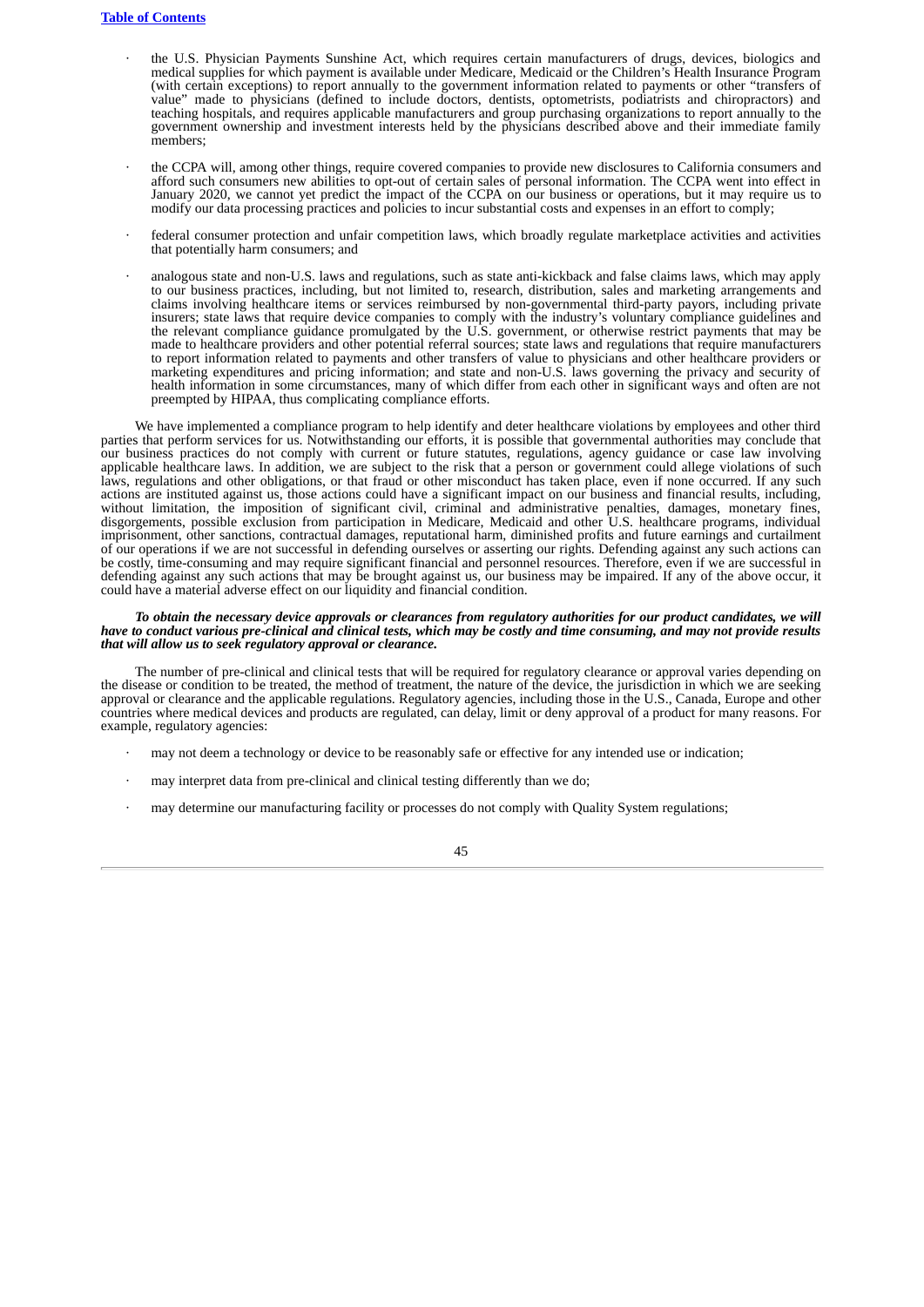- may conclude that our device does not meet quality standards for durability, long-term reliability, biocompatibility, electromagnetic compatibility, or electrical safety; and
- may change their approval or clearance policies or adopt new regulations.

The FDA may make requests or disagree with us regarding the design or conduct of our clinical trials, resulting in an increased risk of difficulties or delays in obtaining regulatory approval or clearance in the U.S. and increased costs. For example, in February 2020, we received a NSE letter from the FDA, indicating that based on the data provided, we had not demonstrated that the CellFX System is substantially equivalent to the predicate device, concluding the 510(k) review process without clearance. We will continue to work with the FDA in pursuit of a clearance via a new  $510(k)$  submission, providing additional clinical data as required.

#### Even if a potential device or product ultimately is cleared or approved by the different regulatory authorities, it may be *cleared or approved only for narrow indications which may render it commercially less viable.*

Even if we complete clinical testing and a potential device or product of ours is cleared or approved, it may not be cleared or approved for the indications that are necessary or desirable for a successful commercialization. The FDA may grant marketing authorization contingent on the performance of costly additional clinical trials which may be required after approval or clearance. The FDA also may approve or clear our lead product candidates for a more limited indication or a narrower patient population than we originally requested. Our preference will be to obtain as broad an indication as possible for use in connection with the particular disease or treatment for which it is designed. However, the final indication or labeling may be more limited than we originally seek. The limitation on use may make the device or product commercially less viable and more difficult, if not impractical, to market. Therefore, we may not obtain the revenues that we seek in respect of the proposed product, and we will not be able to become profitable and provide an investment return to our investors.

#### Even if we obtain clearance or approval to sell a potential product, we will be subject to ongoing requirements and *inspections that could lead to the restriction, suspension or revocation of our clearance.*

We, as well as any potential third-party manufacturer, will be required to adhere to FDA Quality System, which include testing, control, and documentation requirements. We will be subject to similar regulations in foreign countries. Even if regulatory approval or clearance of a product is granted, the approval or clearance may be subject to limitations on the indicated uses for which the product may be marketed or to the conditions of approval or clearance, or contain requirements for costly post-marketing testing and surveillance to monitor the safety or efficacy of the product. Ongoing compliance with Quality System regulations and other applicable regulatory requirements is strictly enforced in the U.S. through periodic inspections by state and federal agencies, including the FDA, and in international jurisdictions by comparable agencies. Failure to comply with regulatory requirements could result in, among other things, warning letters, fines, injunctions, civil penalties, recall or seizure of products, total or partial suspension of production, failure to obtain premarket clearance or premarket approval for devices, withdrawal of approvals or clearances previously obtained, and criminal prosecution. The restriction, suspension or revocation of regulatory approvals or clearances, or any other failure to comply with regulatory requirements will limit our ability to operate and could increase our costs.

#### Any failure or delay in completing clinical trials or studies for our devices and products and the expense of those trials *may adversely affect our business.*

Pre-clinical studies, clinical trials and post-clinical monitoring and trials required to demonstrate the reasonable safety and efficacy of our potential devices and products are and will be time consuming and expensive. If we must conduct additional clinical trials or other studies with respect to any of our proposed product candidates to those that are initially contemplated, if we are unable to successfully complete any clinical trials or other studies, or if the results of these trials or studies are not positive or are only modestly positive, we may be delayed in obtaining marketing approval for the planned products, we may not be able to obtain marketing approval, or we may obtain approval for indications that are not as broad as we seek. Our research and product development costs also will increase if we experience delays in testing or approvals. The completion of clinical trials for our proposed therapies, devices and products could be delayed because of our inability to manufacture or obtain from third-parties materials sufficient for use in pre-clinical studies and clinical trials; delays in patient enrollment and variability in the number and types of patients available for clinical trials; difficulty in maintaining contact with patients after treatment, resulting in incomplete data; poor effectiveness of proposed devices and products during clinical trials; unforeseen safety issues or side effects; and governmental or regulatory delays and changes in regulatory requirements and guidelines. If we incur significant delays in our clinical trials, our competitors may be able to bring their products to market before we do, which could result in harming our ability to commercialize our planned products. If we experience any of these occurrences our business will be materially harmed. Our clinical trials may be affected by the COVID-19 outbreak. Site initiation and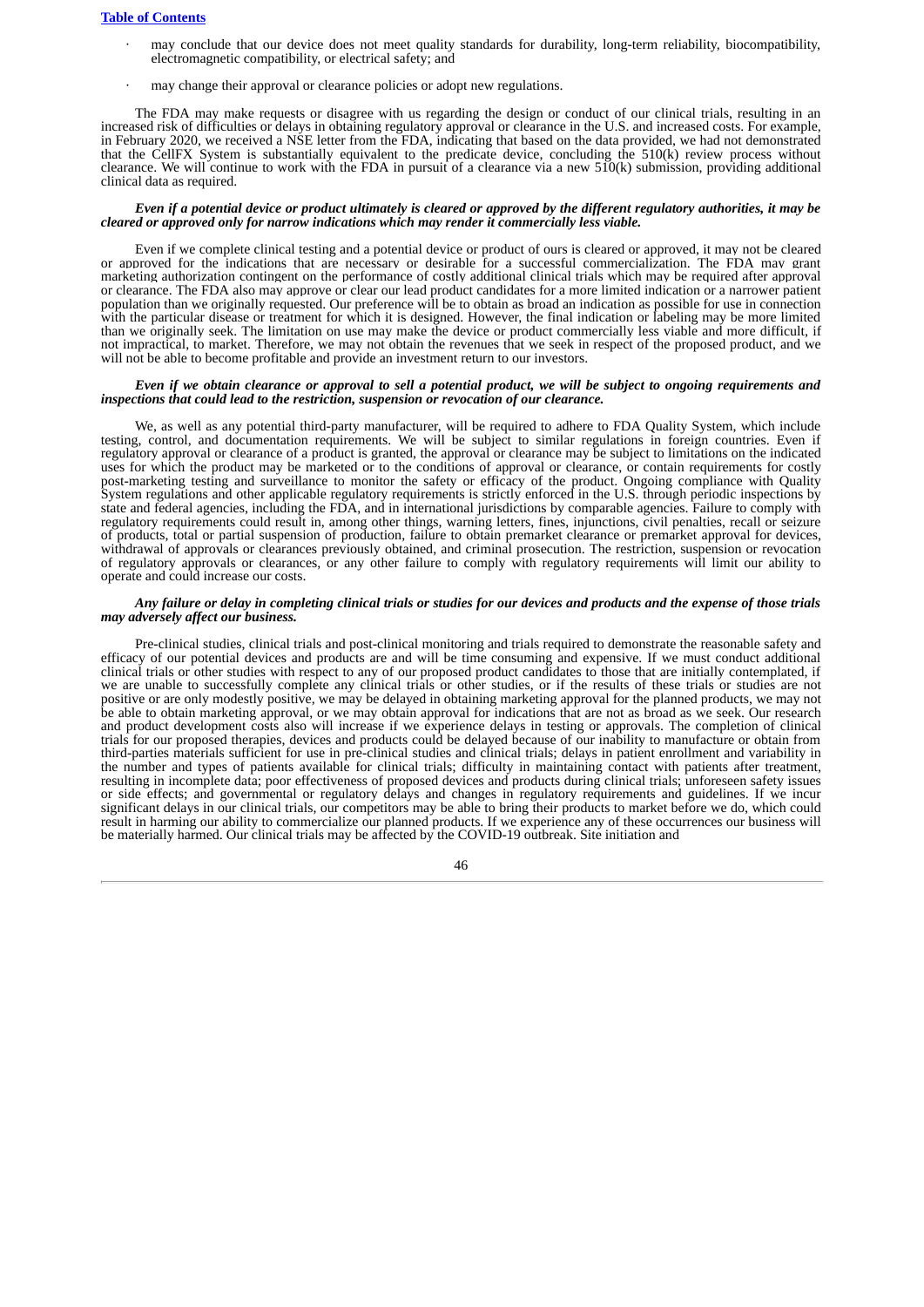patient enrollment may be delayed, for example, due to prioritization of hospital resources toward the COVID-19 outbreak, travel restrictions imposed by governments, and the inability to access sites for initiation and monitoring.

#### Because we and one of our licensors have used federal funding in the development of certain aspects of our *technology, the federal government retains 'march-in' rights in connection with results derived from these grants.*

March-in rights give the federal government the right to grant to other entities, which may include competitors, licenses or to take a license for itself if the government funded the development of a patent. The march-in right applies to patents that have been issued. The march-in right is intended to be used only if there is a threat to public health and safety that the owner of the patent is not equipped to handle. The march-in right may also be used to remove the exclusive rights belonging to a patent holder if the patent for which the government provided funding is not suitable for public use. If march-in rights are used by the government, the entities using the patent are required to pay royalties to the patent holder, which amount would be subject to negotiation. Because federal funding was used for some aspects of the company's technology that will be the subject of some of our patents, the company could be subject to the march-in right and lose its exclusivity of those patents, and may suffer direct competition if any license is granted by the government under the march-in right to a competitor.

#### *Our employees, collaborators and other personnel may engage in misconduct or other improper activities, including non-compliance with regulatory standards and requirements and insider trading.*

We are exposed to the risk of fraud or other misconduct by or employees, collaborators and other personnel, which could include intentional, reckless and/or negligent conduct or disclosure of unauthorized activities to us that violates: (i) the laws of the FDA and other similar foreign regulatory bodies, including those laws requiring the reporting of true, complete and accurate information to such regulators; (ii) manufacturing standards; or (iii) healthcare fraud and abuse laws in the U.S. and similar foreign fraudulent misconduct laws. These laws may impact, among other things, future sales, marketing and education programs. The promotion, sales and marketing of healthcare items and services, as well as certain business arrangements in the healthcare industry, are subject to extensive laws designed to prevent fraud and abuse, kickbacks, self-dealing, and other abusive practices. These laws and regulations may restrict or prohibit a wide range of pricing, discounting, marketing and promotion, structuring and commissions, certain customer incentive programs and other business arrangements generally. Activities subject to these laws also involve the improper use of information obtained in the course of patient recruitment for clinical trials.

We adopted a code of conduct applicable to all of our employees, but it is not always possible to identify and deter employee misconduct, and the precautions we take to detect and prevent this activity may not be effective in controlling unknown or unmanaged risks or losses or in protecting us from governmental investigations or other actions or lawsuits stemming from a failure to comply with these laws or regulations. If any such actions are instituted against us, and we are not successful in defending ourselves or asserting our rights, those actions could have a significant impact on our business, including the imposition of significant fines or other sanctions. Whether or not we are successful in defending against any such actions or investigations, we could incur substantial costs, including legal fees, and divert the attention of management in defending ourselves against any of these claims or investigations, which could have a material adverse effect on our business and financial condition.

#### *Healthcare policy changes, including recent federal legislation to reform the U.S. healthcare system, may have a material adverse effect on us.*

Proposals by the federal government, state governments, regulators and third-party payors to control or manage the increased costs of healthcare and to reform the U.S. healthcare system may impact our business significantly. Certain proposals could limit the prices we are able to charge for our products or the coverage and reimbursement available for our products and could limit the acceptance and availability of our products. The adoption of proposals to control costs could have a material adverse effect on our business and financial condition. We cannot predict the initiatives that may be adopted in the future or their full impact on our business. The continuing efforts of the government, insurance companies, managed care organizations and other payors of healthcare services to contain or reduce costs of healthcare may negatively impact our ability to set a price that we believe is fair for our products, our ability to generate revenue and achieve profitability, and the availability of capital.

Our operations may be impacted by the Patient Protection and Affordable Care Act (PPACA). For example, the PPACA imposed, among other things, a 2.3% federal excise tax, with limited exceptions, on any entity that manufactures or imports Class I, II and III medical devices offered for sale in the U.S. that began on January 1, 2013. The excise tax was suspended for a two year period beginning January 1, 2016 and was further suspended through December 31, 2019. In December 2019, this excise tax was permanently repealed, effective after December 31, 2019.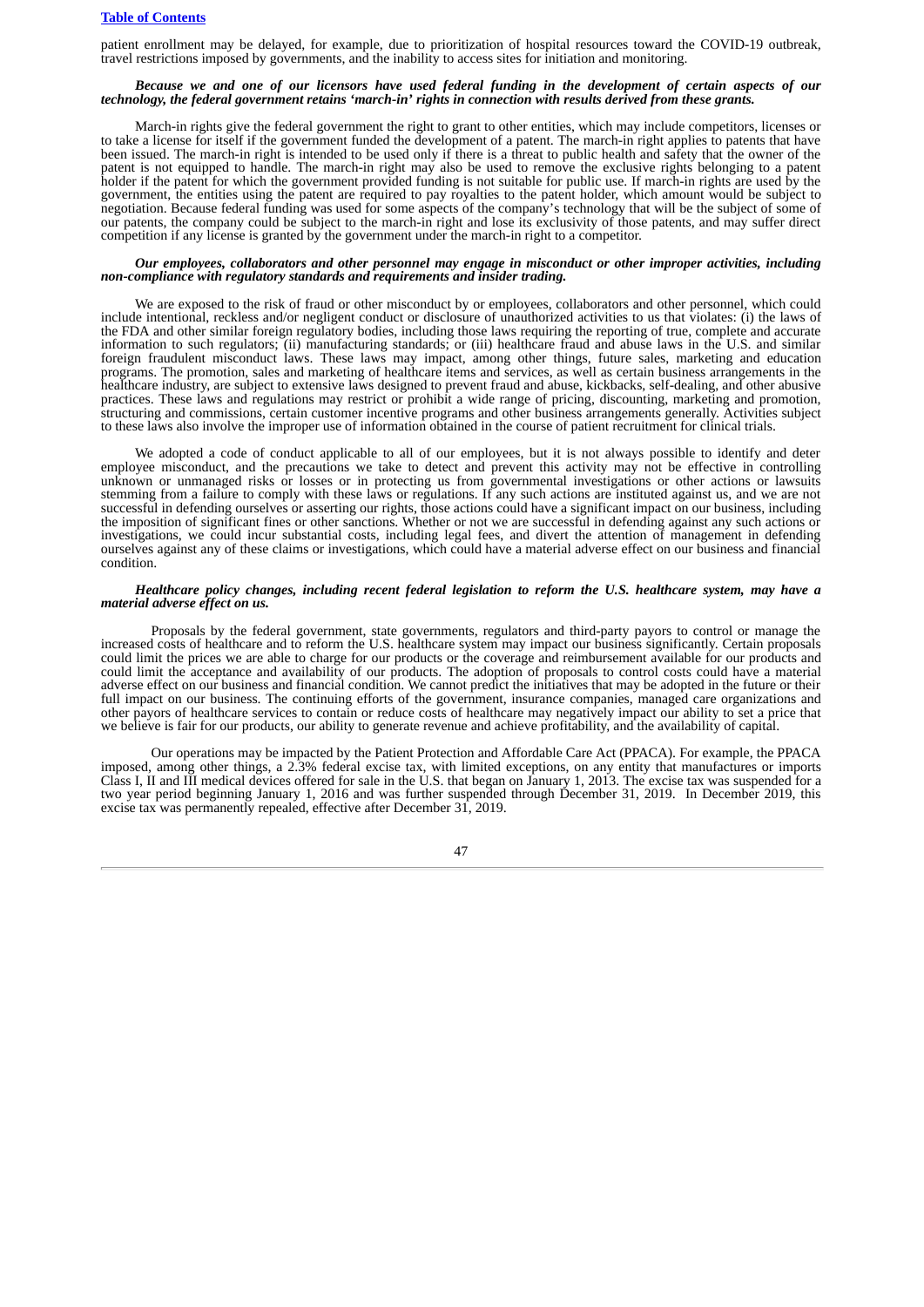On January 2, 2013, the American Taxpayer Relief Act of 2012, came into effect, which, among other things, further reduced Medicare payments to several providers, including hospitals, and increased the statute of limitations period for the government to recover overpayments to providers from three to five years. We expect that additional state and federal healthcare reform measures will be adopted in the future, any of which could limit the amounts that federal and state governments will pay for healthcare devices and services, which could result in reduced demand for our devices or additional pricing pressures.

We face uncertainties that might result from modification or repeal of any of the provisions of the PPACA, including as a result of current and future executive orders and legislative actions. The impact of those changes on us and potential effect on the medical device industry as a whole is currently unknown. Any changes to the PPACA are likely to have an impact on our results of operations, and may have a material adverse effect on our results of operations. We cannot predict what other healthcare programs and regulations will ultimately be implemented at the federal or state level or the effect of any future legislation or regulation in the U.S. may have on our business.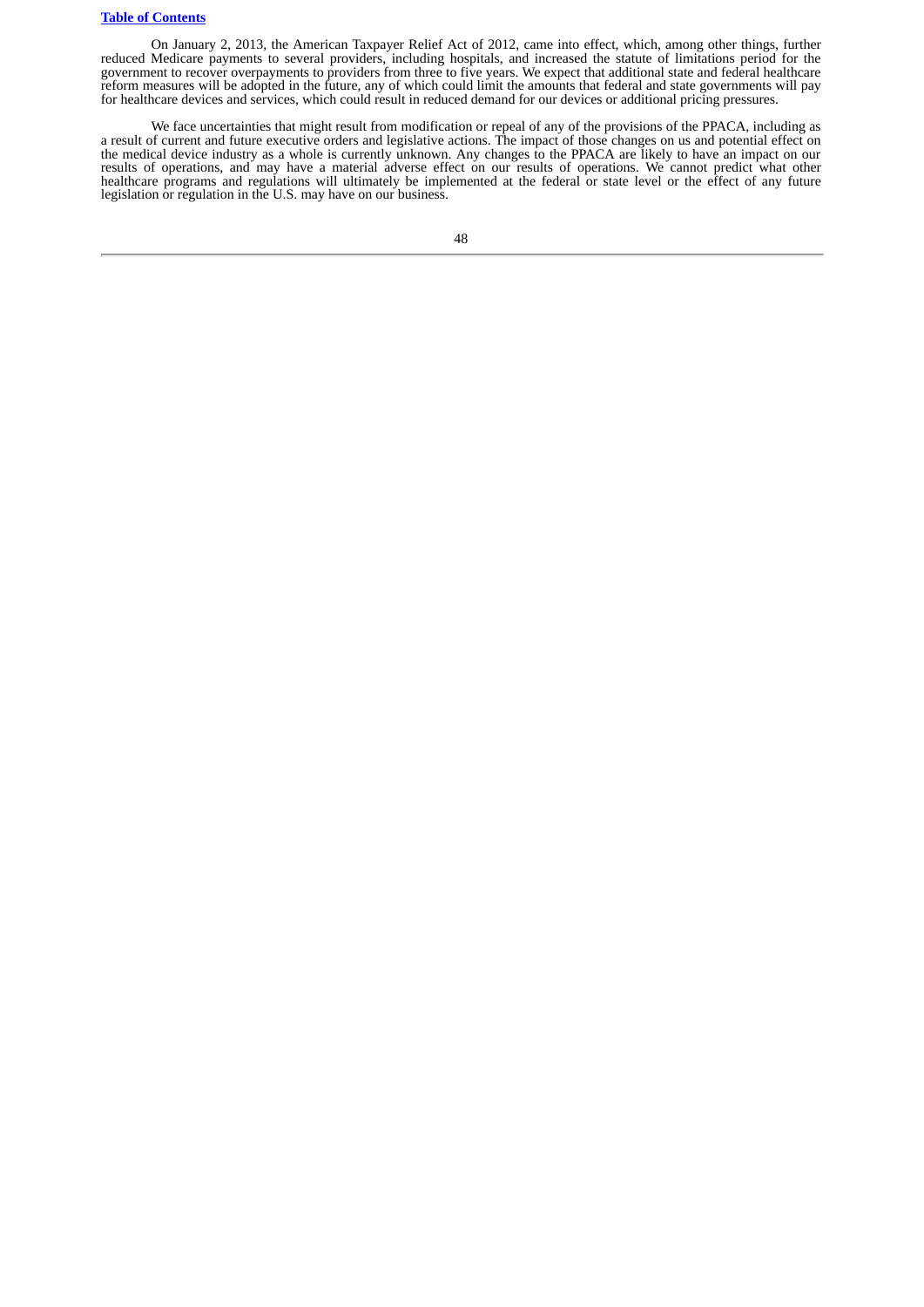# **Risks Related to Owning Our Common Stock**

# The price of our common stock has been, and we expect it to continue to be, highly volatile, and you may be unable to *sell your shares at or above the price you paid to acquire them.*

The market price of our common stock has been highly volatile, and we expect it to continue to be highly volatile for the foreseeable future in response to many risk factors listed in this section, and others beyond our control, including:

- results of clinical trials of our planned products or those of our competitors;
- actions by regulatory bodies, such as the FDA, that effect our business or have the effect of delaying or rejecting approval or clearance of our planned products such as the CellFX System;
- actual or anticipated fluctuations in our financial condition and operating results;
- · announcements by our customers, partners or suppliers relating directly or indirectly to our products, services or technologies;
- announcements of technological innovations by us or our competitors;
- · changes in laws or regulations applicable to our planned products;
- announcements by us or our competitors of significant acquisitions, strategic partnerships, joint ventures, capital commitments or achievement of significant milestones;
- · additions or departures of key personnel;
- · competition from existing products or new products that may emerge;
- · fluctuations in the valuation of companies perceived by investors to be comparable to us;
- disputes or other developments related to proprietary rights, including patents, litigation matters or our ability to obtain intellectual property protection for our technologies;
- actual or alleged security breaches;
- announcements or expectations of additional financing efforts;
- sales of our common stock by us or our stockholders;
- stock price and volume fluctuations attributable to inconsistent trading volume levels of our shares;
- · reports, guidance and ratings issued by securities or industry analysts;
- · overall conditions in our industry and market including the negative impact of COVID-19 on the global economy and markets; and
- general economic and market conditions.

If any of the foregoing occurs, it may cause our stock price or trading volume to decline. Stock markets in general, and the market for companies in our industry in particular, have experienced price and volume fluctuations that have affected and continue to affect the market prices of equity securities of many companies. These fluctuations often have been unrelated or disproportionate to the operating performance of those companies. These broad market and industry fluctuations, as well as general economic, political and market conditions such as recessions, interest rate changes or international currency fluctuations, may negatively impact the market price of our common stock. Investors may not realize any return on their investment in us and may lose some or all of their investment. In the past, companies that have experienced volatility in the market price of their stock have been subject to securities class action litigation. Securities litigation against us could result in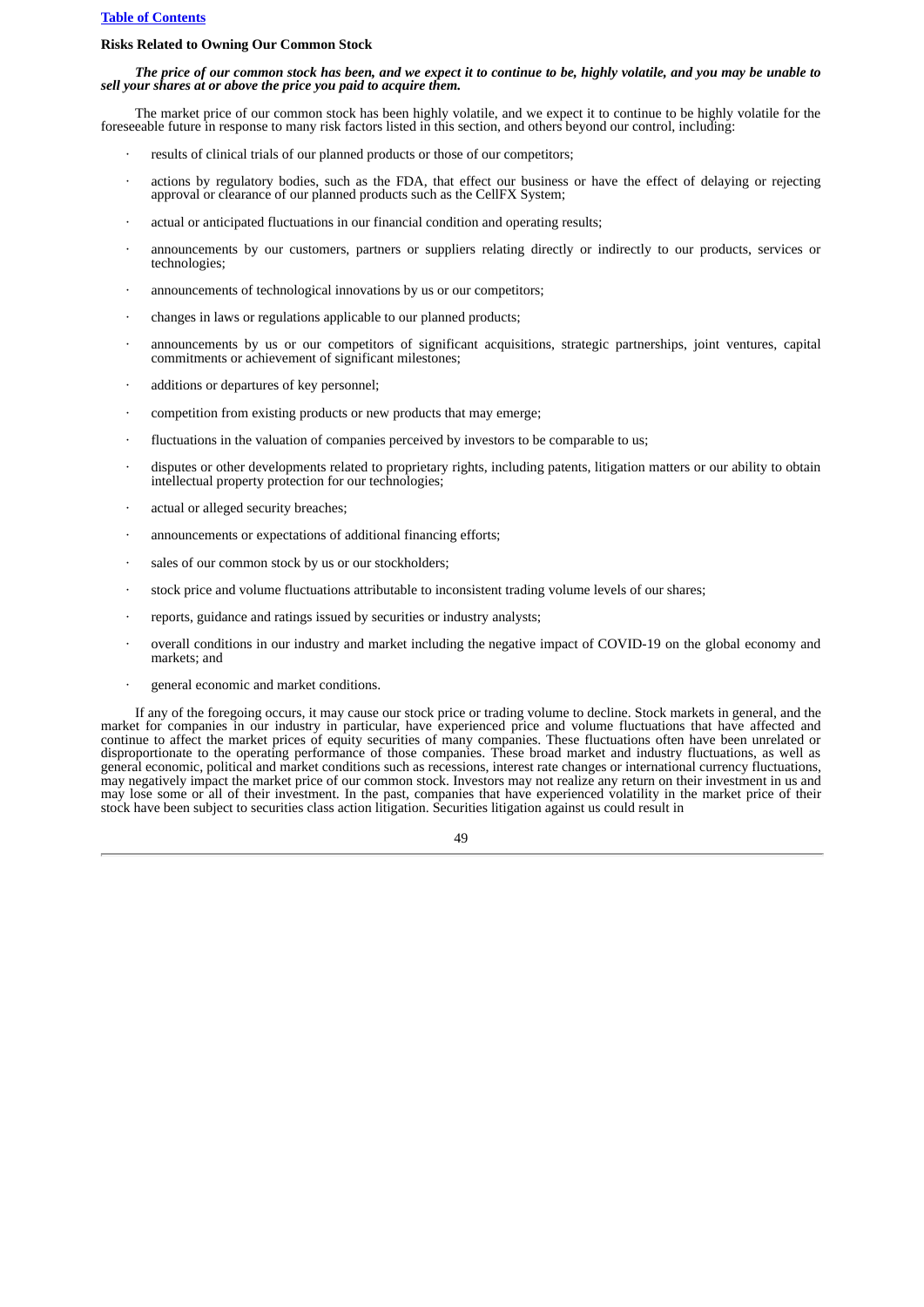substantial costs and divert our management's attention from other business concerns and adversely impact our ability to raise capital to fund our operations, which could seriously harm our business.

#### Sales or purchases of shares of our common stock may adversely affect the market for our common stock.

If we or our stockholders, particularly our directors, executive officers and significant stockholders, sell or purchase, register for sale, or indicate an intent to sell or purchase, shares of our common stock in the public market, it may have a material adverse effect on the market price of our common stock. In particular, Robert W. Duggan is not subject to any contractual restrictions with us on his ability to sell or transfer our common stock, and these sales or transfers could create substantial declines in the price of our securities or, if these sales or transfers were made to a single buyer or group of buyers, could contribute to a transfer of control of our company to a third party. Sales by Robert W. Duggan of a substantial number of shares, or the expectation of such sales, could cause a significant reduction in the market price of our common stock.

We maintain a shelf registration statement on Form S-3 pursuant to which we may, from time to time, sell up to an aggregate of \$150.0 million of our common stock, preferred stock, depositary shares, warrants, debt securities or units. We may also issue shares of common stock or securities convertible into, exchangeable or exercisable for our common stock from time to time in connection with financings, acquisitions, investments or otherwise. Any such issuances would result in dilution to some or all of our existing stockholders and could cause our stock price to fall. We may also sell shares or other securities at a price per share that is less than the price per share paid by existing investors, and investors purchasing shares or other securities in the future could have rights superior to existing stockholders.

#### We do not know whether an active, liquid and orderly trading market will be maintained for our common stock and as *a result it may be difficult for you to sell your common stock.*

Prior to our initial public offering in May 2016, there was no public market for our common stock. Although our common stock is listed on The Nasdaq Capital Market (Nasdaq), the market for our shares has demonstrated varying levels of trading activity. As a result of these and other factors, you may not be able to sell your common stock quickly or at or above the price paid to acquire the stock or at all. Further, an inactive market may also harm our ability to raise capital by selling additional common stock and may harm our ability to enter into strategic collaborations or acquire companies or products by using our common stock as consideration.

#### Concentration of ownership by our principal stockholder may limit your ability to influence the outcome of director *elections and other transactions requiring stockholder approval*.

A significant percentage of our outstanding stock is held by Robert W. Duggan, Chairman of our board of directors, who beneficially owns approximately 43% of our common stock outstanding as of the date of this Quarterly Report. As a result, Mr. Duggan has significant influence over corporate actions requiring stockholder approval, including the following actions:

- to elect or defeat the election of our directors;
- to amend or prevent amendment of our certificate of incorporation or bylaws;
- to effect or prevent a merger, sale of assets or other corporate transaction; and
- to control the outcome of any other matter submitted to our stockholders for vote.

Mr. Duggan's stock ownership may discourage a potential acquirer from making a tender offer or otherwise attempting to obtain control of our company, which in turn could reduce our stock price or prevent our stockholders from realizing a premium over our stock price. In addition, Mr. Duggan is not subject to any contractual restrictions on his ability to acquire additional shares of common stock and any such purchases, including purchases of equity securities in connection with the proposed rights offering or any alternative equity or equity-linked offering that we may conduct, could result in his acquisition of a majority of our common stock. If this were to occur, we would be considered a "controlled" company under the Nasdaq rules and would be exempt from the obligation to comply with certain Nasdaq corporate governance requirements.

Management currently beneficially holds a small percentage of our common stock. Other than their positions as directors or officers, and the restriction on the stockholders being able to call a special meeting limited to holders of 15% or more of the outstanding shares of common stock, our management will not be able to greatly influence corporate actions requiring stockholder approval.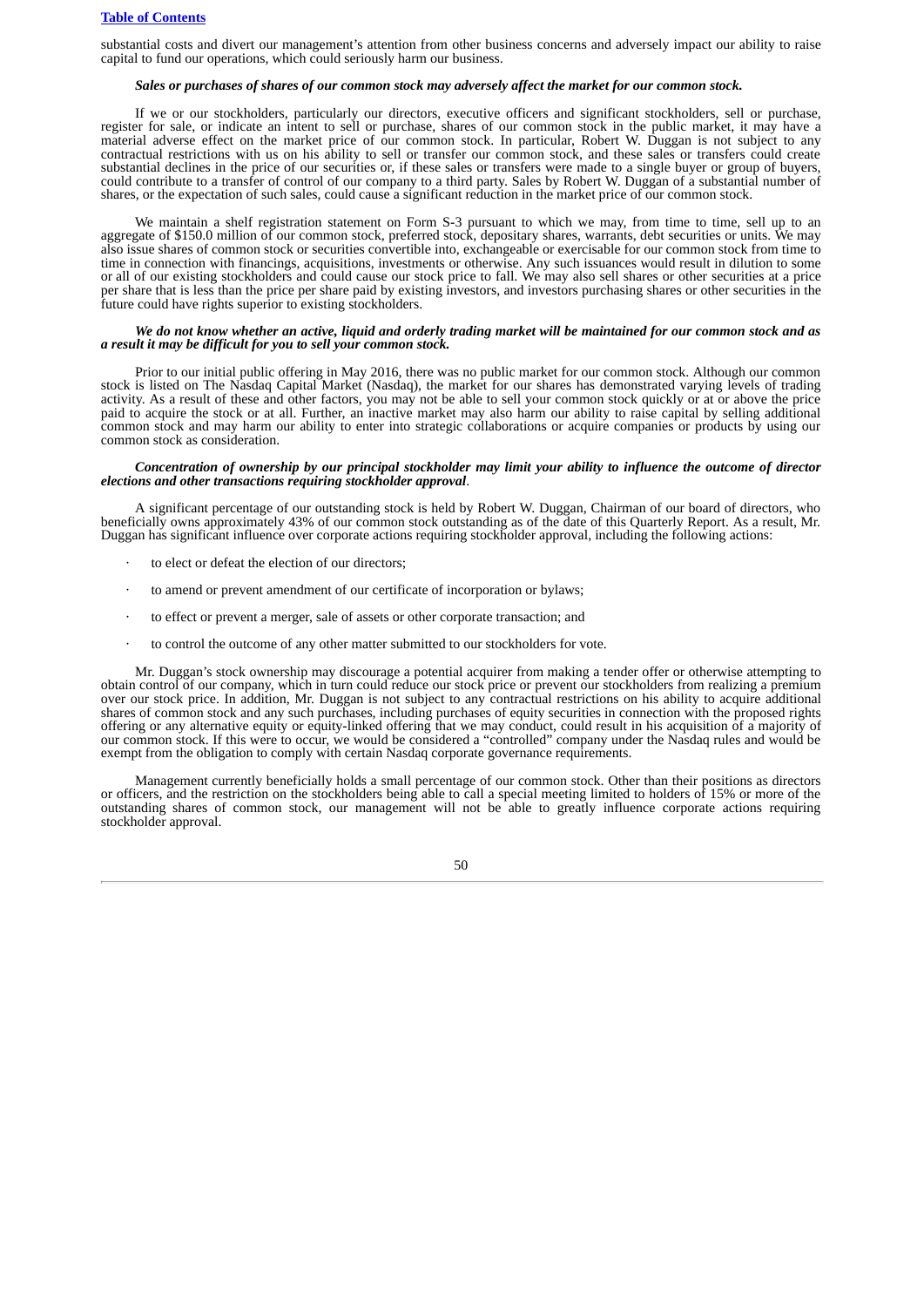#### Robert W. Duggan's significant ownership position may impact our stock price and may deter or prevent efforts by *other companies to acquire us, which could prevent our stockholders from realizing a control premium.*

Robert W. Duggan, is the Chairman of our board of directors, and beneficially owns approximately 43% of our common stock outstanding as of the date of this Quarterly Report. In addition, Mr. Duggan is not subject to any contractual restrictions on his ability to acquire additional shares of common stock, and any such purchases, including purchases of equity securities in connection with the proposed rights offering or any alternative equity or equity-linked offering that we may conduct, could result in his acquisition of a majority of our common stock. As a result of Robert W. Duggan's significant ownership and position as Chairman of the board of directors, other companies may be less inclined to pursue an acquisition of us and therefore we may not have the opportunity to be acquired in a transaction that stockholders might otherwise deem favorable, including transactions in which our stockholders might realize a substantial premium for their shares. In addition, public speculation regarding Mr. Duggan, as well as our relationship with Mr. Duggan, could cause our stock price to fluctuate.

#### We have incurred and will continue to incur costs as a result of operating as a public company and our management *has been and will be required to devote substantial time to public company compliance initiatives.*

As a public company, listed in the U.S., we have incurred and will continue to incur significant legal, accounting and other expenses due to our compliance with regulations and disclosure obligations applicable to us, including compliance with the Sarbanes-Oxley Act of 2002, or the Sarbanes-Oxley Act, as well as rules implemented by the SEC and the Nasdaq. The SEC and other regulators have continued to adopt new rules and regulations and make additional changes to existing regulations that require our compliance.

Stockholder activism, the current political environment, and the current high level of government intervention and regulatory reform may lead to substantial new regulations and disclosure obligations, which may lead to additional compliance costs and impact, in ways we cannot currently anticipate, the manner in which we operate our business. Our management and other personnel have and will continue to devote a substantial amount of time to these compliance programs and monitoring of public company reporting obligations and, as a result of the new corporate governance and executive compensation related rules, regulations, and guidelines prompted by the Dodd-Frank Wall Street Reform and Protection Act, or the Dodd-Frank Act, and further regulations and disclosure obligations expected in the future, we will likely need to devote additional time and costs to comply with such compliance programs and rules. New laws and regulations as well as changes to existing laws and regulations affecting public companies, including the provisions of the Sarbanes-Oxley Act, the Dodd-Frank Act, and rules adopted by the SEC and Nasdaq, will likely result in increased costs to us as we respond to their requirements. We are currently evaluating and monitoring developments with respect to these rules and regulations, and we cannot predict or estimate the amount of additional costs we may incur or the timing of such costs.

Furthermore, these and future rules and regulations could make it more difficult or more costly for us to obtain certain types of insurance, including director and officer liability insurance, and we may be forced to accept reduced policy limits and coverage or incur substantially higher costs to obtain the same or similar coverage. The impact of these requirements could also make it more difficult for us to attract and retain qualified persons to serve on our board of directors, our board committees or as our executive officers.

#### We are an "emerging growth company" under the JOBS Act as well as a "smaller reporting company"; as a result, we cannot be certain if the applicable reduced disclosure requirements will make our common stock less attractive to investors.

We are an "emerging growth company," as defined in the JOBS Act, and we may take advantage of certain exemptions from various reporting requirements that are applicable to other public companies that are not "emerging growth companies" including, but not limited to, not being required to comply with the auditor attestation requirements of section 404 of the Sarbanes-Oxley Act, reduced disclosure obligations regarding executive compensation in our periodic reports and proxy statements, and exemptions from the requirements of holding a nonbinding advisory vote on executive compensation and stockholder approval of any golden parachute payments not previously approved. We also qualify as a "smaller reporting company," as defined in the Exchange Act, and so long as we remain a smaller reporting company, we benefit from and may take advantage of scaled disclosure requirements.

We cannot predict if investors will find our common stock less attractive because we may rely on these exemptions. If some investors find our common stock less attractive as a result, there may be a less active trading market for our common stock and our stock price may be more volatile and it may be difficult for us to raise additional capital as and when we need it. Investors may be unable to compare our business with other companies in our industry if they believe that our reporting is not as transparent as other companies in our industry. If we are unable to raise additional capital as and when we need it, our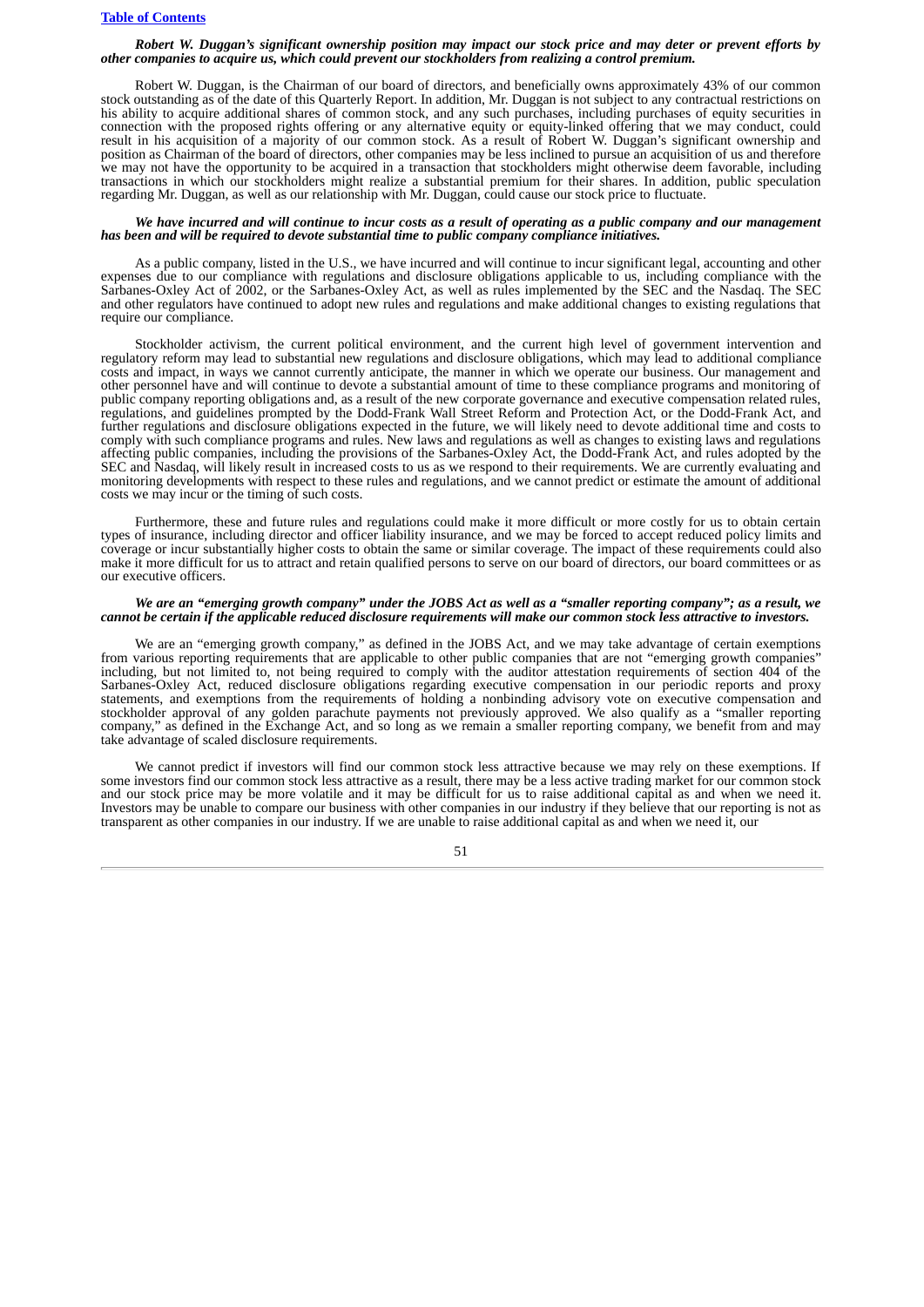financial condition and results of operations may be materially and adversely affected. We will remain an "emerging growth company" for up to five years from our IPO in 2016, although we will lose that status sooner if our for up to five years from our IPO in 2016, although we will lose that status sooner if our revenues exceed \$1.07 billion, if we issue more than \$1.0 billion in non-convertible debt in a three-year period, or if the market value of our common stock that is held by non-affiliates exceeds \$700 million as of June 30.

#### If securities or industry analysts do not publish research or publish inaccurate or unfavorable research about our *business, our market price and trading volume could decline.*

The trading market for our common stock will depend on the research and reports that securities or industry analysts publish about us or our business. We do not have any control over these analysts. We currently have only limited analyst coverage of us and there can be no assurance that analysts will continue to cover us or provide favorable coverage. If one or more of the analysts who cover us downgrade our stock or change their opinion of our stock, our market price would likely decline. If analysts cease coverage of our company or fail to regularly publish reports on us, we could lose visibility in the financial markets, which could cause our share price or trading volume to decline.

# *We have not paid dividends in the past and have no plans to pay dividends*.

We plan to reinvest all of our earnings, to the extent we have earnings, into our product research and development. We do not plan to pay any cash dividends with respect to our securities in the foreseeable future. We cannot assure you that we would, at any time, generate sufficient surplus cash that would be available for distribution to the holders of our common stock as a dividend. Therefore, you should not expect to receive cash dividends on our outstanding common stock.

#### Anti-takeover provisions in our charter documents and under Delaware law could make an acquisition of us, which may be beneficial to our stockholders, more difficult and may prevent attempts by our stockholders to replace or remove our *current management and limit the market price of our common stock.*

Certain anti-takeover provisions of Delaware law and provisions in our certificate of incorporation and bylaws may have the effect of delaying or preventing a change of control or changes in our management. These provisions could also make it difficult for stockholders to elect directors that are not nominated by the current members of our board of directors or take other corporate actions, including effecting changes in our management. Our certificate of incorporation and bylaws include provisions that:

- authorize our board of directors to issue, without further action by the stockholders, up to 50,000,000 shares of preferred stock and up to approximately 500,000,000 shares of authorized but unissued shares of common stock;
- require that any action to be taken by our stockholders be effected at a duly called annual or special meeting and not by written consent;
- specify that special meetings of our stockholders can be called only by our board of directors, the chairman of our board of directors, any of our officers, or any stockholder holding at least fifteen percent (15%) of the voting power of the capital stock issued and outstanding and entitled to vote;
- establish an advance notice procedure for stockholder approvals to be brought before an annual meeting of our stockholders, including proposed nominations of persons for election to our board of directors;
- the requirement for the affirmative vote of holders of at least 66 2/3% of the voting power of all the then outstanding shares of our voting stock, voting together as a single class, to amend provisions of our certificate of incorporation or our bylaws;
- the ability of our board of directors by majority vote, to amend the bylaws; and
- · provide that vacancies on our board of directors may be filled only by a majority of directors then in office, even though less than a quorum.

These provisions may frustrate or prevent any attempts by our stockholders to replace or remove our current management by making it more difficult for stockholders to replace members of our board of directors, which is responsible for appointing the members of our management. In addition, because we are incorporated in Delaware, we are governed by the provisions of Section 203 of the Delaware General Corporation Law, which limits the ability of stockholders owning in excess of 15% of our outstanding voting stock to engage in certain types of transactions with us.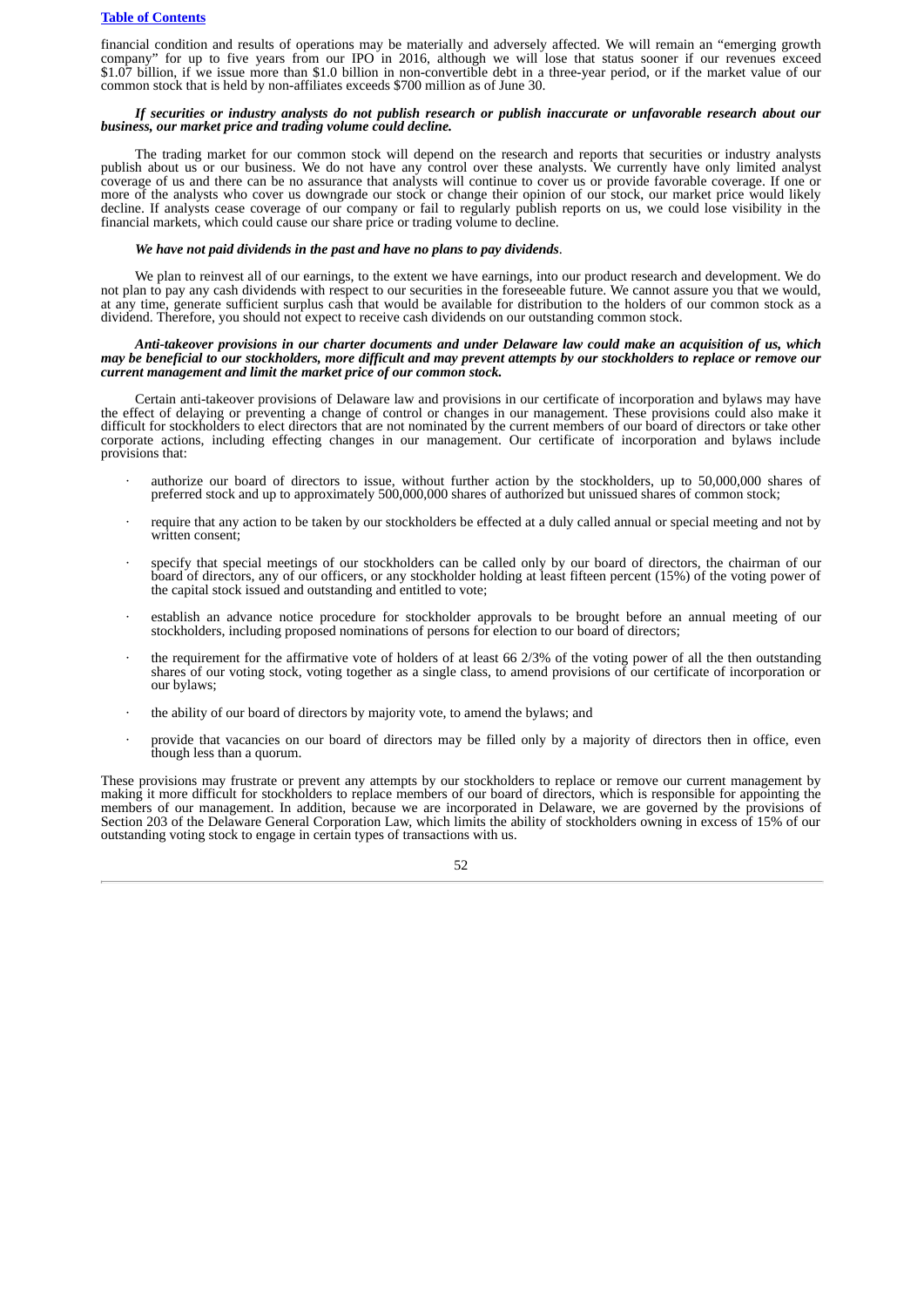# **Item 2. Unregistered Sales of Equity Securities and Use of Proceeds**

<span id="page-52-0"></span>None.

# **Item 3. Default Upon Senior Securities**

<span id="page-52-1"></span>None.

# **Item 4. Mine Safety Disclosures**

<span id="page-52-2"></span>Not applicable.

# **Item 5. Other Information**

<span id="page-52-3"></span>None.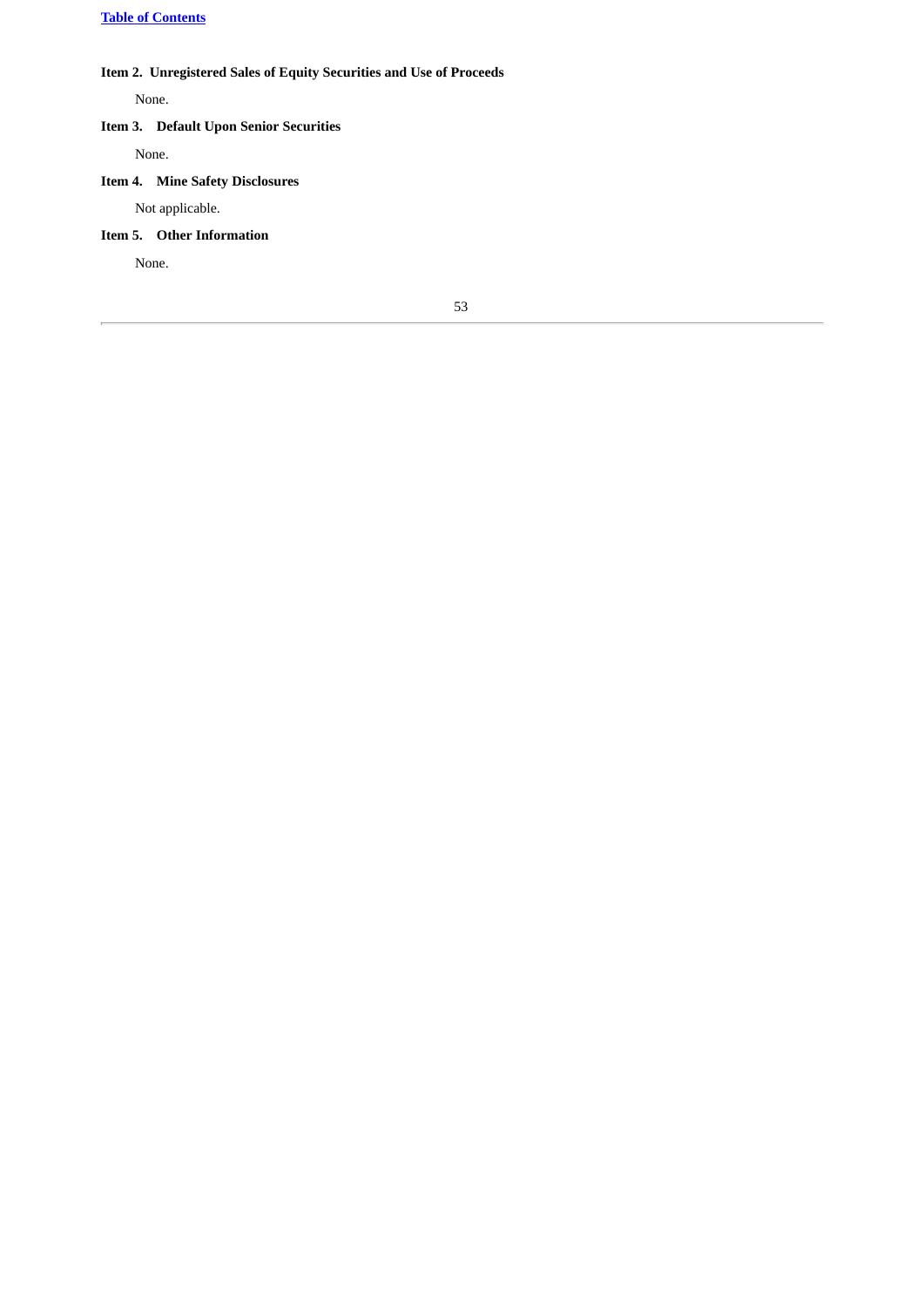# <span id="page-53-0"></span>**Item 6. Exhibits**

| <b>Exhibit</b>                             |                                                                                                                 |
|--------------------------------------------|-----------------------------------------------------------------------------------------------------------------|
| <b>Number</b>                              | <b>Exhibit Description</b>                                                                                      |
| $\frac{31.1}{31.2}$<br>$\frac{32.1}{32.1}$ | Certification of Chief Executive Officer pursuant to Section 302 of the Sarbanes-Oxley Act of 2002.             |
|                                            | Certification of Chief Financial Officer pursuant to Section 302 of the Sarbanes-Oxley Act of 2002.             |
|                                            | Certification of the Chief Executive and Chief Financial Officers pursuant to Section 906 of the Sarbanes-Oxley |
|                                            | Act of 2002 (18 U.S.C. Section 1350).                                                                           |
| 101.INS                                    | <b>XBRL Instance Document</b>                                                                                   |
| 101.SCH                                    | <b>XBRL Taxonomy Extension Schema Document</b>                                                                  |
| 101.CAL                                    | XBRL Taxonomy Extension Calculation Linkbase Document                                                           |
| 101.DEF                                    | XBRL Taxonomy Extension Definition Linkbase Document                                                            |
| 101.LAB                                    | XBRL Taxonomy Extension Label Linkbase Document                                                                 |
| 101.PRE                                    | XBRL Taxonomy Extension Presentation Linkbase Document                                                          |
|                                            |                                                                                                                 |

\* The certification attached as Exhibit 32.1 that accompanies this Quarterly Report is deemed furnished and not filed with the Securities and Exchange Commission and is not to be incorporated by reference into any filing of Pulse Biosciences, Inc. under the Securities Act of 1933, as amended, or the Securities Exchange Act of 1934, as amended, whether made before or after the date of this Quarterly Report, irrespective of any general incorporation language contained in such filing.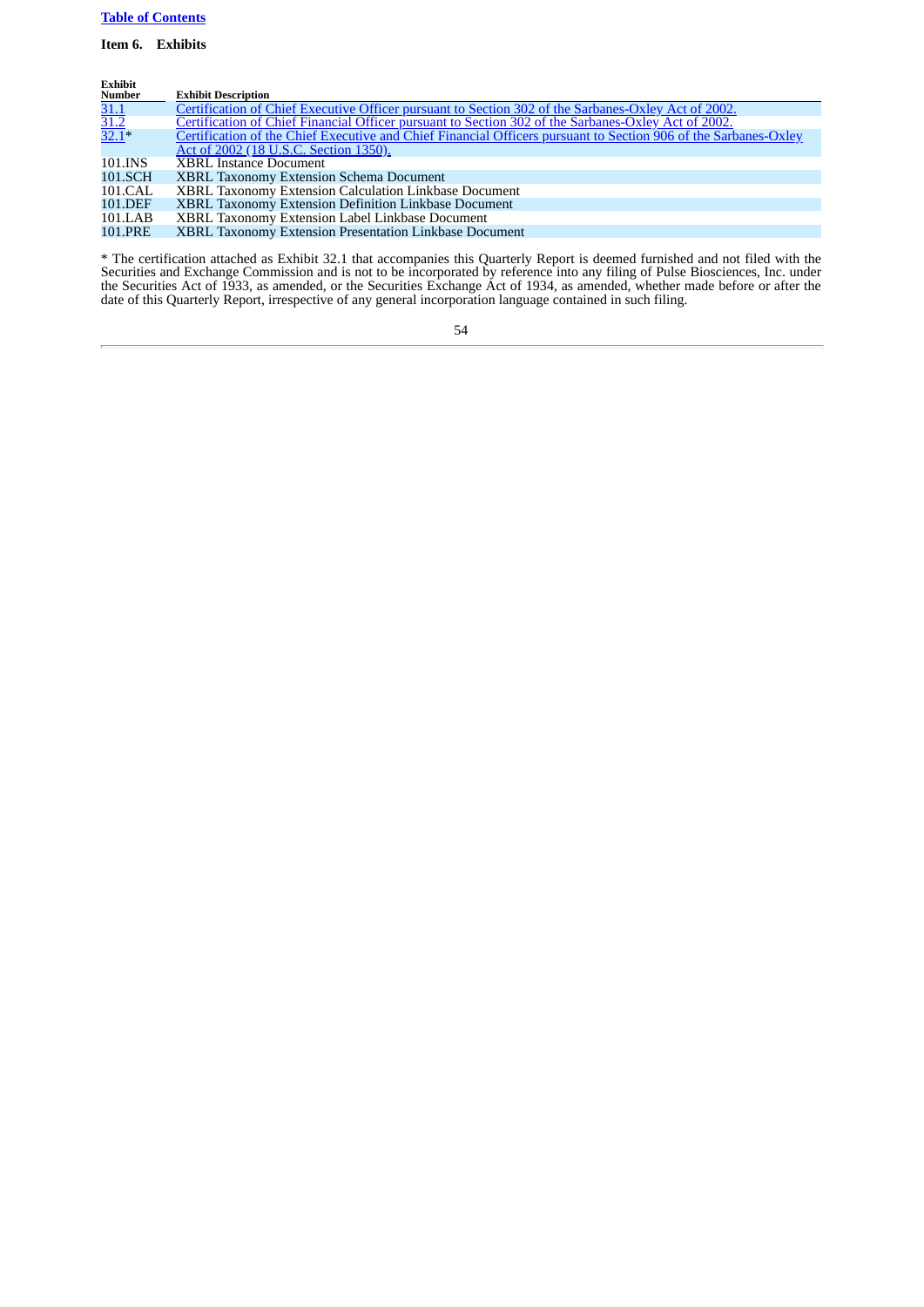# <span id="page-54-0"></span>**Signatures**

Pursuant to the requirements of the Securities Act of 1934, the registrant has duly caused this report to be signed on its behalf by the undersigned thereunto duly authorized.

# **PULSE BIOSCIENCES, INC.**

Date: May 11, 2020 **By:** *By: Islamic Books By: By: Islamic Books By: By: By: By: Islamic Books* By: *Islamic Books* By: *Islamic Books* By: *Islamic Books* By: *Islamic Books* Books Books By: *Islamic Books* Sandra A. Gardiner<br>Chief Financial Officer, Executive Vice President of Finance<br>and Administration, Secretary and Treasurer<br>(Principal Financial and Accounting Officer)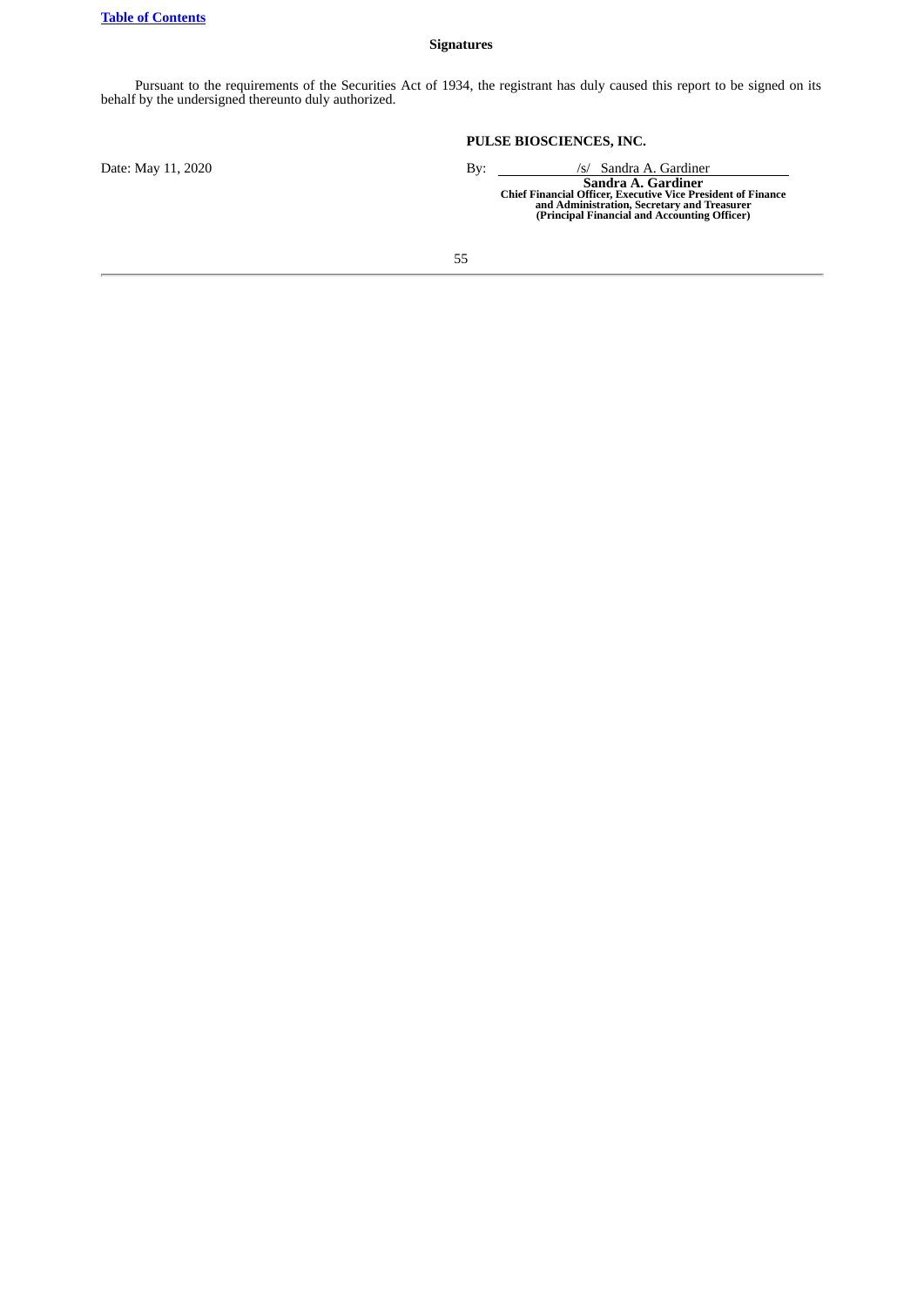#### **CERTIFICATION OF CHIEF EXECUTIVE OFFICER PURSUANT TO SECURITIES EXCHANGE ACT RULES 13a-14(a) and 15d-14(a), AS ADOPTED PURSUANT TO SECTION 302 OF THE SARBANES-OXLEY ACT OF 2002**

<span id="page-55-0"></span>I, Darrin R. Uecker, certify that:

- 1. I have reviewed this Quarterly Report on Form 10-Q for the quarter ended March 31, 2020 of Pulse Biosciences, Inc.;
- 2. Based on my knowledge, this report does not contain any untrue statement of a material fact or omit to state a material fact necessary to make the statements made, in light of the circumstances under which such statements were made, not misleading with respect to the period covered by this report;
- 3. Based on my knowledge, the financial statements, and other financial information included in this report, fairly present in all material respects the financial condition, results of operations and cash flows of the registrant as of, and for, the periods presented in this report;
- 4. The registrant's other certifying officer and I are responsible for establishing and maintaining disclosure controls and procedures (as defined in Exchange Act Rules 13a-15(e) and 15d-15(e)) and internal control over financial reporting (as defined in Exchange Act Rules 13a-15(f) and 15d-15(f)) for the registrant and have:
	- a) Designed such disclosure controls and procedures, or caused such disclosure controls and procedures to be designed under our supervision, to ensure that material information relating to the registrant, including its consolidated subsidiaries, is made known to us by others within those entities, particularly during the period in which this report is being prepared;
	- b) Designed such internal control over financial reporting, or caused such internal control over financial reporting to be designed under our supervision, to provide reasonable assurance regarding the reliability of financial reporting and the preparation of financial statements for external purposes in accordance with generally accepted accounting principles;
	- c) Evaluated the effectiveness of the registrant's disclosure controls and procedures and presented in this report our conclusions about the effectiveness of the disclosure controls and procedures, as of the end of the period covered by this report based on such evaluation; and
	- d) Disclosed in this report any change in the registrant's internal control over financial reporting that occurred during the registrant's most recent fiscal quarter (the registrant's fourth fiscal quarter in the case of an annual report) that has materially affected, or is reasonably likely to materially affect, the registrant's internal control over financial reporting; and
- 5. The registrant's other certifying officer and I have disclosed, based on our most recent evaluation of internal control over financial reporting, to the registrant's auditors and the audit committee of the registrant's board of directors (or persons performing the equivalent functions):
	- a) All significant deficiencies and material weaknesses in the design or operation of internal control over financial reporting which are reasonably likely to adversely affect the registrant's ability to record, process, summarize and report financial information; and
	- b) Any fraud, whether or not material, that involves management or other employees who have a significant role in the registrant's internal control over financial reporting.

Date: May 11, 2020 By: /s/ Darrin R. Uecker Darrin R. Uecker President and Chief Executive Officer (Principal Executive Officer)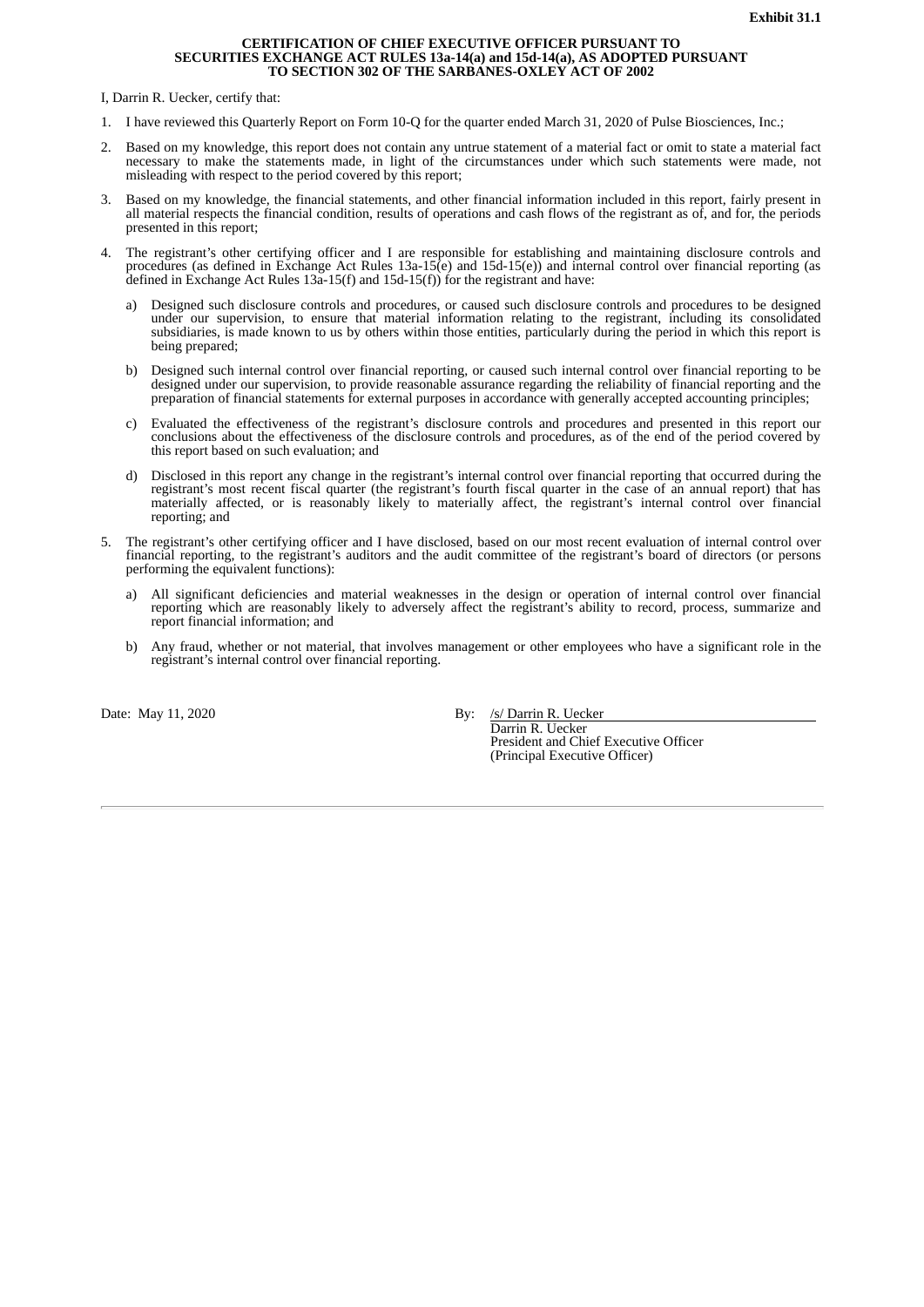#### **CERTIFICATION OF CHIEF FINANCIAL OFFICER PURSUANT TO SECURITIES EXCHANGE ACT RULES 13a-14(a) and 15d-14(a), AS ADOPTED PURSUANT TO SECTION 302 OF THE SARBANES-OXLEY ACT OF 2002**

<span id="page-56-0"></span>I, Sandra A. Gardiner, certify that:

- 1. I have reviewed this Quarterly Report on Form 10-Q for the quarter ended March 31, 2020 of Pulse Biosciences, Inc.;
- 2. Based on my knowledge, this report does not contain any untrue statement of a material fact or omit to state a material fact necessary to make the statements made, in light of the circumstances under which such statements were made, not misleading with respect to the period covered by this report;
- 3. Based on my knowledge, the financial statements, and other financial information included in this report, fairly present in all material respects the financial condition, results of operations and cash flows of the registrant as of, and for, the periods presented in this report;
- 4. The registrant's other certifying officer and I are responsible for establishing and maintaining disclosure controls and procedures (as defined in Exchange Act Rules 13a-15(e) and 15d-15(e)) and internal control over financial reporting (as defined in Exchange Act Rules  $13a-15(f)$  and  $15d-15(f)$  for the registrant and have:
	- a) Designed such disclosure controls and procedures, or caused such disclosure controls and procedures to be designed under our supervision, to ensure that material information relating to the registrant, including its consolidated subsidiaries, is made known to us by others within those entities, particularly during the period in which this report is being prepared;
	- b) Designed such internal control over financial reporting, or caused such internal control over financial reporting to be designed under our supervision, to provide reasonable assurance regarding the reliability of financial reporting and the preparation of financial statements for external purposes in accordance with generally accepted accounting principles;
	- c) Evaluated the effectiveness of the registrant's disclosure controls and procedures and presented in this report our conclusions about the effectiveness of the disclosure controls and procedures, as of the end of the period covered by this report based on such evaluation; and
	- d) Disclosed in this report any change in the registrant's internal control over financial reporting that occurred during the registrant's most recent fiscal quarter (the registrant's fourth fiscal quarter in the case of an annual report) that has materially affected, or is reasonably likely to materially affect, the registrant's internal control over financial reporting; and
- 5. The registrant's other certifying officer and I have disclosed, based on our most recent evaluation of internal control over financial reporting, to the registrant's auditors and the audit committee of the registrant's board of directors (or persons performing the equivalent functions):
	- a) All significant deficiencies and material weaknesses in the design or operation of internal control over financial reporting which are reasonably likely to adversely affect the registrant's ability to record, process, summarize and report financial information; and
	- b) Any fraud, whether or not material, that involves management or other employees who have a significant role in the registrant's internal control over financial reporting.

Date: May 11, 2020 By: /s/ Sandra A. Gardiner

Sandra A. Gardiner Chief Financial Officer, Executive Vice President, Finance and Administration, Secretary and Treasurer (Principal Financial and Accounting Officer)